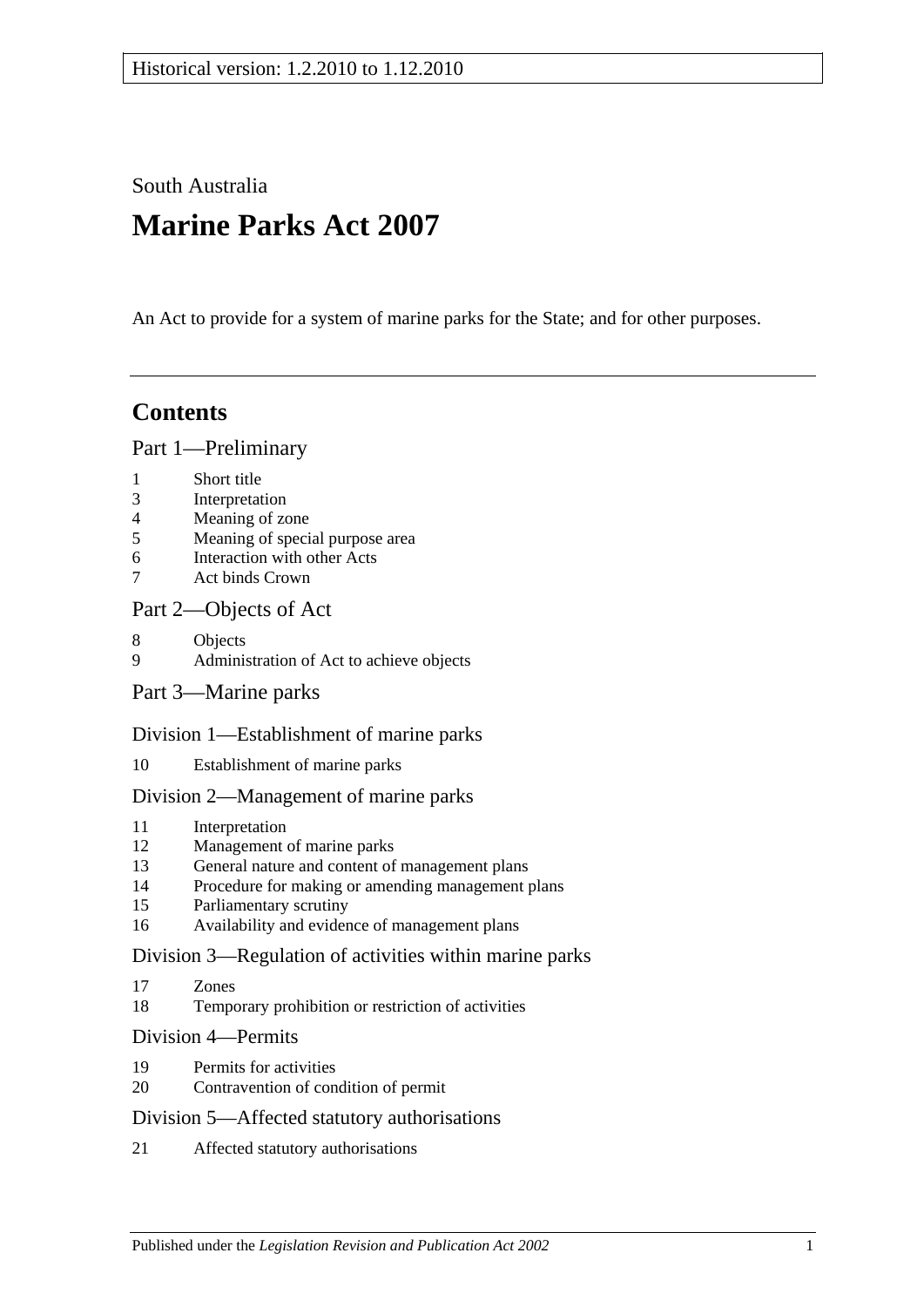#### [Part 4—Administration](#page-16-0)

#### [Division 1—Minister](#page-16-1)

- [Functions and powers of Minister](#page-16-2)
- [Delegation](#page-16-3)

#### [Division 2—Marine Parks Council of South Australia](#page-17-0)

- [Establishment of Council](#page-17-1)
- [Presiding member and deputy presiding member](#page-18-0)
- [Terms and conditions of membership](#page-18-1)
- [Vacancies or defects in appointment of members](#page-18-2)
- [Remuneration](#page-18-3)
- [Functions of Council](#page-18-4)
- [Council's procedures](#page-19-0)

#### [Division 3—Authorised officers](#page-20-0)

- [Appointment of authorised officers](#page-20-1)
- [Identification of authorised officers](#page-20-2)
- [Powers of authorised officers](#page-21-0)
- [Hindering etc persons engaged in administration of Act](#page-22-0)
- [Protection from self-incrimination](#page-23-0)

#### [Part 5—General duty of care](#page-23-1)

[General duty of care](#page-23-2)

#### [Part 6—Protection and other orders](#page-24-0)

#### [Division 1—Orders](#page-24-1)

- [Protection orders](#page-24-2)
- [Action on non-compliance with protection order](#page-25-0)
- [Reparation orders](#page-25-1)
- [Action on non-compliance with a reparation order](#page-26-0)<br>42 Reparation authorisations
- [Reparation authorisations](#page-27-0)
- [Related matters](#page-28-0)

#### [Division 2—Registration of orders and effect of charges](#page-28-1)

- [Registration](#page-28-2)<br>45 Effect of cha
- [Effect of charge](#page-29-0)
- [Part 7—Appeals to ERD Court](#page-29-1)
- [Appeals to ERD Court](#page-29-2)
- [Part 8—Civil remedies](#page-31-0)
- [Civil remedies](#page-31-1)

#### [Part 9—Provisions relating to official insignia](#page-34-0)

- [Interpretation](#page-34-1)
- [Declaration of logo](#page-34-2)
- [Protection of official insignia](#page-34-3)
- [Seizure and forfeiture of goods](#page-35-0)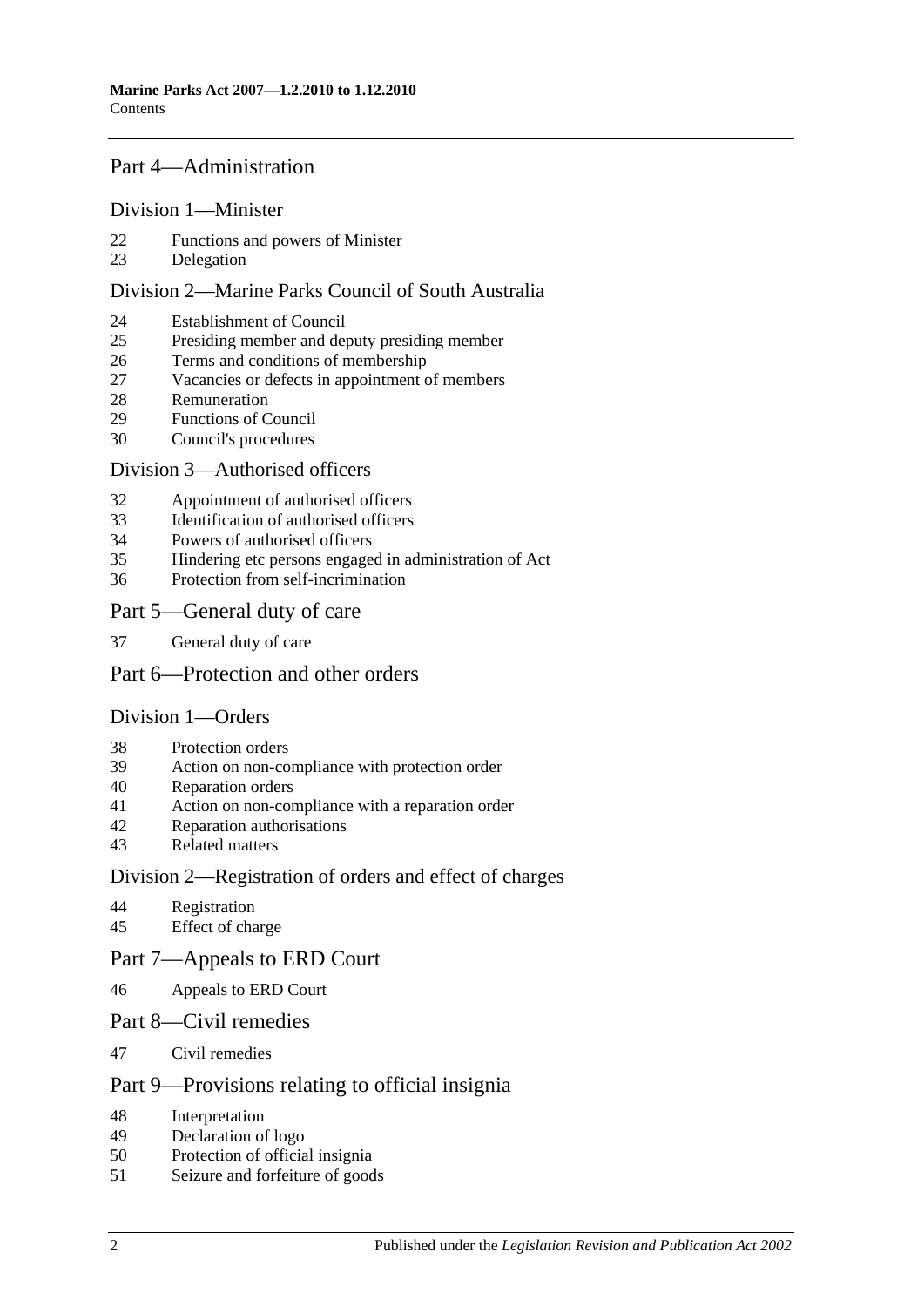#### [Part 10—Miscellaneous](#page-36-0)

- 52 [Native title](#page-36-1)
- 54 [False or misleading information](#page-36-2)
- 55 [Continuing offence](#page-36-3)
- 56 [Offences by bodies corporate](#page-36-4)
- 57 [Additional orders on conviction](#page-37-0)
- 58 [General defence](#page-37-1)
- 59 [Criminal jurisdiction of ERD Court](#page-37-2)
- 60 [Confidentiality](#page-37-3)
- 61 [Service](#page-38-0)
- 62 [Evidentiary provisions](#page-38-1)
- 63 [Regulations](#page-39-0)

[Legislative history](#page-40-0)

#### <span id="page-2-0"></span>**The Parliament of South Australia enacts as follows:**

## **Part 1—Preliminary**

#### <span id="page-2-1"></span>**1—Short title**

This Act may be cited as the *Marine Parks Act 2007*.

#### <span id="page-2-2"></span>**3—Interpretation**

(1) In this Act—

*activity* includes the storage or possession of anything (including something in liquid or gaseous form);

*associate*—see [subsection](#page-4-0) (2);

*authorised officer* means a person appointed under [Part 4 Division 3;](#page-20-0)

*business* includes a business not carried on for profit or gain;

*business day* means any day except a Saturday or a Sunday or other public holiday;

*Chief Executive* means the Chief Executive of the Department and includes a person for the time being acting in that position;

*coastal waters of the State* means any part of the sea that is from time to time included in the coastal waters of the State by virtue of the *Coastal Waters (State Powers) Act 1980* of the Commonwealth;

*condition* includes a limitation;

*contravene* includes fail to comply with;

*Council* means the Marine Parks Council of South Australia established under [section](#page-17-1) 24;

*council* means a council within the meaning of the *[Local Government Act](http://www.legislation.sa.gov.au/index.aspx?action=legref&type=act&legtitle=Local%20Government%20Act%201999) 1999*;

*Department* means the administrative unit of the Public Service that is, under the Minister, responsible for the administration of this Act;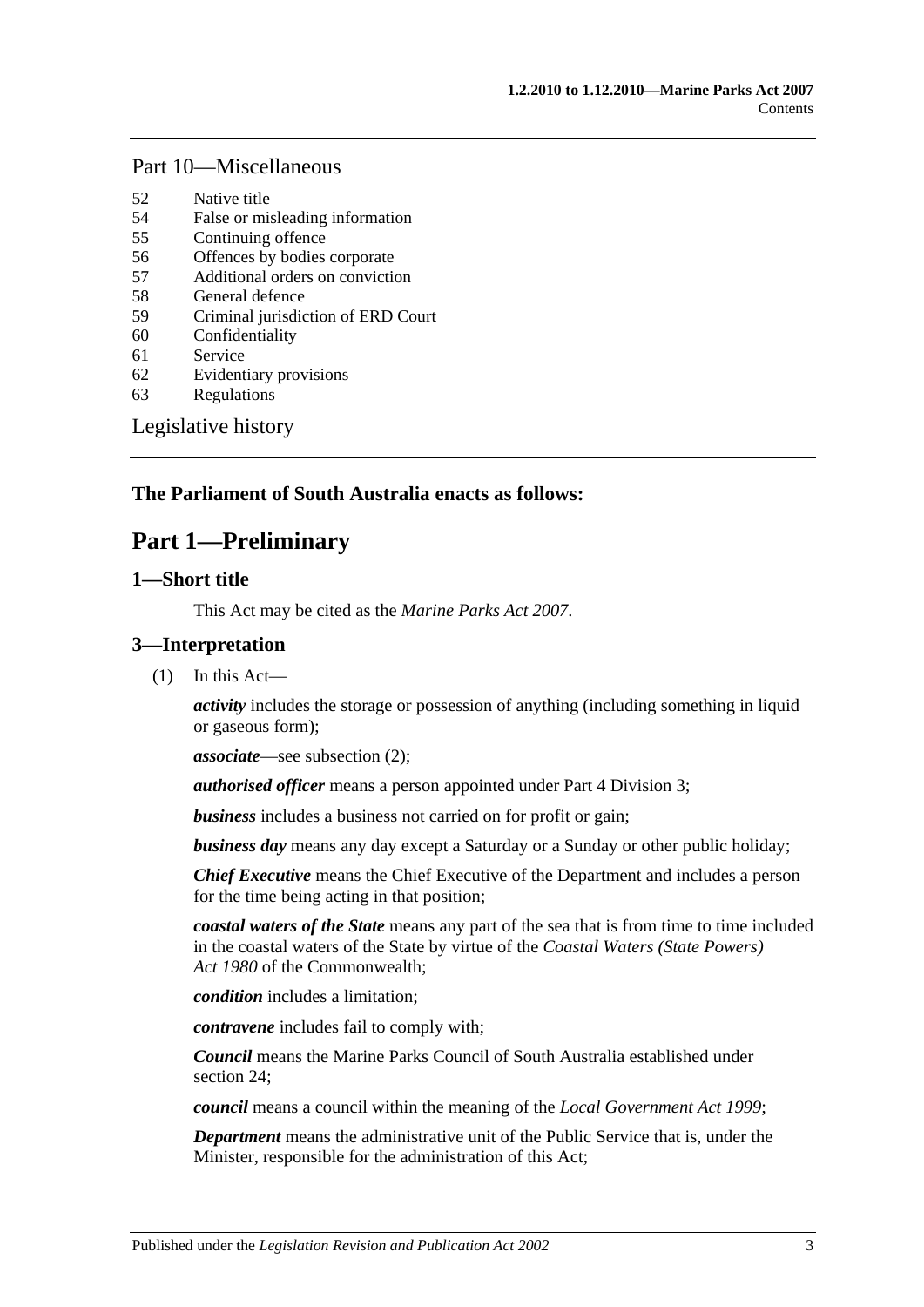*domestic partner* means a person who is a domestic partner within the meaning of the *[Family Relationships Act](http://www.legislation.sa.gov.au/index.aspx?action=legref&type=act&legtitle=Family%20Relationships%20Act%201975) 1975*, whether declared as such under that Act or not;

*ERD Court* means the Environment, Resources and Development Court established under the *[Environment, Resources and Development Court Act](http://www.legislation.sa.gov.au/index.aspx?action=legref&type=act&legtitle=Environment%20Resources%20and%20Development%20Court%20Act%201993) 1993*;

*general duty of care* means the duty under [Part 5;](#page-23-1)

*harm*—see [subsection](#page-4-1) (4);

*indigenous land use agreement* means an indigenous land use agreement registered under Part 2 Division 3 of the *Native Title Act 1993* of the Commonwealth;

*land* includes air above land;

*management plan* means a management plan under [Part 3 Division 2;](#page-9-0)

*marine park* means an area established as a marine park under [Part 3 Division 1;](#page-7-2)

*permit* means a permit under [Part 3 Division 4;](#page-14-0)

*place* includes any land, water, premises or structure;

*prohibiting or restricting an activity*—see [subsection](#page-4-2) (5);

*protection order* means a protection order unde[r Part 6 Division 1;](#page-24-1)

*public authority* includes a Minister, statutory authority or council;

*related operational Act* means an Act declared by the regulations to be a related operational Act;

*reparation order* means a reparation order under [Part 6 Division 1;](#page-24-1)

*restrict* includes regulate;

*sea* includes land beneath sea and air above sea;

*special purpose area*—see [section](#page-5-1) 5;

*spouse*—a person is the spouse of another if they are legally married;

*statutory authorisation* means an approval, consent, licence, permit or other authorisation or entitlement granted, arising or required under an Act;

*statutory instrument* means—

- (a) a plan, program or policy; or
- (b) any other instrument of a prescribed kind,

made under an Act;

*taking action to make good harm*—see [subsection](#page-4-3) (6);

*vehicle* includes aircraft;

*vessel* means—

- (a) a ship, boat or vessel; or
- (b) an air-cushion vehicle, or other similar craft, used on water; or
- (c) a surf board, wind surf board, motorised jet ski, water skis or other similar device on which a person rides through water; or
- (d) a structure that is designed to float in water;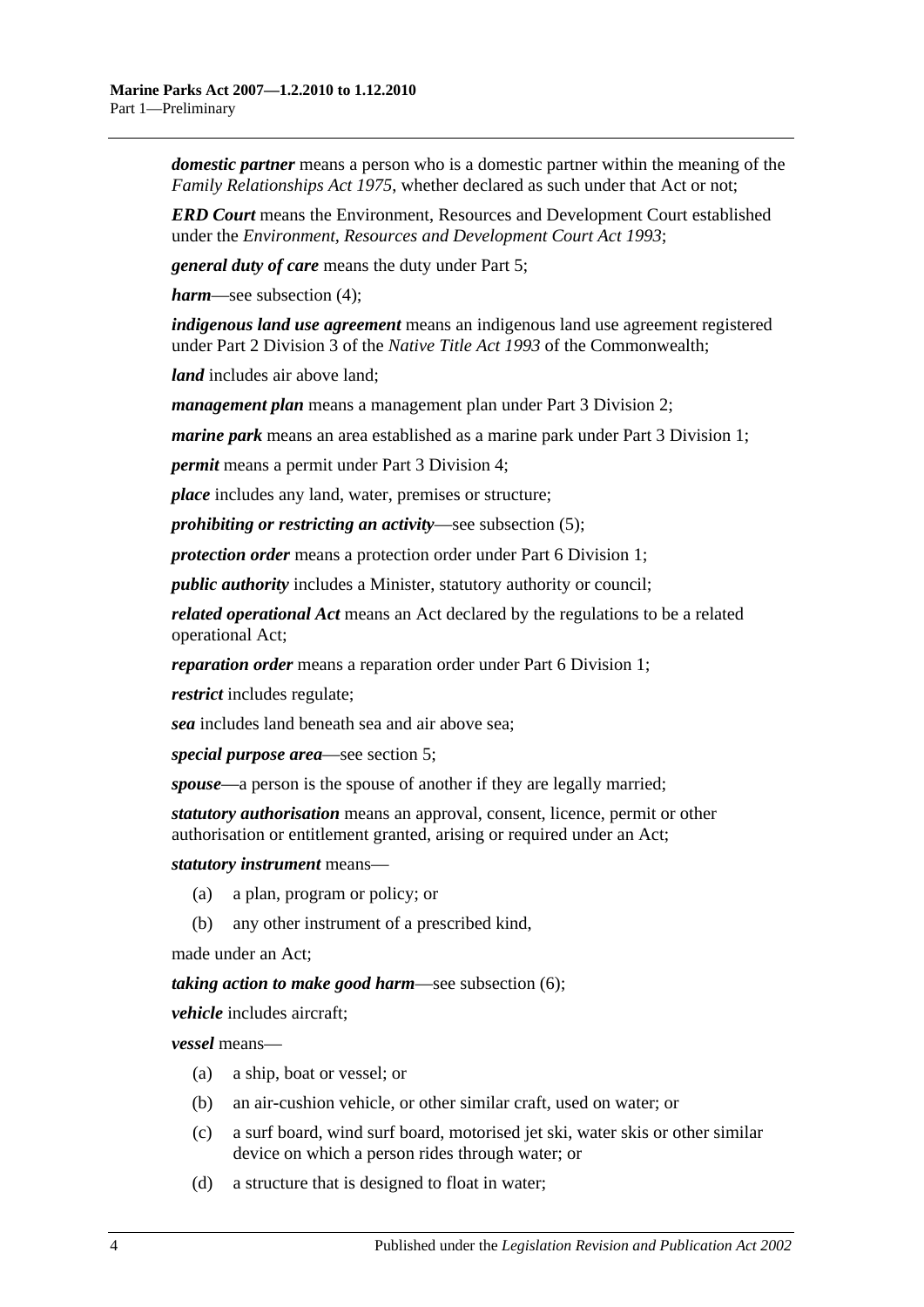*waters* includes land beneath waters and air above waters;

*zone*—see [section](#page-5-0) 4.

- <span id="page-4-0"></span>(2) For the purposes of this Act, a person is an *associate* of another if—
	- (a) they are partners; or
	- (b) 1 is a spouse, domestic partner, parent or child of another; or
	- (c) they are both trustees or beneficiaries of the same trust, or 1 is a trustee and the other is a beneficiary of the same trust; or
	- (d) 1 is a body corporate or other entity (whether inside or outside Australia) and the other is a director or member of the governing body of the body corporate or other entity; or
	- (e) 1 is a body corporate or other entity (whether inside or outside Australia) and the other is a person who has a legal or equitable interest in 5 per cent or more of the share capital of the body corporate or other entity; or
	- (f) they are related bodies corporate within the meaning of the *Corporations Act 2001* of the Commonwealth; or
	- (g) a chain of relationships can be traced between them under any 1 or more of the above paragraphs.
- (3) For the purposes of [subsection](#page-4-0) (2), a *beneficiary* of a trust includes an object of a discretionary trust.
- <span id="page-4-1"></span>(4) For the purposes of this Act—
	- (a) *harm* includes—
		- (i) a risk of harm, and future harm; and
		- (ii) anything declared by regulation to be harm to a marine park; and
	- (b) harm need not be permanent but must be more than transient or tenuous in nature.
- <span id="page-4-2"></span>(5) For the purposes of this Act, a reference to *prohibiting or restricting an activity* within a marine park, or a zone or other area of a marine park, includes a reference to prohibiting or restricting access (including access by aircraft) to the marine park or zone or area.
- <span id="page-4-3"></span>(6) For the purposes of this Act, *taking action to make good harm* to a marine park includes taking the following action:
	- (a) minimising, managing or containing the harm;
	- (b) remedying the harm;
	- (c) addressing the consequences resulting from the harm;
	- (d) compensating for any loss or adverse impacts arising from the harm.
- (7) For the purposes of this Act, the Minister may, in assessing the costs of taking action to make good harm to a marine park, apply any assumptions determined by the Minister to be reasonable in the circumstances.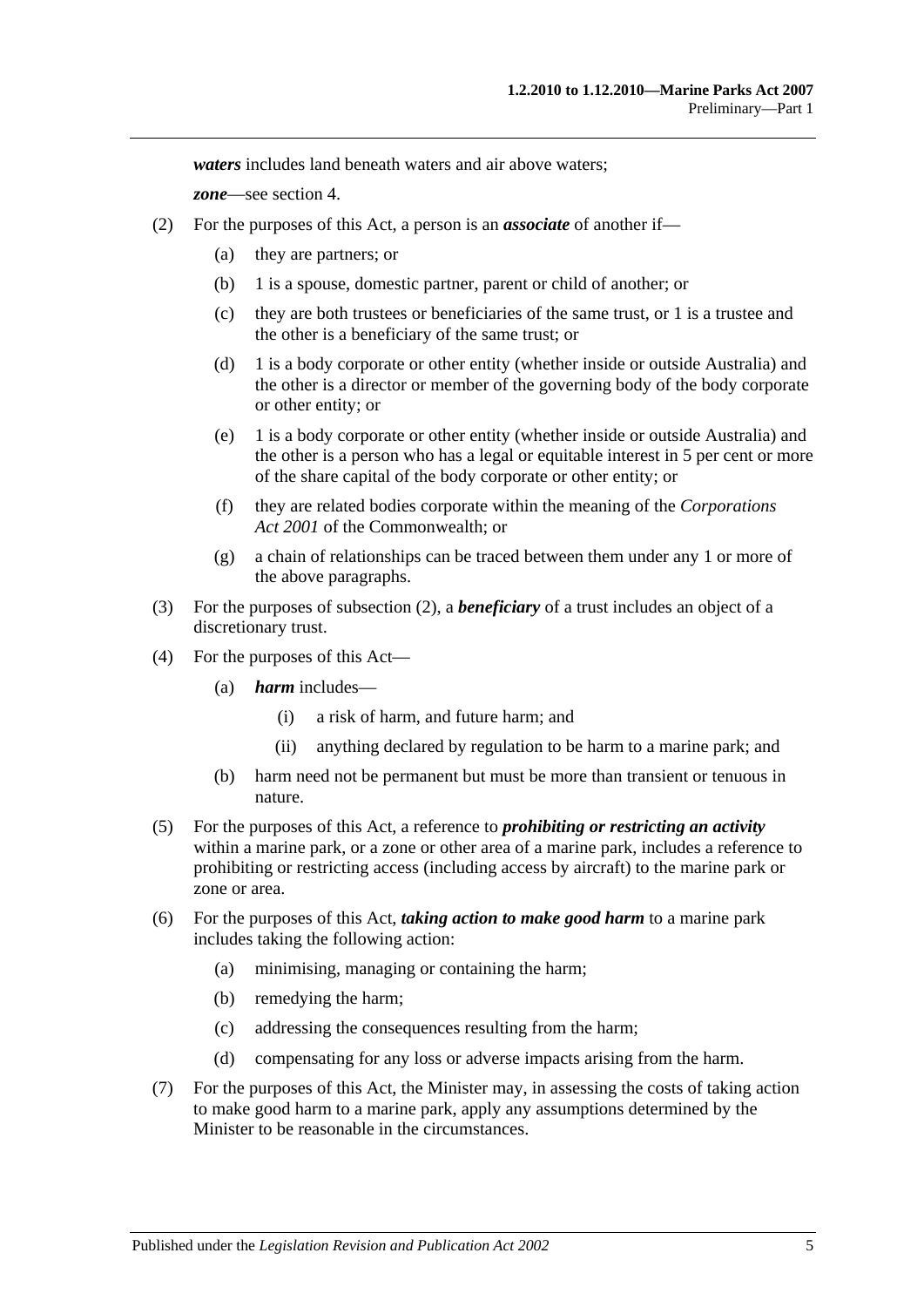#### <span id="page-5-0"></span>**4—Meaning of zone**

- (1) For the purposes of this Act, a *zone* is an area within a marine park that
	- has boundaries defined by the management plan for the marine park; and
	- (b) is identified by the management plan as a particular type of zone depending on the degree of protection required within the area.
- (2) It is intended that the regulations will make provision for the following types of zones:
	- (a) a *general managed use zone*—being a zone primarily established so that an area may be managed to provide protection for habitats and biodiversity within a marine park, while allowing ecologically sustainable development and use;
	- (b) a *habitat protection zone*—being a zone primarily established so that an area may be managed to provide protection for habitats and biodiversity within a marine park, while allowing activities and uses that do not harm habitats or the functioning of ecosystems;
	- (c) a *sanctuary zone*—being a zone primarily established so that an area may be managed to provide protection and conservation for habitats and biodiversity within a marine park, especially by prohibiting the removal or harm of plants, animals or marine products;
	- (d) a *restricted access zone*—being a zone primarily established so that an area may be managed by limiting access to the area.
- (3) The regulations may, for the purposes of a zone, apply various prohibitions or restrictions to the different types of zones.
- (4) The regulations may provide for other matters associated with the establishment or management of a zone (including by regulating other activities or circumstances that may arise by virtue of the creation or existence of a zone).

#### <span id="page-5-1"></span>**5—Meaning of special purpose area**

For the purposes of this Act, a *special purpose area* is an area within a marine park, identified as a special purpose area and with boundaries defined by the management plan for the marine park, in which specified activities, that would otherwise be prohibited or restricted as a consequence of the zoning of the area, will be permitted under the terms of the management plan.

#### <span id="page-5-2"></span>**6—Interaction with other Acts**

- (1) Subject to [subsection](#page-5-4) (2), this Act is in addition to the provisions of any other Act.
- <span id="page-5-4"></span>(2) The prohibitions or restrictions applying within a marine park under this Act will, to the extent prescribed by the regulations, have effect despite the provisions of any other Act.

#### <span id="page-5-3"></span>**7—Act binds Crown**

This Act binds the Crown in right of this State and also, so far as the legislative power of the State extends, the Crown in all its other capacities, but not so as to impose any criminal liability on the Crown.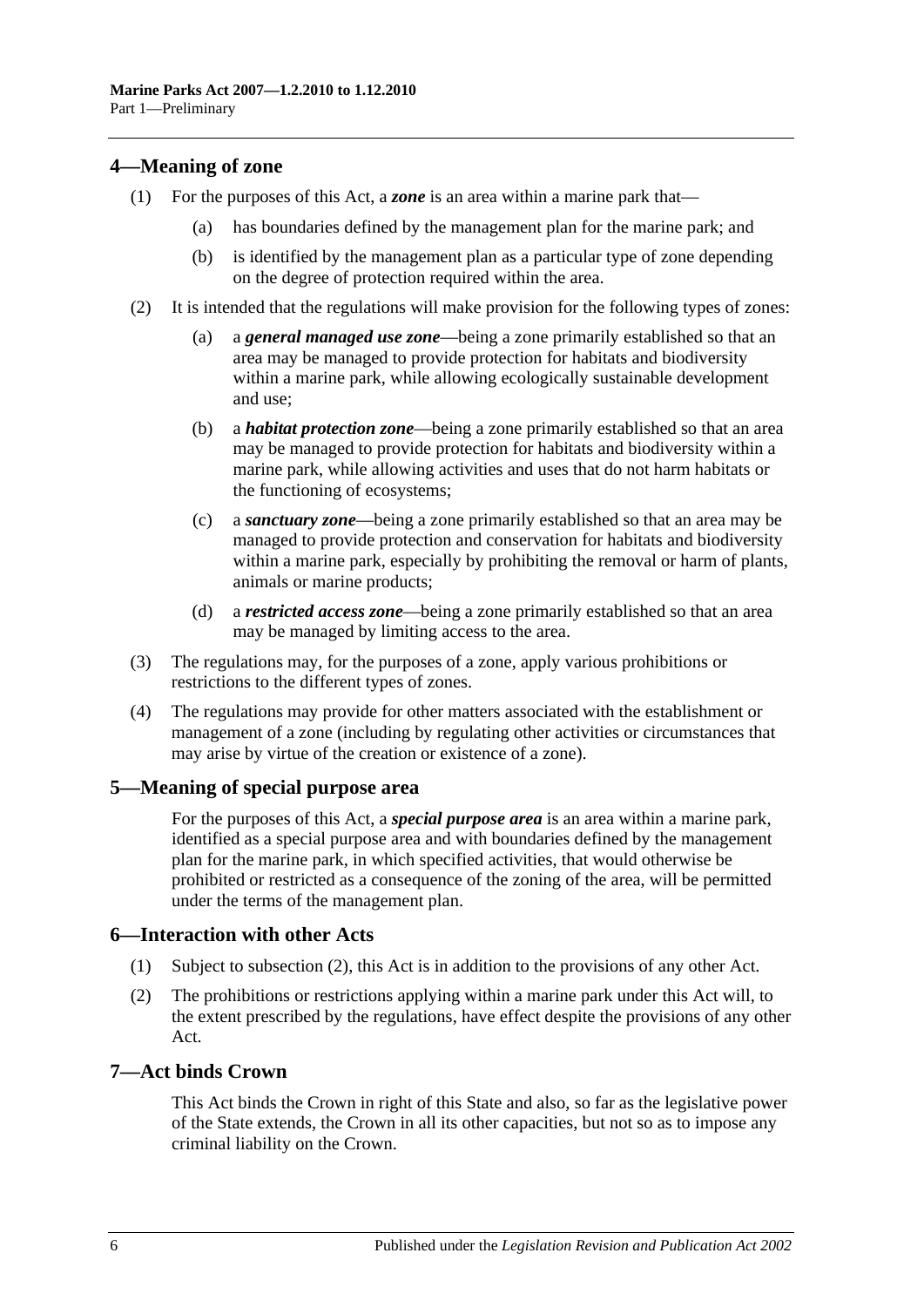## <span id="page-6-0"></span>**Part 2—Objects of Act**

#### <span id="page-6-1"></span>**8—Objects**

- (1) The objects of this Act are—
	- (a) to protect and conserve marine biological diversity and marine habitats by declaring and providing for the management of a comprehensive, adequate and representative system of marine parks; and
	- (b) to assist in—
		- (i) the maintenance of ecological processes in the marine environment; and
		- (ii) the adaptation to the impacts of climate change in the marine environment; and
		- (iii) protecting and conserving features of natural or cultural heritage significance; and
		- (iv) allowing ecologically sustainable development and use of marine environments; and
		- (v) providing opportunities for public appreciation, education, understanding and enjoyment of marine environments.
- (2) For the purposes of this Act, ecologically sustainable development comprises the use, protection, conservation, development and enhancement of the marine environment in a way, and at a rate, that will enable people and communities to provide for their economic, social and physical well-being and for their health and safety while—
	- (a) sustaining the potential of the marine environment to meet the reasonably foreseeable needs of future generations; and
	- (b) safeguarding the life-supporting capacities and processes of the marine environment; and
	- (c) avoiding, remedying or mitigating any adverse effects of activities on the marine environment.
- (3) The following principles should be taken into account in connection with achieving ecologically sustainable development for the purposes of this Act:
	- (a) decision-making processes should effectively integrate both long term and short term economic, environmental, social and equity considerations;
	- (b) if there are threats of serious or irreversible harm to the marine environment, lack of full scientific certainty should not be used as a reason for postponing measures to prevent harm;
	- (c) decision-making processes should be guided by the need to evaluate carefully the risks of any situation or proposal that may adversely affect the marine environment and to avoid, wherever practicable, causing any serious or irreversible harm to the marine environment;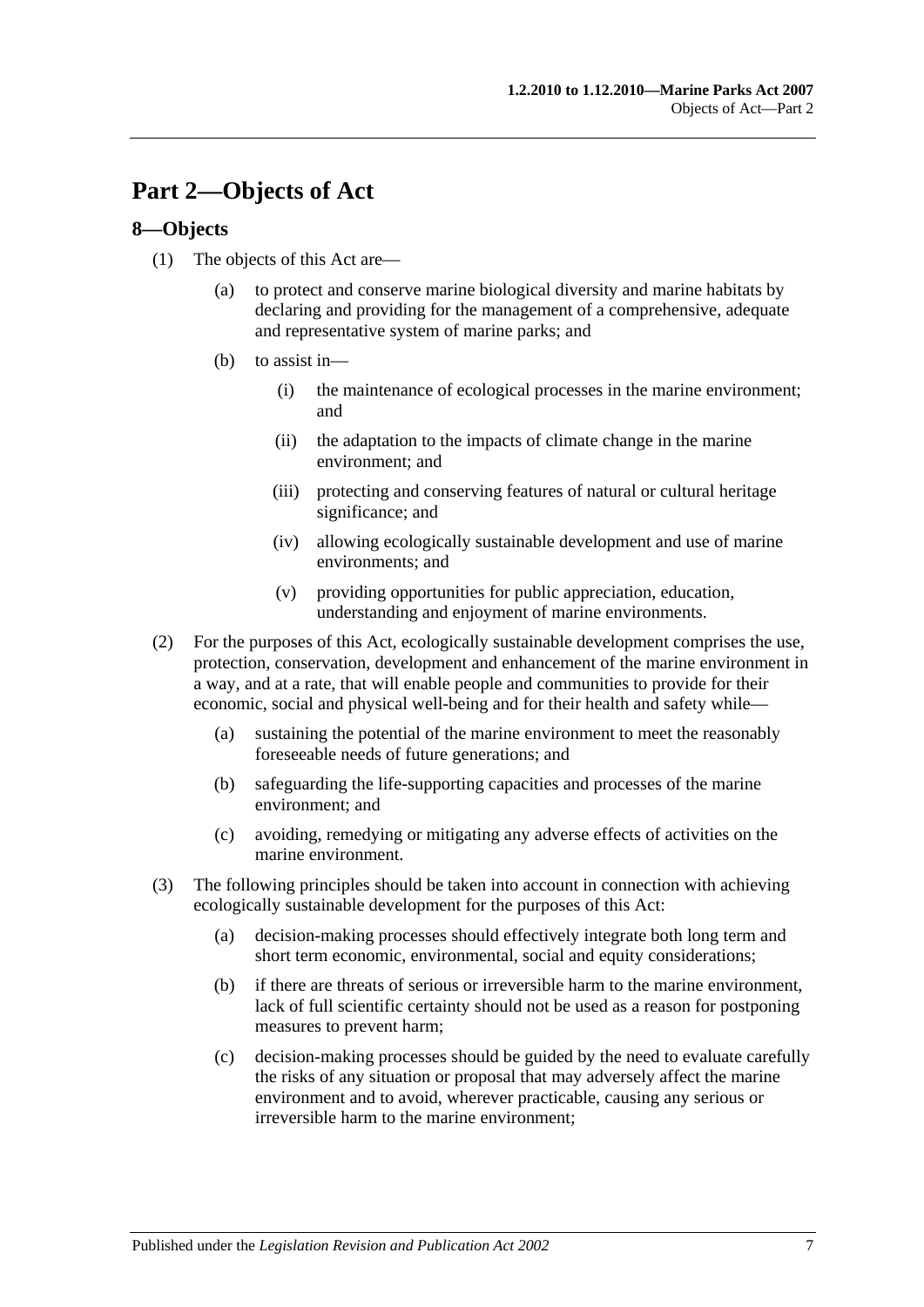- (d) the present generation should ensure that the health, diversity and productivity of the marine environment is maintained or enhanced for the benefit of future generations;
- (e) a fundamental consideration should be the conservation of biological diversity and ecological integrity;
- (f) environmental factors should be taken into account when valuing or assessing assets or services, costs associated with protecting or restoring the marine environment should be allocated or shared equitably and in a manner that encourages the responsible use of the marine environment, and people who obtain benefits from the marine environment, or who adversely affect or consume natural resources, should bear an appropriate share of the costs that flow from their activities;
- $(g)$  if the management of the marine environment requires the taking of remedial action, the first step should, insofar as is reasonably practicable and appropriate, be to encourage those responsible to take such action before resorting to more formal processes and procedures;
- (h) consideration should be given to Aboriginal heritage, and to the interests of the traditional owners of any land or other natural resources;
- (i) consideration should be given to other heritage issues, and to the interests of the community in relation to conserving heritage items and places;
- (j) the involvement of the public in providing information and contributing to processes that improve decision-making should be encouraged;
- (k) the responsibility to achieve ecologically sustainable development should be seen as a shared responsibility between the State government, the local government sector, the private sector, and the community more generally.

### <span id="page-7-0"></span>**9—Administration of Act to achieve objects**

The Minister, the ERD Court and other persons or bodies involved in the administration of this Act, and any other person or body required to consider the operation or application of this Act (whether acting under this Act or another Act), must act consistently with, and seek to further, the objects of this Act.

## <span id="page-7-1"></span>**Part 3—Marine parks**

### <span id="page-7-2"></span>**Division 1—Establishment of marine parks**

#### <span id="page-7-4"></span><span id="page-7-3"></span>**10—Establishment of marine parks**

- (1) The Governor may, by proclamation made on the recommendation of the Minister—
	- (a) establish a specified area as a marine park; and
	- (b) assign a name to the marine park so established.
- (2) The Minister must, in formulating a recommendation for the purposes of [subsection](#page-7-4) (1), seek, and have regard to, the advice of the Council.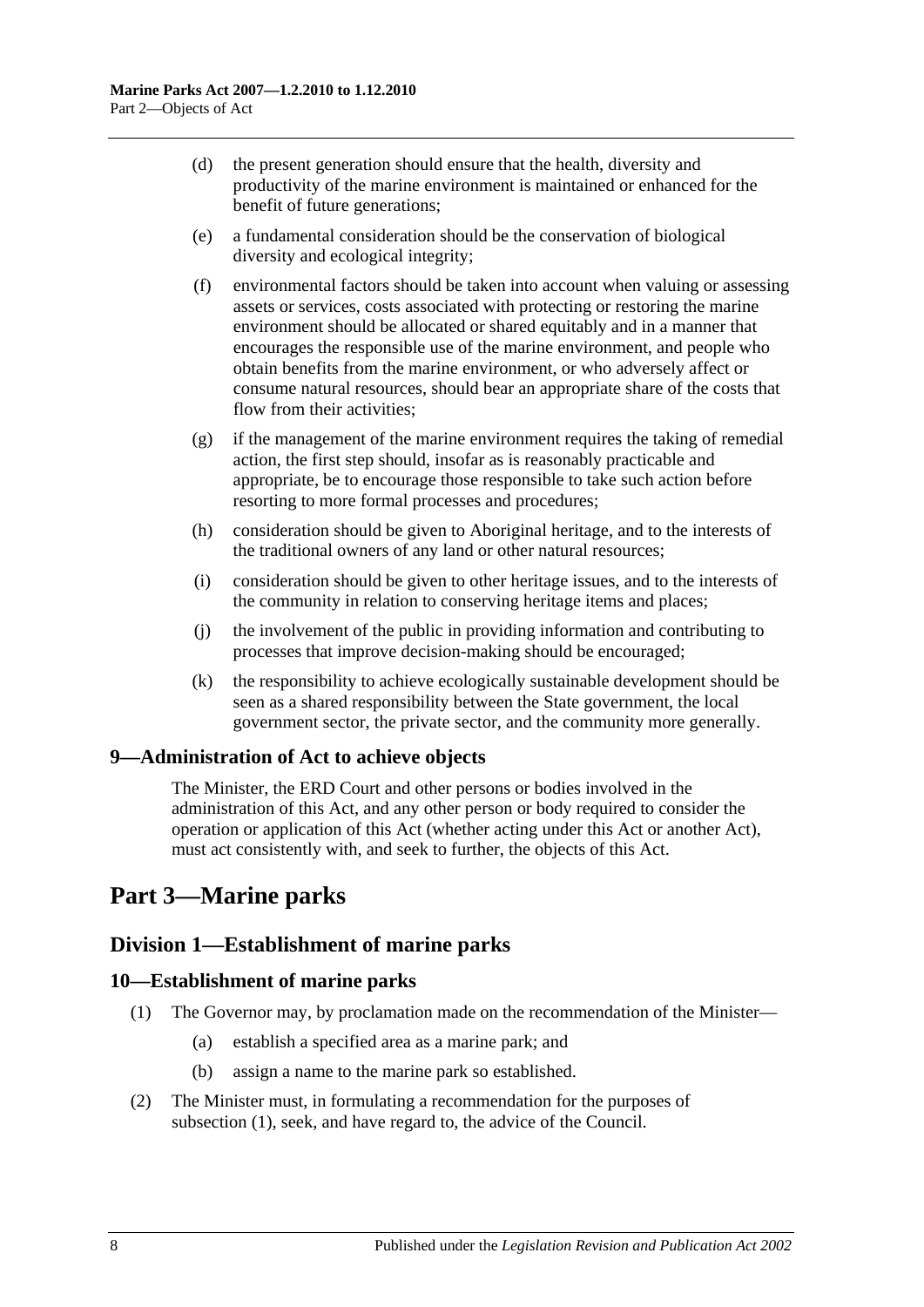- (3) The area to be specified by proclamation as a marine park is to consist of a part of the sea that is within the limits of the State or the coastal waters of the State, and may include land or waters held by, or on behalf of, the Crown within or adjacent to the specified part of the sea.
- <span id="page-8-0"></span>(4) A proclamation under this section—
	- (a) must define the boundaries of the marine park; and
	- (b) may, on the recommendation of the Minister, contain provisions (*interim protection orders*) that prohibit or restrict activities within the marine park with a view to ensuring that areas in a marine park are not adversely affected prior to the adoption by the Minister of a management plan for the marine park.
- (5) The Minister must take into account the following matters before making a recommendation under [subsection](#page-8-0) (4)(b)—
	- (a) any management arrangements that are already applying in relation to the area; and
	- (b) any development authorisations that have been given under the *[Development](http://www.legislation.sa.gov.au/index.aspx?action=legref&type=act&legtitle=Development%20Act%201993)  Act [1993](http://www.legislation.sa.gov.au/index.aspx?action=legref&type=act&legtitle=Development%20Act%201993)* in relation to the area; and
	- (c) any advice received from the Council,

and may take into account such other matters as the Minister thinks fit.

(6) A person must not contravene an interim protection order contained in a proclamation under this section.

Maximum penalty: \$100 000 or imprisonment for 2 years.

- <span id="page-8-2"></span>(7) The Minister must, after the Governor has established a marine park under this section, in the manner prescribed by the regulations, give public notice of the making of the relevant proclamation and, in so doing—
	- (a) specify a place or places where copies of the proclamation may be inspected or purchased; and
	- (b) invite submissions from interested persons within a period (of at least 6 weeks) specified by the Minister on the boundaries of the marine park.
- <span id="page-8-3"></span><span id="page-8-1"></span>(8) The Minister must consider any submissions received under [subsection](#page-8-1) (7)(b) and may, after taking into account any matters or advice determined by the Minister to be relevant in the circumstances, recommend to the Governor that the boundaries of the marine park be altered.
- <span id="page-8-7"></span><span id="page-8-6"></span><span id="page-8-5"></span><span id="page-8-4"></span>(9) The Governor may, by subsequent proclamation (whether or not a process under [subsection](#page-8-2) (7) or [\(8\)](#page-8-3) has been completed)—
	- (a) abolish a marine park established under this section; or
	- (b) on the recommendation of the Minister, alter the boundaries of a marine park established under this section; or
	- (c) alter the name of a marine park established under this section; or
	- (d) on the recommendation of the Minister, vary or revoke an interim protection order contained in a proclamation under this section.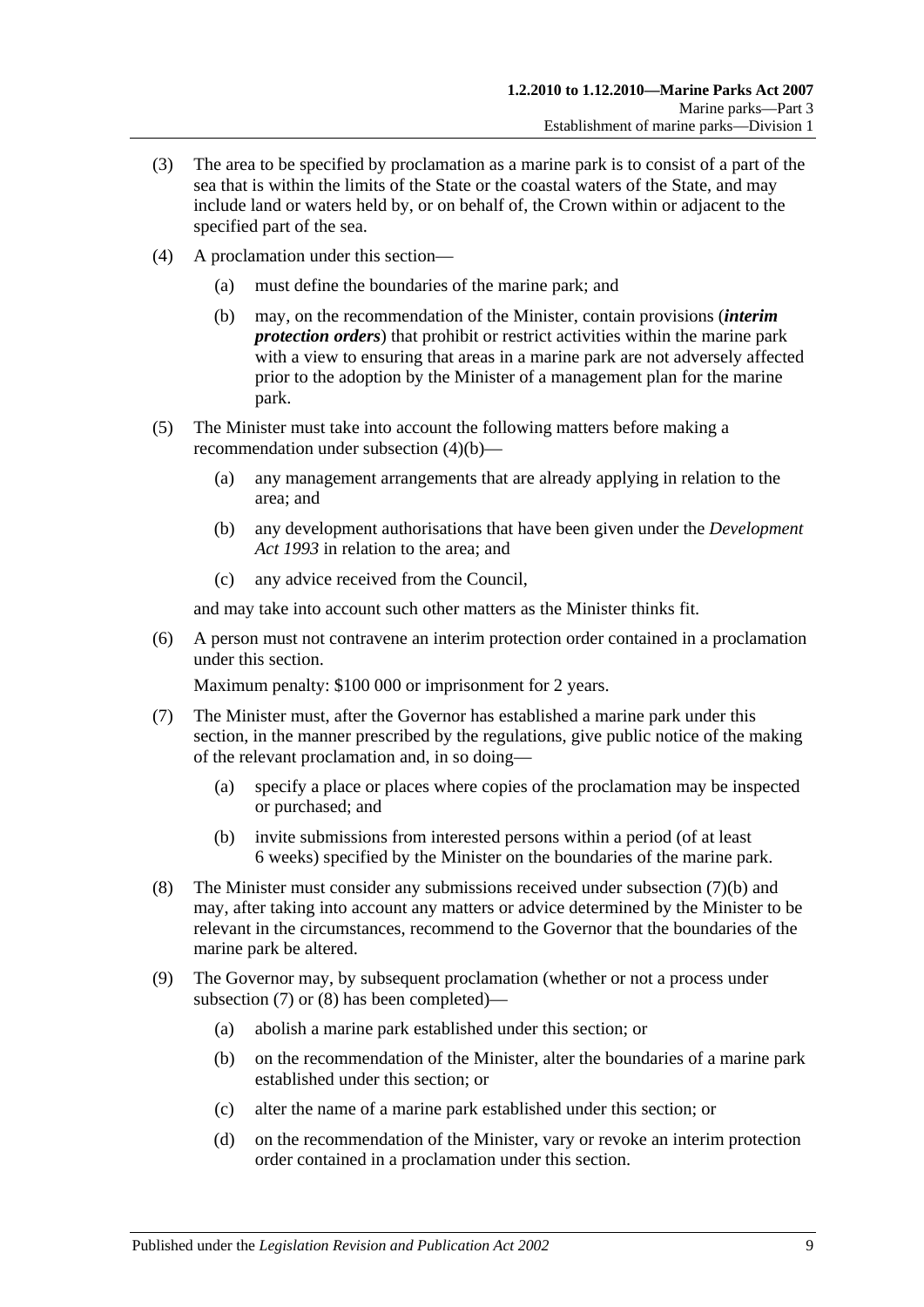- (10) The Minister must, in formulating a recommendation for the purposes of [paragraphs](#page-8-4) (b) and [\(d\)](#page-8-5) of [subsection](#page-8-6) (9), seek, and have regard to, the advice of the Council.
- <span id="page-9-5"></span>(11) Subject to [subsection](#page-9-4) (13), a proclamation must not be made under [subsection](#page-8-7) (9)(a) or [\(b\),](#page-8-4) by virtue of which an area ceases to be, or ceases to be included in, a marine park, except in accordance with a resolution passed by both Houses of Parliament.
- (12) Notice of a motion for a resolution under [subsection](#page-9-5) (11) must be given at least 14 sitting days before the motion is passed.
- <span id="page-9-4"></span>(13) [Subsection](#page-9-5) (11) does not apply to a proclamation made on the recommendation of the Minister under [subsection](#page-8-3) (8) within 6 months of the publication of a notice under [subsection](#page-8-2) (7).

## <span id="page-9-0"></span>**Division 2—Management of marine parks**

#### <span id="page-9-1"></span>**11—Interpretation**

In this Division—

- (a) a reference to a *draft management plan* includes a reference to a draft amendment to, or a draft revocation of, a management plan previously made under this Part; and
- (b) a reference to a *management plan* includes a reference to an amendment to, or a revocation of, a management plan previously made under this Part; and
- (c) a reference to an *initial management plan* for a marine park means the management plan first declared by the Governor to be an authorised management plan for the marine park after the establishment of the marine park.

### <span id="page-9-2"></span>**12—Management of marine parks**

The Minister must manage a marine park in accordance with a management plan for the park.

#### <span id="page-9-3"></span>**13—General nature and content of management plans**

- (1) A management plan for a marine park—
	- (a) must be consistent with the objects of this Act and set out strategies for achieving those objects in relation to the park; and
	- (b) must establish the various types of zones within the park and define their boundaries; and
	- (c) may identify and define the boundaries of special purpose areas within the park and set out the activities that will be permitted in the areas; and
	- (d) may direct the management of day-to-day issues associated with any aspect of the park, or the use or protection of the park (including scientific monitoring or research); and
	- (e) may provide guidelines with respect to the granting of permits for various activities that might be allowed within the park.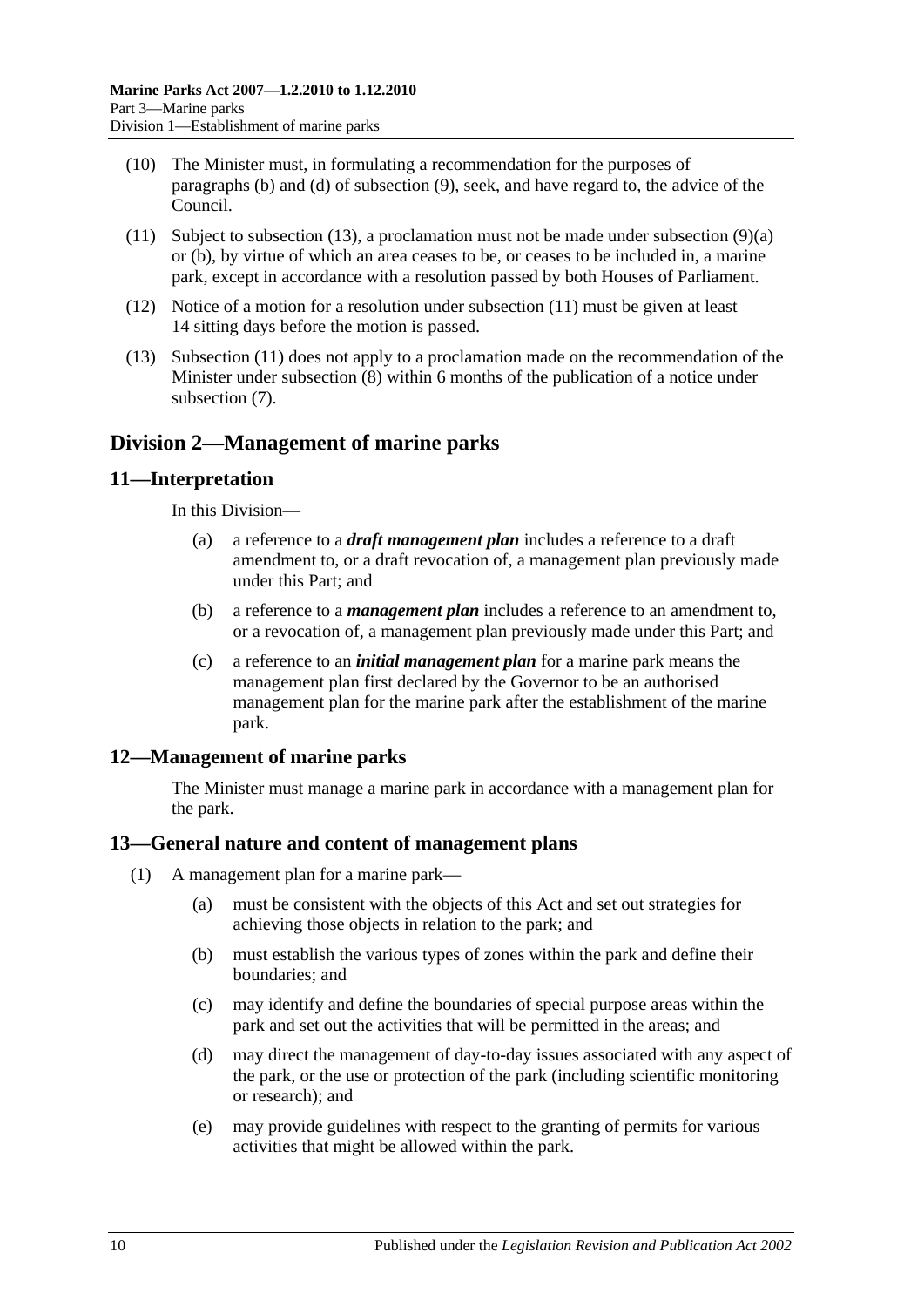- (2) A management plan must take into account—
	- (a) the provisions of a document identified by the Minister, by notice in the Gazette, as the State's general strategic plan; and
	- (b) the provisions of the Planning Strategy and any relevant Development Plan under the *[Development Act](http://www.legislation.sa.gov.au/index.aspx?action=legref&type=act&legtitle=Development%20Act%201993) 1993*; and
	- (c) the provisions of the State NRM Plan and any relevant regional NRM plan under the *[Natural Resources Management Act](http://www.legislation.sa.gov.au/index.aspx?action=legref&type=act&legtitle=Natural%20Resources%20Management%20Act%202004) 2004*; and
	- (d) the provisions of any relevant environment protection policy under the *[Environment Protection Act](http://www.legislation.sa.gov.au/index.aspx?action=legref&type=act&legtitle=Environment%20Protection%20Act%201993) 1993*; and
	- (e) the provisions of any indigenous land use agreement; and
	- (f) the provisions of any statutory instrument under a related operational Act (insofar as is relevant to the operation of this Act and reasonably practicable).

#### <span id="page-10-0"></span>**14—Procedure for making or amending management plans**

- (1) The Minister must, as soon as practicable after the establishment of a marine park, commence the process for the making of a management plan in relation to the park (with the view of completing the management plan within 3 years of the date of the relevant proclamation).
- (2) The Minister must review a management plan at least once in every 10 years.
- (3) The Minister may propose the amendment of a management plan at any time.
- (4) The Minister must, in relation to a proposal to make or amend a management plan—
	- (a) by notice published in the Gazette, in a newspaper circulating generally within the State and on a website determined by the Minister, give notice of the intention to make or amend a management plan; and
	- (b) publish on a website, determined by the Minister, a statement of the environmental, economic and social values of the area concerned; and
	- (c) prepare a draft of the management plan or amendment and a statement (an *impact statement*) of the expected environmental, economic and social impacts of the management plan or amendment; and
	- (d) seek the views of—
		- (i) all relevant Ministers; and
		- (ii) the Council; and
		- (iii) a representative of all signatories to any indigenous land use agreement that is in force in relation to any of the area comprising the marine park; and
		- (iv) a representative of any native title holders or claimants that have a native title determination or registered native title claim; and
		- (v) such persons or bodies as the Minister determines to be leading representatives of—
			- (A) the environment and conservation sector; and
			- (B) local government; and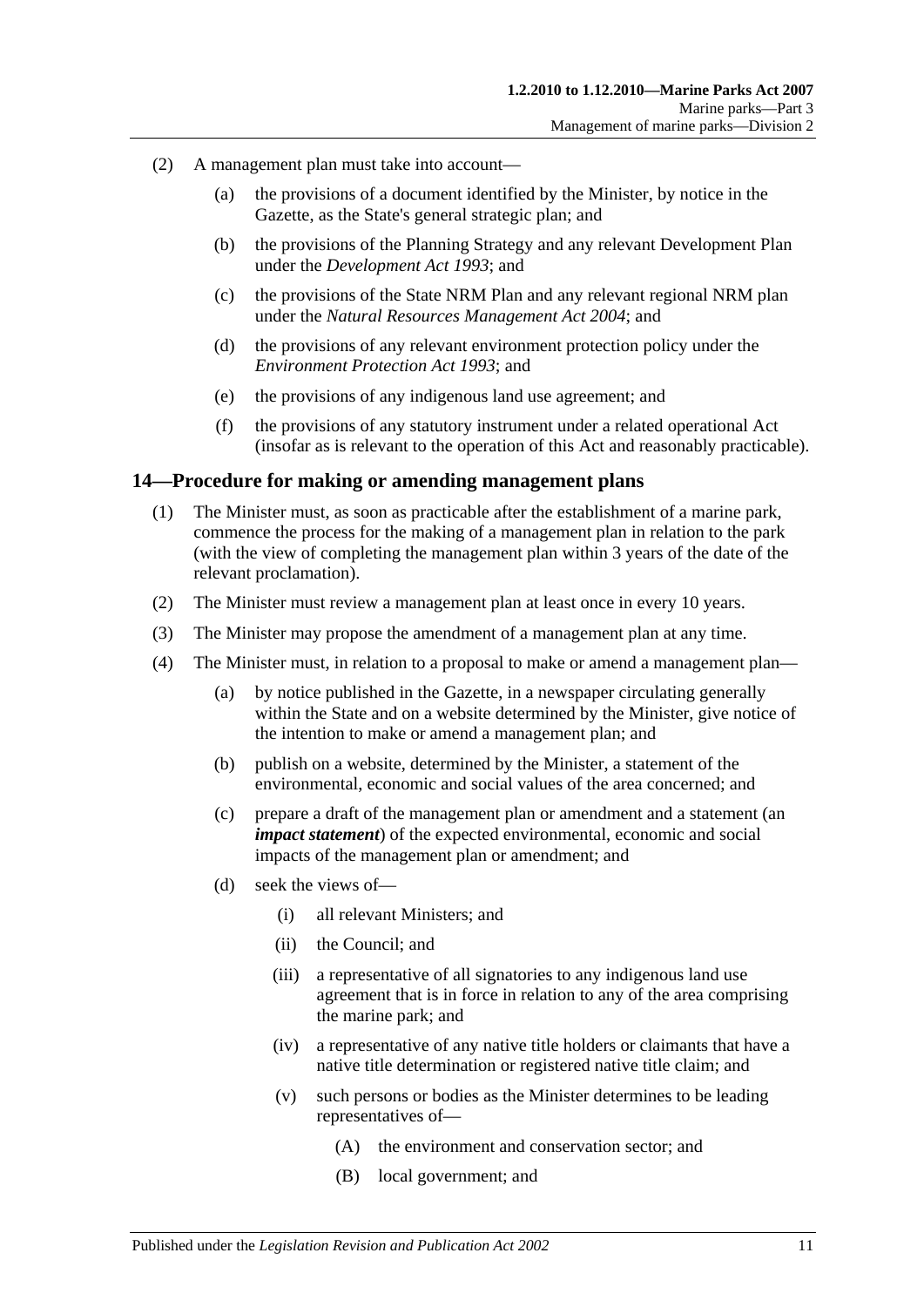- (C) the commercial fishing industry; and
- (D) the aquaculture industry; and
- (E) the recreational fishing sector; and
- (F) the mining and petroleum industries; and
- (G) the tourism sector; and
- (H) the general business sector,

in relation to the draft; and

- (e) publish the draft management plan and impact statement on a website determined by the Minister (so as to be accessible and capable of being printed without a charge imposed by the Minister), and make copies of the plan and impact statement available for inspection (without charge) or purchase at a place or places determined by the Minister; and
- <span id="page-11-0"></span>(f) by notice published in the Gazette, in a newspaper circulating generally within the State and on a website determined by the Minister, give notice of the place or places at which copies of the draft plan and impact statement are available for inspection (without charge) or purchase and specify an address to which interested persons may send written representations in relation to the draft within the period specified in the notice (being not less than 6 weeks from the date of publication of the notice).
- (5) The Minister may, in relation to the preparation of a draft to make or amend a management plan, seek the views of any person as he or she sees fit.
- (6) If the Minister is of the opinion that a draft amendment of a management plan is not substantive in nature—
	- (a) the Minister need not prepare a statement of environmental, economic and social values or an impact statement; and
	- (b) the Minister may dispense with the requirements of [subsection](#page-11-0)  $(4)(f)$ .
- (7) At the end of the period referred to in the notice under [subsection](#page-11-0)  $(4)(f)$  and, in any event, before adopting a draft management plan, the Minister—
	- (a) must consider any views expressed to the Minister under this section in relation to the draft and any representations made by members of the public in response to the notice; and
	- (b) may make such alterations to the draft as the Minister thinks necessary or desirable.
- (8) On adopting a draft management plan, the Minister may refer the plan to the Governor and the Governor may, by notice in the Gazette—
	- (a) declare the draft to be an authorised management plan; and
	- (b) fix a day on which the plan will come into operation.
- (9) The Minister must, within 12 sitting days after the declaration of an initial management plan for a marine park, cause copies of the plan to be laid before both Houses of Parliament.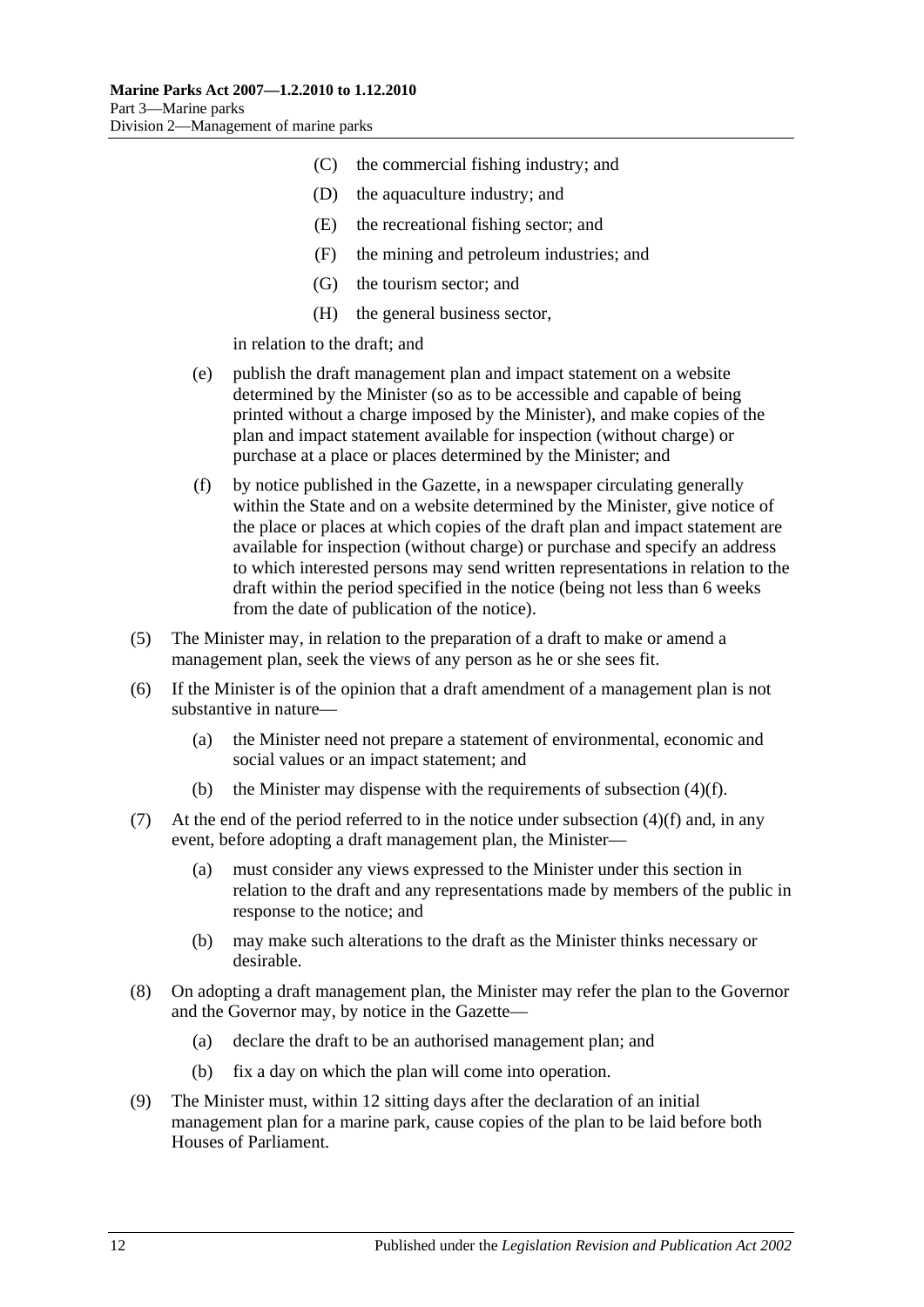- (10) A failure of the Minister to comply with a requirement of this section does not affect the validity of a management plan.
- (11) In this section—

*relevant Minister* means a Minister responsible for the administration of a related operational Act.

#### <span id="page-12-2"></span><span id="page-12-0"></span>**15—Parliamentary scrutiny**

- (1) On the declaration by the Governor of a draft management plan to be an authorised management plan the Minister must, within 28 days, refer the plan to the Environment, Resources and Development Committee of the Parliament.
- <span id="page-12-4"></span><span id="page-12-3"></span>(2) The Environment, Resources and Development Committee must, after receipt of a plan under [subsection](#page-12-2) (1)—
	- (a) resolve that it does not object to the plan; or
	- (b) resolve to suggest amendments to the plan; or
	- (c) resolve to object to the plan.
- (3) If, at the expiration of 28 days from the day on which the plan was referred to the Environment, Resources and Development Committee, the Committee has not made a resolution under [subsection](#page-12-3) (2), it will be conclusively presumed that the Committee does not object to the plan and does not itself propose to suggest any amendments to the plan.
- (4) If an amendment is suggested under [subsection](#page-12-4)  $(2)(b)$ 
	- (a) the Minister may, by notice in the Gazette, proceed to make such an amendment to the plan; or
	- (b) the Minister may report back to the Committee that the Minister is unwilling to make the amendment suggested by the Committee (and, in such a case, the Committee may resolve that it does not object to the plan as originally made, or may resolve to object to the plan).
- <span id="page-12-5"></span>(5) If the Environment, Resources and Development Committee resolves to object to a plan, copies of the plan must be laid before both Houses of Parliament.
- <span id="page-12-6"></span>(6) If either House of Parliament passes a resolution disallowing a plan laid before it under [subsection](#page-12-5) (5), the plan ceases to have effect.
- (7) A resolution is not effective for the purposes of [subsection](#page-12-6) (6) unless passed in pursuance of a notice of motion given within 14 sitting days (which need not fall within the same session of Parliament) after the day on which the plan was laid before the House.
- (8) If a resolution is passed under [subsection](#page-12-6) (6), notice of the resolution must immediately be published in the Gazette.
- (9) This section does not apply to an initial management plan for a marine park.

#### <span id="page-12-1"></span>**16—Availability and evidence of management plans**

(1) Copies of each management plan and of any other document referred to in a management plan must be kept available for inspection (without charge) by the public during ordinary office hours at a place or places determined by the Minister.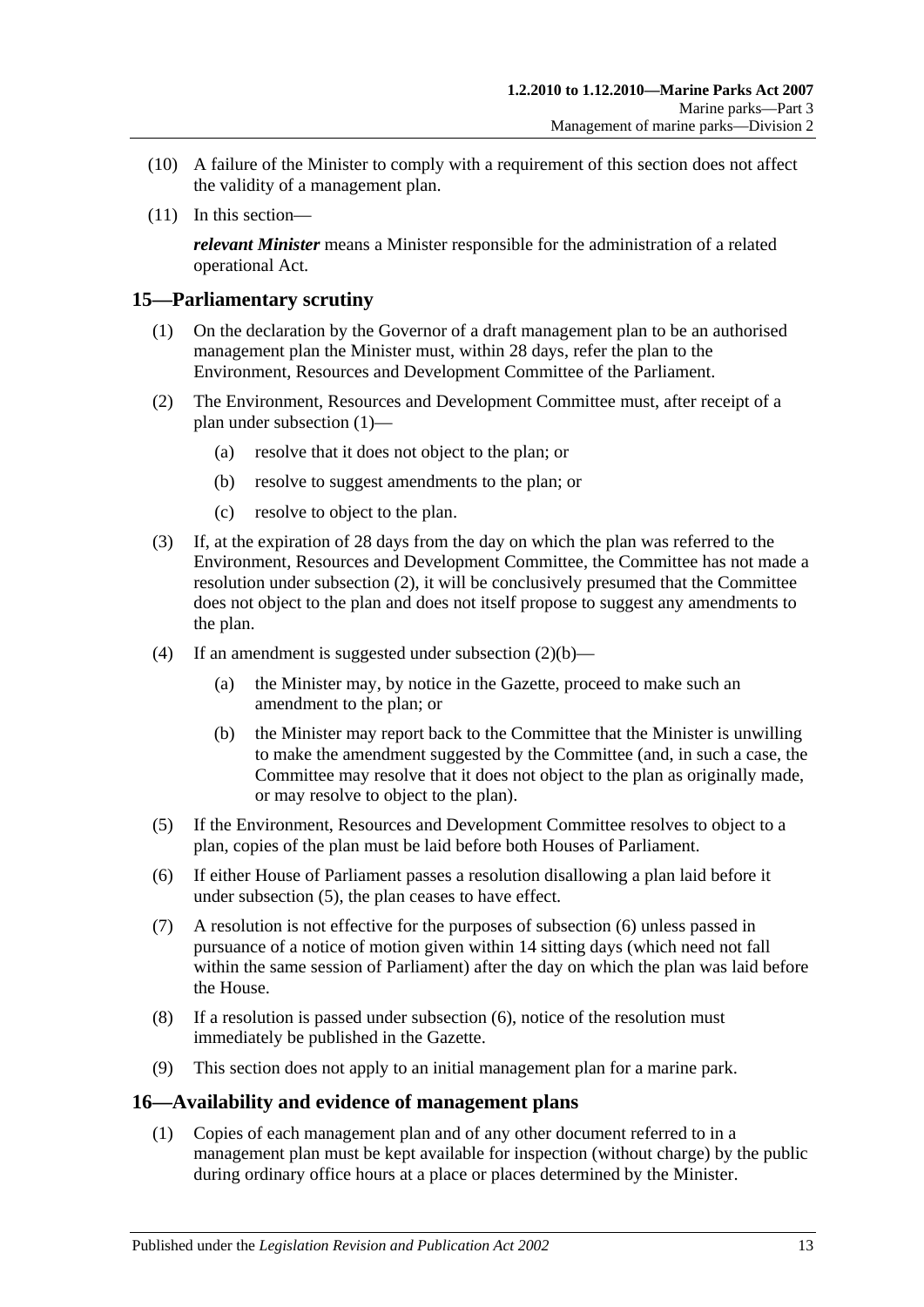- (2) Each management plan must also be published on a website determined by the **Minister**
- (3) In legal proceedings, evidence of the contents of a management plan or of a document referred to in a management plan may be given by production of a document certified by the Minister as a true copy of the plan or other document.
- (4) An apparently genuine document purporting to be a certificate of the Minister will be accepted as such in the absence of proof to the contrary.

## <span id="page-13-0"></span>**Division 3—Regulation of activities within marine parks**

#### <span id="page-13-3"></span><span id="page-13-1"></span>**17—Zones**

(1) Subject to this Act, a person must not contravene a provision of the regulations prohibiting or restricting activities within a zone of a marine park.

Maximum penalty: \$100 000 or imprisonment for 2 years.

- <span id="page-13-4"></span>(2) If the circumstances of an alleged offence against [subsection](#page-13-3) (1) are constituted by a person undertaking recreational fishing by use of a hand line or rod and line, a prosecution cannot be commenced against the person unless the person had previously been given a warning in the prescribed manner and form by an authorised officer and, in allegedly committing the offence, acted in contravention of that warning.
- (3) For the purposes of [subsection](#page-13-4) (2), a certificate executed by an authorised officer certifying as to the giving of a warning specified in the certificate constitutes proof of the matters so certified in the absence of proof to the contrary.
- (4) [Subsection](#page-13-4) (2) does not apply if it is alleged that the offence was committed in a restricted access zone.
- (5) In this section, *hand line*, *recreational fishing* and *rod and line* have the same respective meanings as in the *[Fisheries Management Act](http://www.legislation.sa.gov.au/index.aspx?action=legref&type=act&legtitle=Fisheries%20Management%20Act%202007) 2007*.

#### <span id="page-13-5"></span><span id="page-13-2"></span>**18—Temporary prohibition or restriction of activities**

- (1) The Minister may, by notice published in the Gazette, in a newspaper circulating generally within the State and on a website determined by the Minister, prohibit or restrict specified activities within a marine park, or a zone or other area of a marine park, for a maximum period of 90 days.
- (2) The Minister may prohibit or restrict specified activities under [subsection](#page-13-5) (1) if, in the Minister's opinion, such a prohibition or restriction is necessary in circumstances of urgency—
	- (a) to protect a species of plant or animal; or
	- (b) to protect a feature of natural or cultural heritage significance; or
	- (c) to protect public safety.
- (3) The Minister may, by notice published in the Gazette, in a newspaper circulating generally within the State and on a website determined by the Minister, amend, extend or revoke a prohibition or restriction under [subsection](#page-13-5) (1).
- (4) The maximum period for which a prohibition or restriction may operate under this section is 180 days.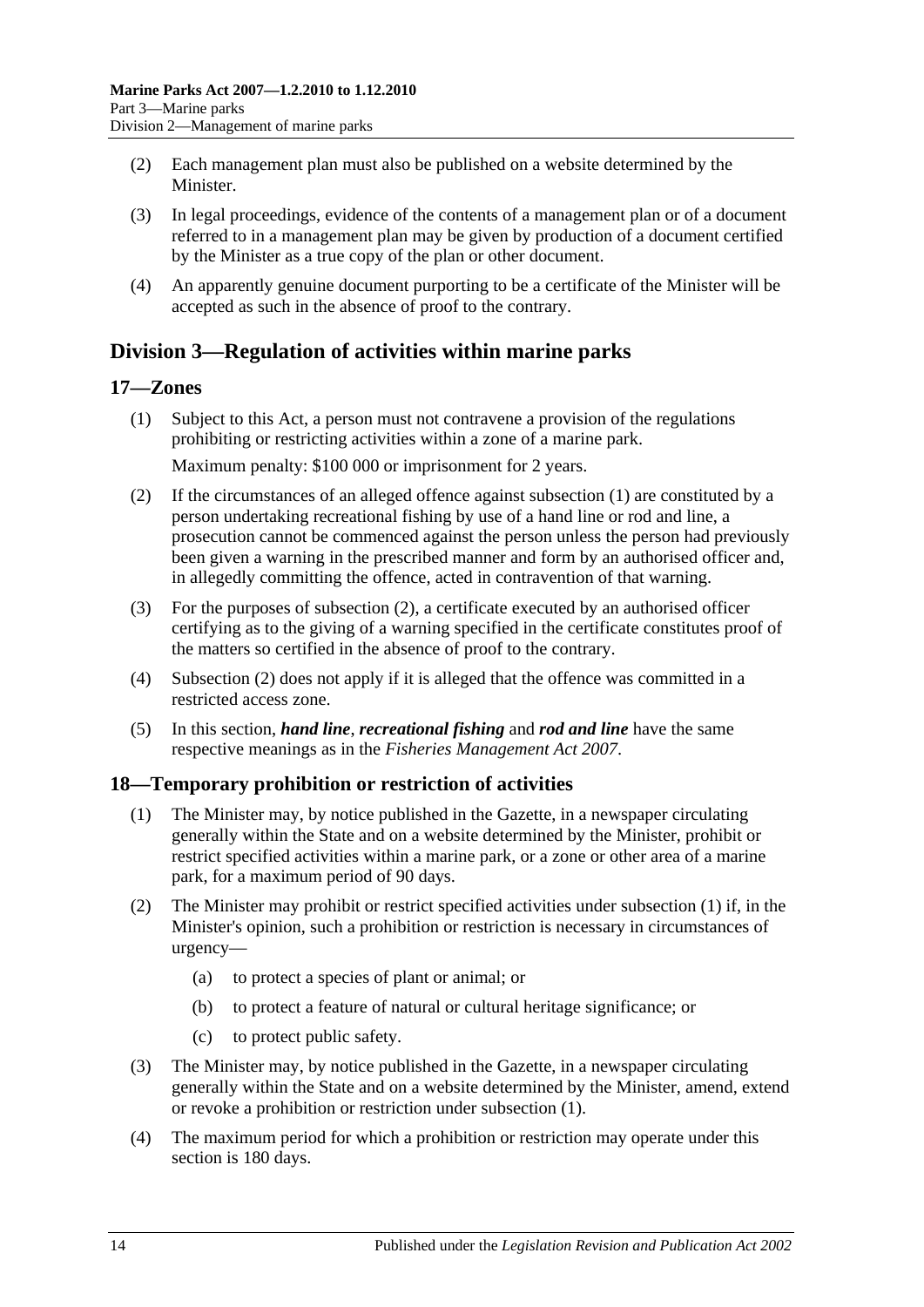(5) A person must not contravene a prohibition or restriction under this section. Maximum penalty: \$100 000 or imprisonment for 2 years.

## <span id="page-14-0"></span>**Division 4—Permits**

### <span id="page-14-1"></span>**19—Permits for activities**

- (1) The Minister may grant a permit to a person to engage in an activity within a marine park, or a zone or other area of a marine park, that would otherwise be prohibited or restricted under [Division 3.](#page-13-0)
- (2) The regulations may limit the activities for which a permit may be granted under this section.
- (3) An applicant for a permit under this section must make the application in a manner and form determined by the Minister.
- (4) The Minister must refuse to grant a permit if the granting of the permit is precluded by the regulations, and may refuse to grant a permit if, in the Minister's opinion, the application should be refused—
	- (a) because the applicant is not a fit and proper person to hold the permit; or
	- (b) because to grant the permit would be prejudicial to the interests of conservation; or
	- (c) for any other sufficient reason, having regard to any applicable guidelines in the management plan for the marine park or the objects of this Act.
- (5) A permit—
	- (a) must specify the purpose or purposes for which it is issued; and
	- (b) is subject to such conditions as the Minister thinks fit; and
	- (c) may, if the holder of the permit has, in the opinion of the Minister, contravened this Act, be revoked by the Minister by notice in writing given to the person; and
	- (d) may be revoked by the Minister by instrument in writing given to the holder of the permit if, in the opinion of the Minister, it is in the interests of conservation to do so.
- (6) A condition of a permit may require compliance with a specified code of practice, standard or other document as in force at a specified time or as in force from time to time.
- (7) A permit—
	- (a) comes into operation on the day fixed in the permit for its commencement or if no such day is fixed, on the day on which it is granted; and
	- (b) expires on the day fixed in the permit for its expiry or, if no such day is fixed, on the expiration of 12 months from the day on which it came into operation.
- (8) The conditions of a permit may be varied—
	- (a) if a permit is issued for a period of more than 12 months, on the expiration of 12 months from the day on which it came into operation; or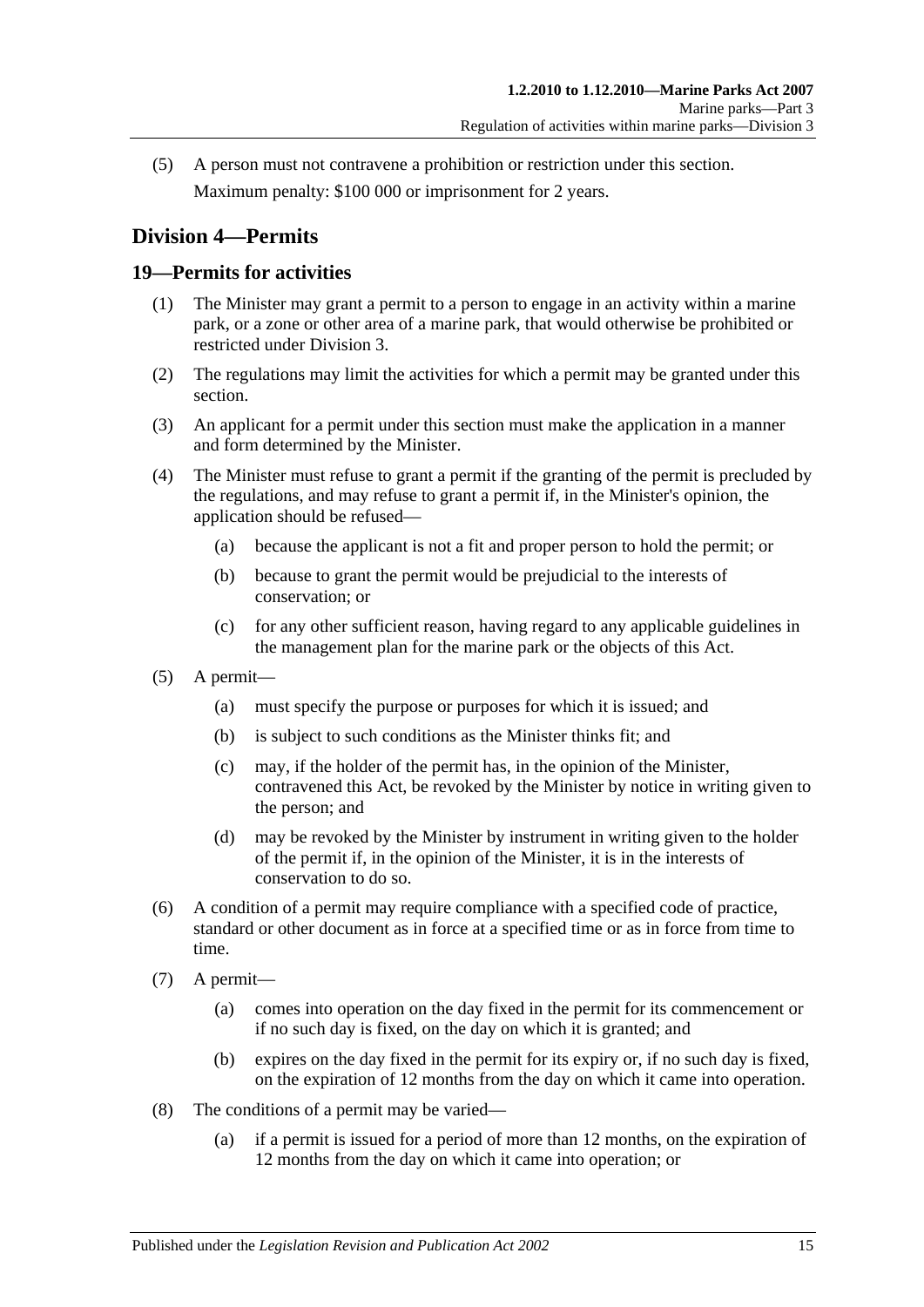- (b) at the discretion of the Minister if—
	- (i) the holder of the permit contravenes this Act; or
	- (ii) in the opinion of the Minister, there is significant risk of harm to a marine park occurring; or
	- (iii) a management plan for a marine park is amended resulting in an alteration of the zones, or the boundaries of the zones, of the marine park; or
- (c) at any time—
	- (i) with the consent of the applicant; or
	- (ii) as provided for by the regulations or a condition of the permit.

#### <span id="page-15-0"></span>**20—Contravention of condition of permit**

If the holder of a permit, or a person acting in the employment or with the authority of the holder of a permit, contravenes a condition of the permit, the holder of the permit is guilty of an offence.

Maximum penalty: \$100 000 or imprisonment for 2 years.

### <span id="page-15-1"></span>**Division 5—Affected statutory authorisations**

#### <span id="page-15-2"></span>**21—Affected statutory authorisations**

- (1) If the rights conferred by a statutory authorisation under another Act are affected by the creation of a zone or the imposition of a temporary prohibition or restriction of activities within a marine park, the Minister must pay fair and reasonable compensation to the holder of the statutory authorisation or, if the Minister considers it appropriate to do so, compulsorily acquire, and pay fair and reasonable compensation for, the statutory authorisation, or any interest (or part of any interest) under a statutory authorisation.
- (2) The regulations may, for the purposes of this section—
	- (a) provide for a scheme for the payment of compensation to the holders of statutory authorisations whose rights are affected by the creation of a zone or the imposition of a temporary prohibition or restriction of activities within a marine park;
	- (b) provide for a scheme of compulsory acquisition and the payment of compensation to persons whose statutory authorisations, or any interests under a statutory authorisation, are compulsorily acquired;
	- (c) prescribe the method of calculation of amounts payable as compensation under this section;
	- (d) provide for a process of objection and appeal in relation to the payment of compensation under this section.
- (3) This section, and regulations made for the purposes of this section, will have effect in relation to a statutory authorisation under another Act, despite the provisions of the other Act.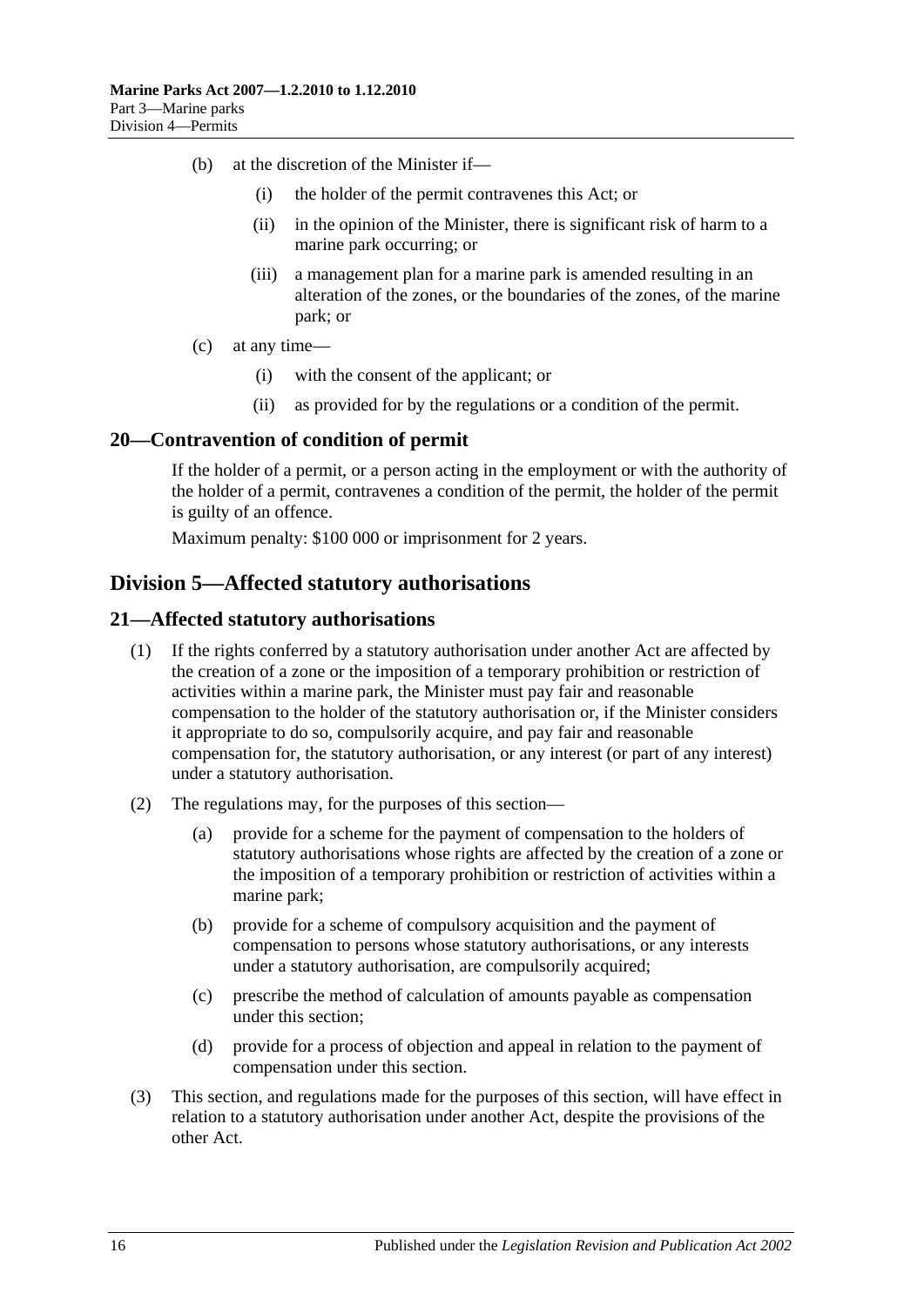## <span id="page-16-0"></span>**Part 4—Administration**

### <span id="page-16-1"></span>**Division 1—Minister**

#### <span id="page-16-2"></span>**22—Functions and powers of Minister**

- (1) The Minister has the following functions under this Act:
	- (a) to examine and keep under review the need for areas to be constituted as marine parks;
	- (b) to seek and assess community nominations for marine parks after taking into account the objects of this Act;
	- (c) to prepare and keep under review marine park management plans;
	- (d) to ensure necessary protections are in place through the prohibition or restriction of activities within marine parks under this Act;
	- (e) to issue permits for activities that may be allowed within marine parks under this Act;
	- (f) to consult with relevant persons, bodies or authorities, including indigenous peoples with an association with a marine park, about the measures that should be taken to further the objects of this Act;
	- (g) as far as reasonably practicable and appropriate, to act to integrate the administration of this Act with the administration of other legislation that may affect a marine park;
	- (h) to institute, supervise or promote programs to protect, maintain or improve marine parks;
	- (i) to conduct or promote public education in relation to the protection, improvement or enhancement of marine parks;
	- (j) to keep the state of marine parks under review;
	- (k) to enforce the general duty of care;
	- (l) such other functions as are assigned to the Minister by or under this or any other Act.
- <span id="page-16-4"></span>(2) The Minister has the power to do anything necessary, expedient or incidental to—
	- (a) performing the functions of the Minister under this Act; or
	- (b) administering this Act; or
	- (c) furthering the objects of this Act.
- (3) Without limiting [subsection](#page-16-4) (2), the Minister may, subject to and in accordance with, the *[Land Acquisition Act](http://www.legislation.sa.gov.au/index.aspx?action=legref&type=act&legtitle=Land%20Acquisition%20Act%201969) 1969*, acquire land for the purposes of this Act.

#### <span id="page-16-3"></span>**23—Delegation**

(1) The Minister may delegate to a person or body (including a person for the time being holding or acting in a specified office or position) a function or power of the Minister under this Act.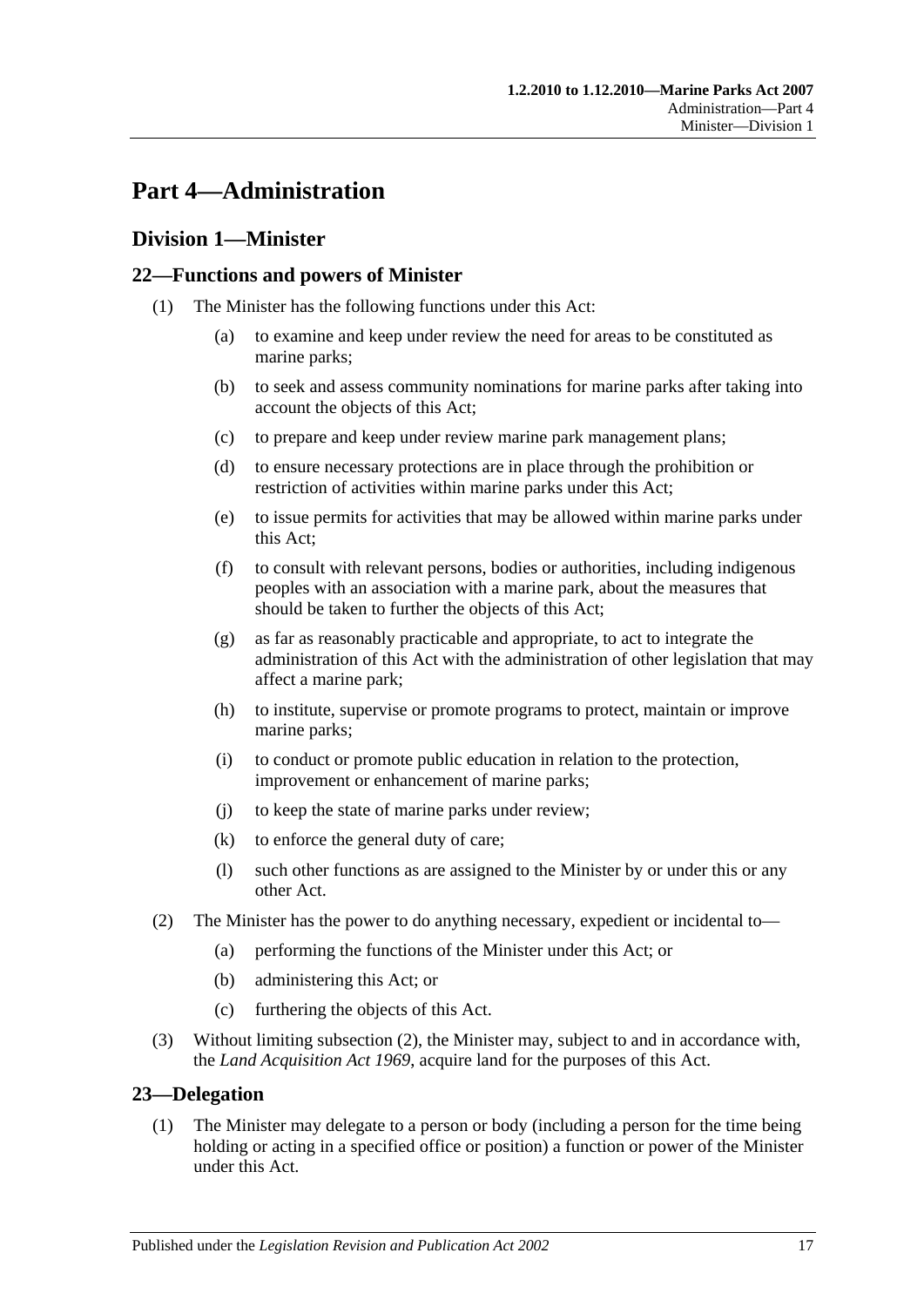- (2) A delegation under this section—
	- (a) must be by instrument in writing; and
	- (b) may be absolute or conditional; and
	- (c) does not derogate from the power of the Minister to act in any matter; and
	- (d) is revocable at will.
- (3) A function or power delegated under this section may, if the instrument of delegation so provides, be further delegated.

## <span id="page-17-0"></span>**Division 2—Marine Parks Council of South Australia**

#### <span id="page-17-1"></span>**24—Establishment of Council**

- (1) The *Marine Parks Council of South Australia* is established.
- (2) The Council consists of—
	- (a) 10 members appointed by the Governor on the nomination of the Minister; and
	- (b) the Chief Executive (*ex officio*), or a person for the time being nominated by the Chief Executive to be a member of the Council.
- <span id="page-17-2"></span>(3) Of the members appointed on the recommendation of the Minister—
	- (a) 1 must be a person who has knowledge of, or experience in, the field of commercial fishing;
	- (b) 1 must be a person who has knowledge of, or experience in, the field of aquaculture;
	- (c) 1 must be a person who has knowledge of, or experience in, the field of recreational fishing;
	- (d) 3 must be persons who have knowledge of, or experience in, the field of marine conservation;
	- (e) 2 must be persons who have qualifications or experience in a field of science that is relevant to the marine environment;
	- (f) 1 must be a person who has extensive involvement in community affairs;
	- (g) 1 must be a person who has extensive knowledge of indigenous culture, especially in connection with the marine environment.
- (4) Each person appointed to the Council must be a person who can demonstrate knowledge of, or an interest in, the requirements necessary to manage the marine environment in a responsible manner.
- (5) Before nominating a person or persons for appointment to the Council, the Minister must—
	- (a) by notice published in a newspaper circulating generally throughout the State, invite expressions of interest for appointment to the Council within a period specified in the notice; and
	- (b) take reasonable steps to consult with a body or bodies that, in the Minister's opinion, represent the interests reflected by the relevant appointment.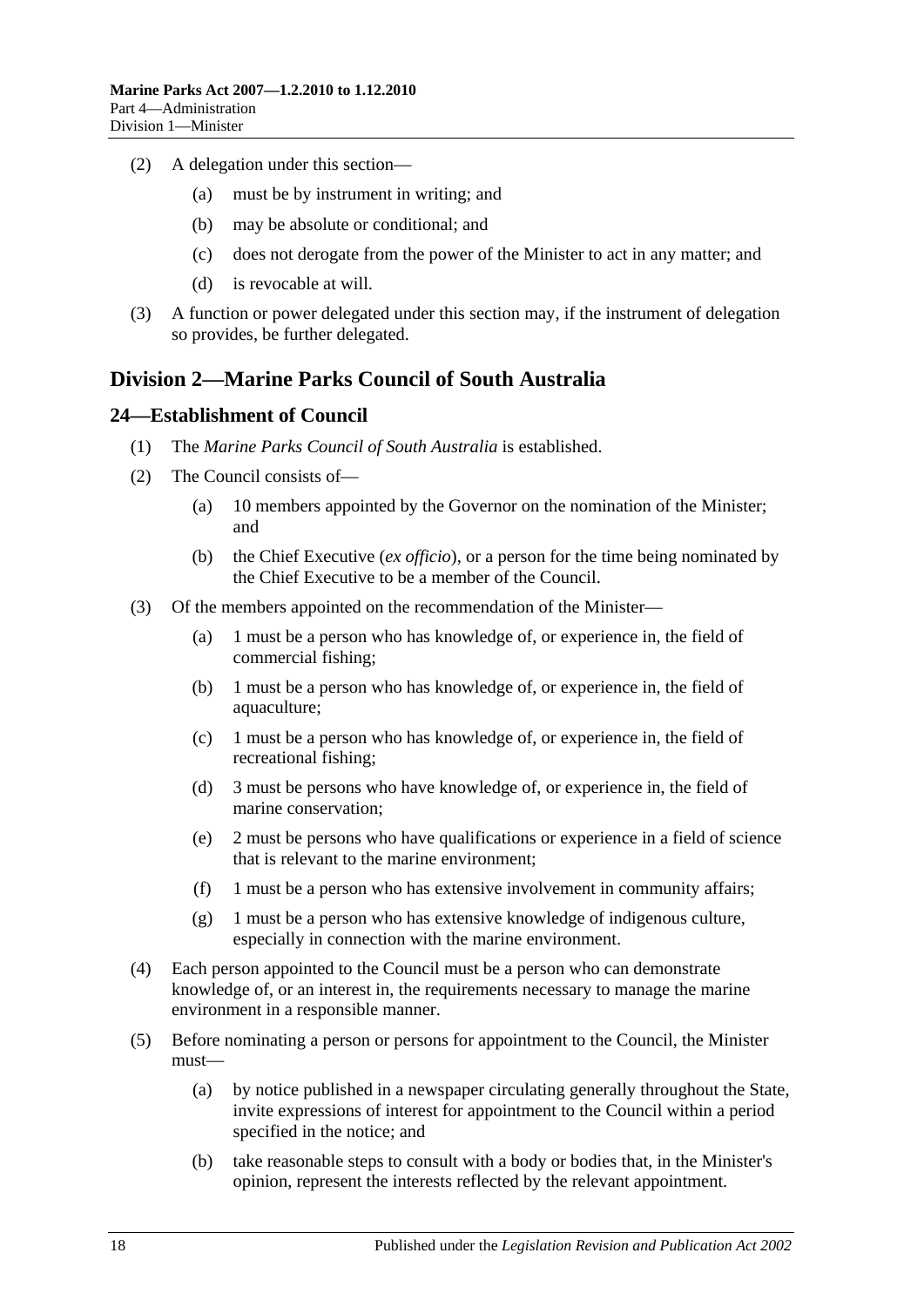#### <span id="page-18-0"></span>**25—Presiding member and deputy presiding member**

- (1) The Minister must appoint 1 of the members of the Council (the *presiding member*) to preside at meetings of the Council.
- (2) The Minister may appoint another member of the Council to be the deputy of the presiding member (the *deputy presiding member*) to preside at meetings of the Council in the absence of the presiding member.

#### <span id="page-18-1"></span>**26—Terms and conditions of membership**

- (1) An appointed member of the Council will be appointed on conditions determined by the Governor and for a term, not exceeding 3 years, specified in the instrument of appointment and, at the expiration of a term of appointment, is eligible for reappointment.
- (2) However, an appointed member of the Council may not hold office for consecutive terms that exceed 6 years in total.
- <span id="page-18-5"></span>(3) The Governor may remove an appointed member of the Council from office—
	- (a) for breach of, or non-compliance with, a condition of appointment; or
	- (b) for misconduct; or
	- (c) for failure or incapacity to carry out official duties satisfactorily.
- (4) The office of an appointed member of the Council becomes vacant if the member—
	- (a) dies; or
	- (b) completes a term of office and is not reappointed; or
	- (c) resigns by written notice to the Minister; or
	- (d) ceases to satisfy the qualification by virtue of which the member was eligible for appointment to the Council; or
	- (e) is absent without leave of the presiding member of the Council from 3 consecutive meetings of the Council; or
	- (f) is removed from office under [subsection](#page-18-5) (3).

#### <span id="page-18-2"></span>**27—Vacancies or defects in appointment of members**

An act or proceeding of the Council is not invalid by reason only of a vacancy in its membership or a defect in the appointment of a member.

#### <span id="page-18-3"></span>**28—Remuneration**

An appointed member of the Council is entitled to remuneration, allowances and expenses determined by the Minister.

#### <span id="page-18-4"></span>**29—Functions of Council**

- (1) The Council has the following functions:
	- (a) to provide advice to the Minister on the establishment of marine parks, including—
		- (i) advice on any community nominations for marine parks; and
		- (ii) advice on the areas to be specified as marine parks;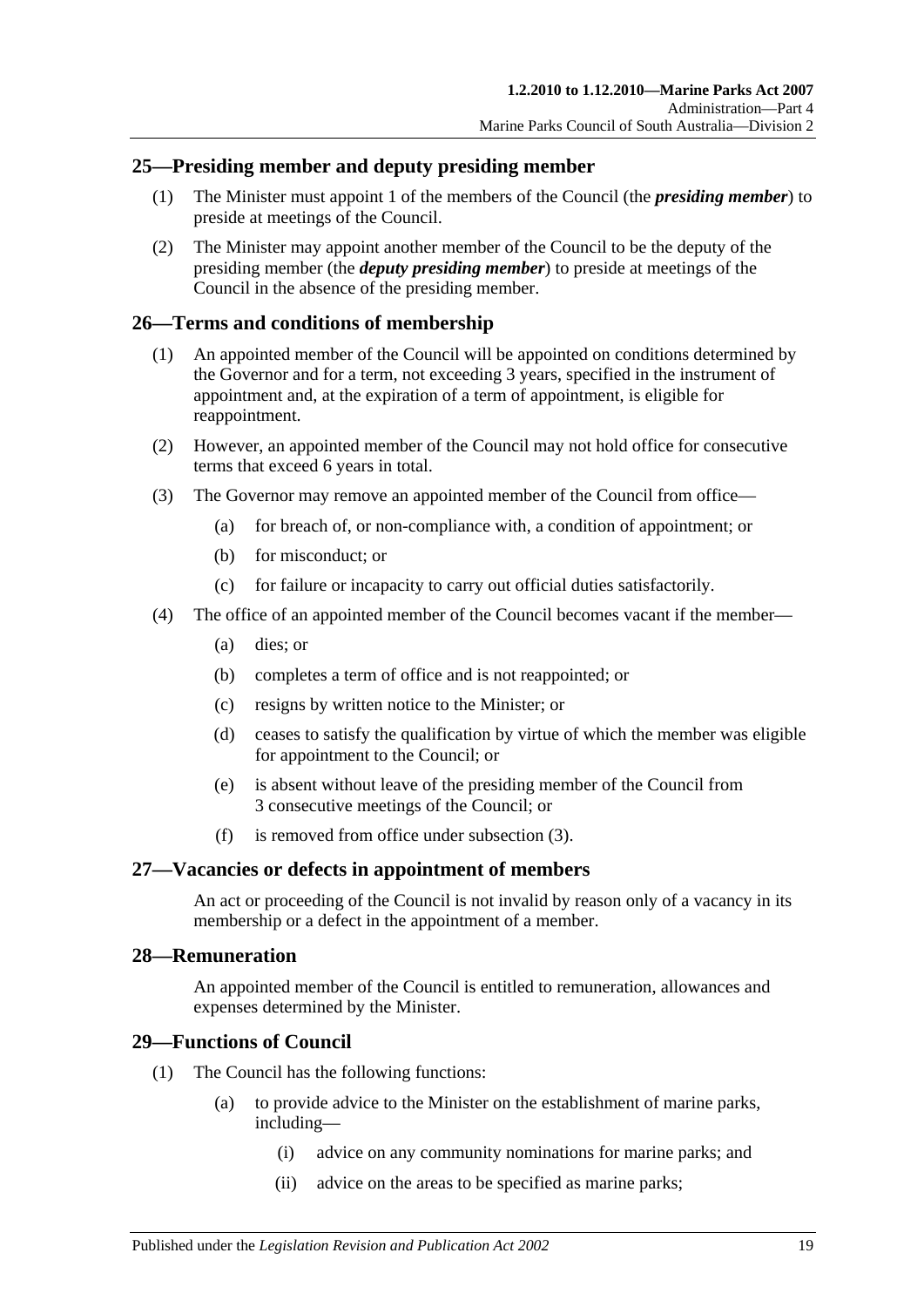- (b) to provide advice to the Minister in relation to the introduction, variation or revocation of interim protection orders;
- (c) to provide advice to the Minister in relation to a proposal to alter the boundaries of a marine park;
- (d) to provide advice to the Minister in relation to a proposal to establish or alter a zone within a marine park;
- (e) to provide advice to the Minister in relation to the management of marine parks, the formulation and operation of management plans under this Act, and the extent to which the objects of the Act are being achieved through the implementation of management plans under this Act;
- (f) to provide advice to the Minister on ways to promote community participation in the management of marine parks and the conservation of relevant marine environments;
- (g) to carry out such other functions as may be assigned to the Council by or under this Act or by the Minister.
- (2) The Council must, in providing advice to the Minister, take into account the objects of this Act.

#### <span id="page-19-0"></span>**30—Council's procedures**

- (1) A majority of the appointed members of the Council constitutes a quorum of the Council.
- (2) If the presiding member and the deputy presiding member of the Council are both absent from a meeting of the Council, a member chosen by the appointed members present at the meeting will preside.
- (3) A decision carried by a majority of the votes cast by the appointed members of the Council at a meeting is a decision of the Council.
- (4) When a matter arises for decision at a meeting of the Council—
	- (a) each appointed member present at the meeting (other than the member presiding at the meeting) has a deliberative vote; and
	- (b) if the deliberative votes are equal, the member presiding at the meeting may exercise a casting vote,

(and the person appointed under section [24\(2\)\(b\)](#page-17-2) does not have a vote).

- (5) A conference by telephone or other electronic means between the members of the Council will, for the purposes of this section, be taken to be a meeting of the Council at which the participating members are present if—
	- (a) notice of the conference is given to all members in the manner determined by the Council for the purpose; and
	- (b) each participating member is capable of communicating with every other participating member during the conference.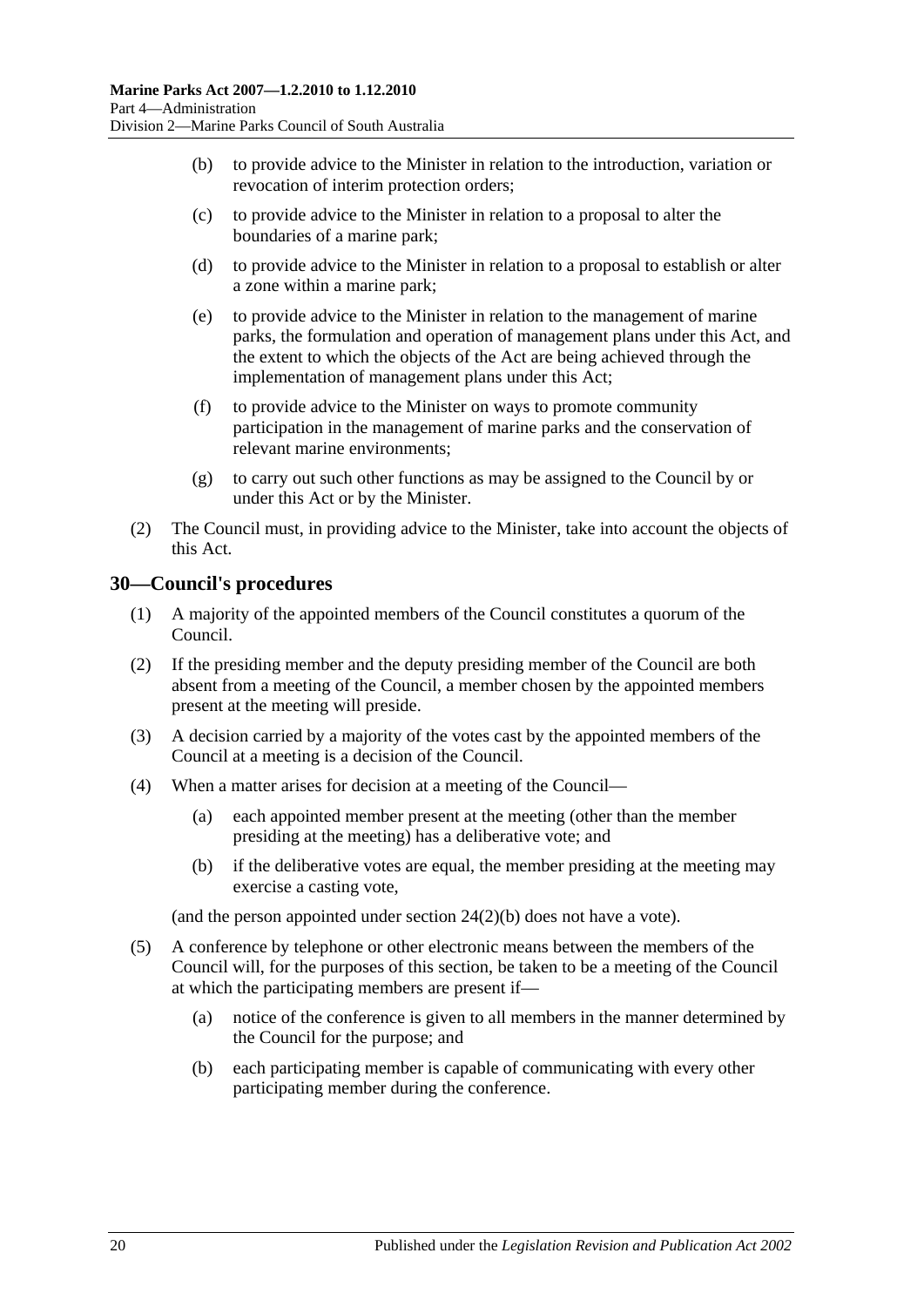- (6) A proposed resolution of the Council becomes a valid decision of the Council despite the fact that it is not voted on at a meeting of the Council if—
	- (a) notice of the proposed resolution is given to all members of the Council in accordance with procedures determined by the Council; and
	- (b) a majority of the appointed members express concurrence in the proposed resolution by letter, telegram, telex, fax, e-mail or other written communication setting out the terms of the resolution.
- (7) The Council must have accurate minutes kept of its meetings.
- (8) Subject to this Act and any direction of the Minister, the Council may determine its own procedures.

### <span id="page-20-0"></span>**Division 3—Authorised officers**

#### <span id="page-20-1"></span>**32—Appointment of authorised officers**

- (1) The following persons are authorised officers under this Act:
	- (a) fisheries officers under the *[Fisheries Management Act](http://www.legislation.sa.gov.au/index.aspx?action=legref&type=act&legtitle=Fisheries%20Management%20Act%202007) 2007*;
	- (b) wardens under the *[National Parks and Wildlife Act](http://www.legislation.sa.gov.au/index.aspx?action=legref&type=act&legtitle=National%20Parks%20and%20Wildlife%20Act%201972) 1972*;
	- (c) police officers;
	- (d) persons of a class prescribed by regulation or persons appointed by the Minister, being persons who must, in either case, be employed in the public service of the State.
- (2) If the area of a marine park includes land within the area of a council, the Minister may appoint persons, nominated by the council, to be authorised officers under this Act.
- (3) The Minister may, at any time—
	- (a) revoke the appointment of an authorised officer appointed by the Minister; or
	- (b) limit the powers of an authorised officer appointed by the Minister.
- (4) The Minister may, by notice in the Gazette, limit the powers of a class of persons constituted as authorised officers.

### <span id="page-20-2"></span>**33—Identification of authorised officers**

- (1) A person appointed by the Minister as an authorised officer under this Act must be issued with an identity card—
	- (a) containing the person's name and a photograph of the person; and
	- (b) stating that the person is an authorised officer under this Act; and
	- (c) stating any limitations on the authorised officer's powers.
- (2) If the powers of an authorised officer appointed by the Minister have been limited, the identity card issued to the authorised officer must contain a statement of those limitations.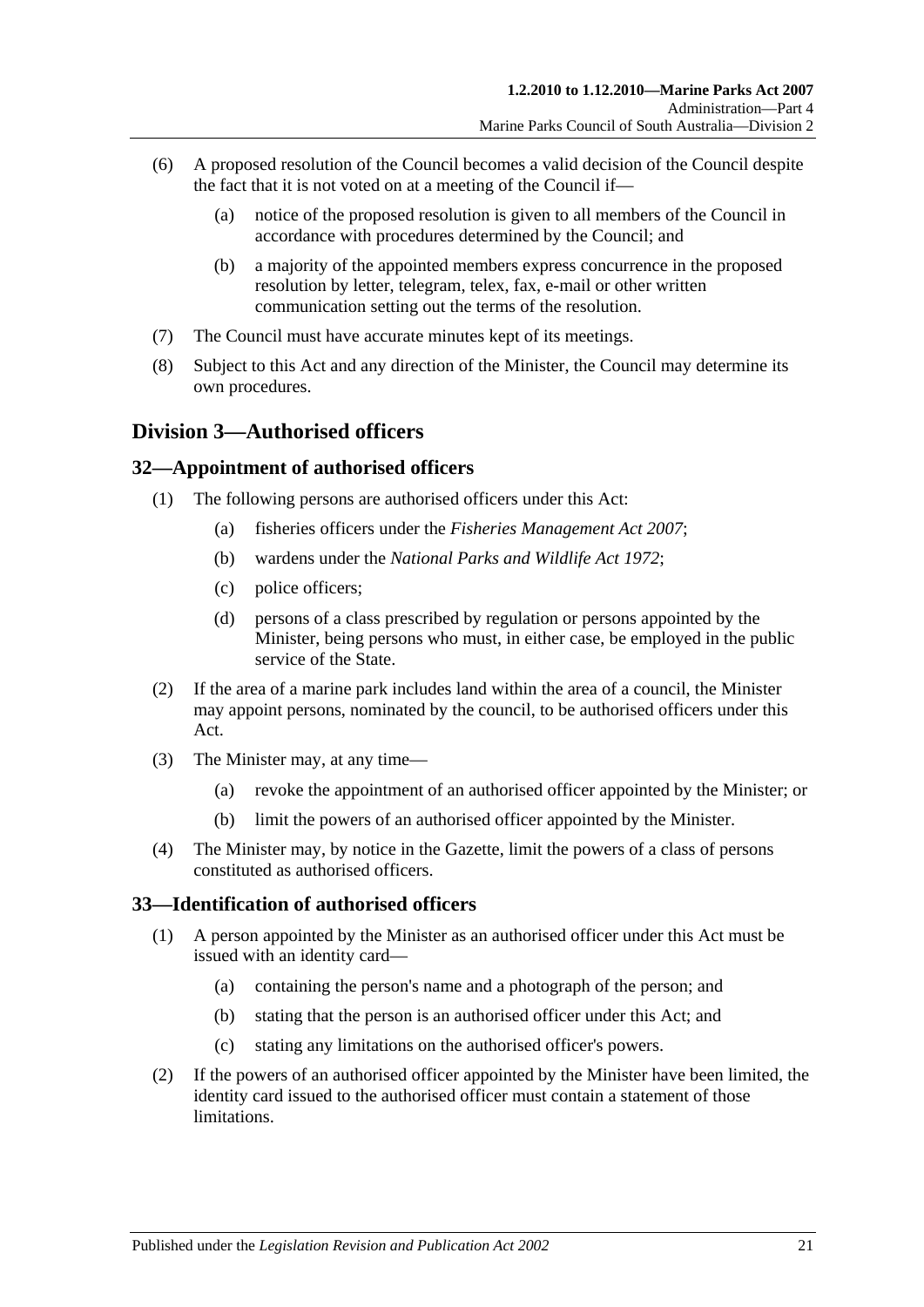- (3) An authorised officer (other than a police officer in uniform) must, at the request of another person in relation to whom the authorised officer intends to exercise powers under this Part, produce for the other person's inspection—
	- (a) if the officer was appointed by the Minister—the identity card issued to the officer under this section; or
	- (b) if the officer is an authorised officer because the person holds an office under another Act—the identity card issued to the officer under that Act.
- (4) If a person in possession of an identity card issued to the person under this section ceases to be an authorised officer, the person must immediately return the identity card to the Minister.

Maximum penalty: \$250.

#### <span id="page-21-1"></span><span id="page-21-0"></span>**34—Powers of authorised officers**

- <span id="page-21-2"></span>(1) An authorised officer may, as may reasonably be required in connection with the administration, operation or enforcement of this Act—
	- (a) enter any place; or
	- (b) inspect any place, works, plant or equipment; or
	- (c) enter and inspect any vessel or vehicle, and for that purpose require a vessel or vehicle to stop, or to be presented for inspection at a place and time specified by the authorised officer; or
	- (d) give directions with respect to the stopping or movement of a vessel, vehicle, plant, equipment or other thing; or
	- (e) require a person apparently in charge of a vessel or vehicle to facilitate entry and inspection of the vessel or vehicle; or
	- (f) seize and retain anything that the authorised officer reasonably suspects has been used in, or may constitute evidence of, a contravention of this Act; or
	- (g) place any buoys, markers or other items or equipment in order to assist in environmental testing or monitoring; or
	- (h) require a person who the authorised officer reasonably suspects has committed, is committing or is about to commit, a contravention of this Act to state the person's full name and usual place of residence and to produce evidence of the person's identity; or
	- (i) require a person who the authorised officer reasonably suspects has knowledge of matters in respect of which information is reasonably required for the administration, operation or enforcement of this Act to answer questions in relation to those matters; or
	- (j) with the authority of a warrant issued by a magistrate, require a person to produce specified documents or documents of a specified kind, including a written record that reproduces in an understandable form information stored by computer, microfilm or other process; or
	- (k) examine, copy or take extracts from a document or information so produced or require a person to provide a copy of such a document or information; or
	- (l) take photographs, films, audio, video or other recordings; or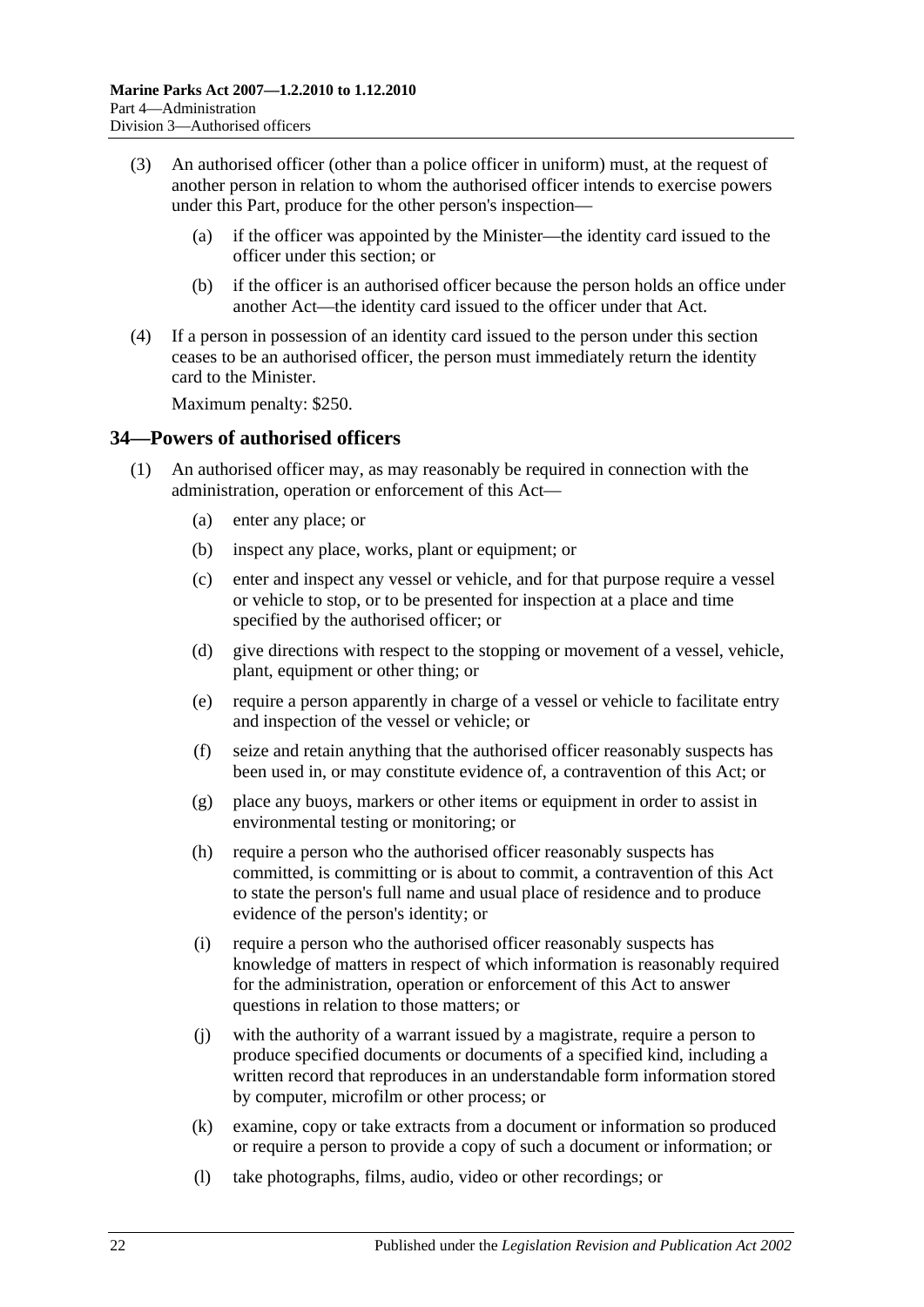- (m) examine or test a vessel, vehicle, plant, equipment, fitting or other thing, or cause or require it to be so examined or tested, or seize it or require its production for such examination or testing; or
- (n) require a person holding a statutory authorisation or required to hold a statutory authorisation to produce the statutory authorisation for inspection; or
- (o) give directions reasonably required in connection with the exercise of a power conferred by any of the above paragraphs or otherwise in connection with the administration, operation or enforcement of this Act; or
- (p) exercise other prescribed powers.
- <span id="page-22-1"></span>(2) An authorised officer must not exercise a power conferred by [subsection](#page-21-1) (1) in respect of a place of residence except on the authority of a warrant issued by a magistrate (but such a power may be exercised in respect of a vessel or vehicle).
- (3) An authorised officer, in exercising powers under this section, may be accompanied by such assistants as are reasonably required in the circumstances.
- <span id="page-22-2"></span>(4) An authorised officer may, on the authority of a warrant issued by a magistrate, use force to enter a place, vessel or vehicle.
- (5) A magistrate must not issue a warrant under [subsection](#page-22-1) (2) or [subsection](#page-22-2) (4) in relation to a place, vessel or vehicle unless satisfied that there are reasonable grounds to believe—
	- (a) that a contravention of this Act has been, is being, or is about to be, committed in or on the place, vessel or vehicle; or
	- (b) that something may be found in or on the place, vessel or vehicle that has been used in, or constitutes evidence of, a contravention of this Act; or
	- (c) that the circumstances require immediate action.
- (6) An application for the issue of a warrant under this section—
	- (a) may be made either personally or by telephone; and
	- (b) must be made in accordance with any procedures prescribed by the regulations.

#### <span id="page-22-0"></span>**35—Hindering etc persons engaged in administration of Act**

- (1) A person who—
	- (a) without reasonable excuse hinders or obstructs an authorised officer or other person engaged in the administration of this Act; or
	- (b) fails to answer a question put by an authorised officer to the best of his or her knowledge, information or belief; or
	- (c) produces a document or record that he or she knows, or ought to know, is false or misleading in a material particular; or
	- (d) fails without reasonable excuse to comply with a requirement or direction of an authorised officer under this Act; or
	- (e) uses abusive, threatening or insulting language to an authorised officer, or a person assisting an authorised officer; or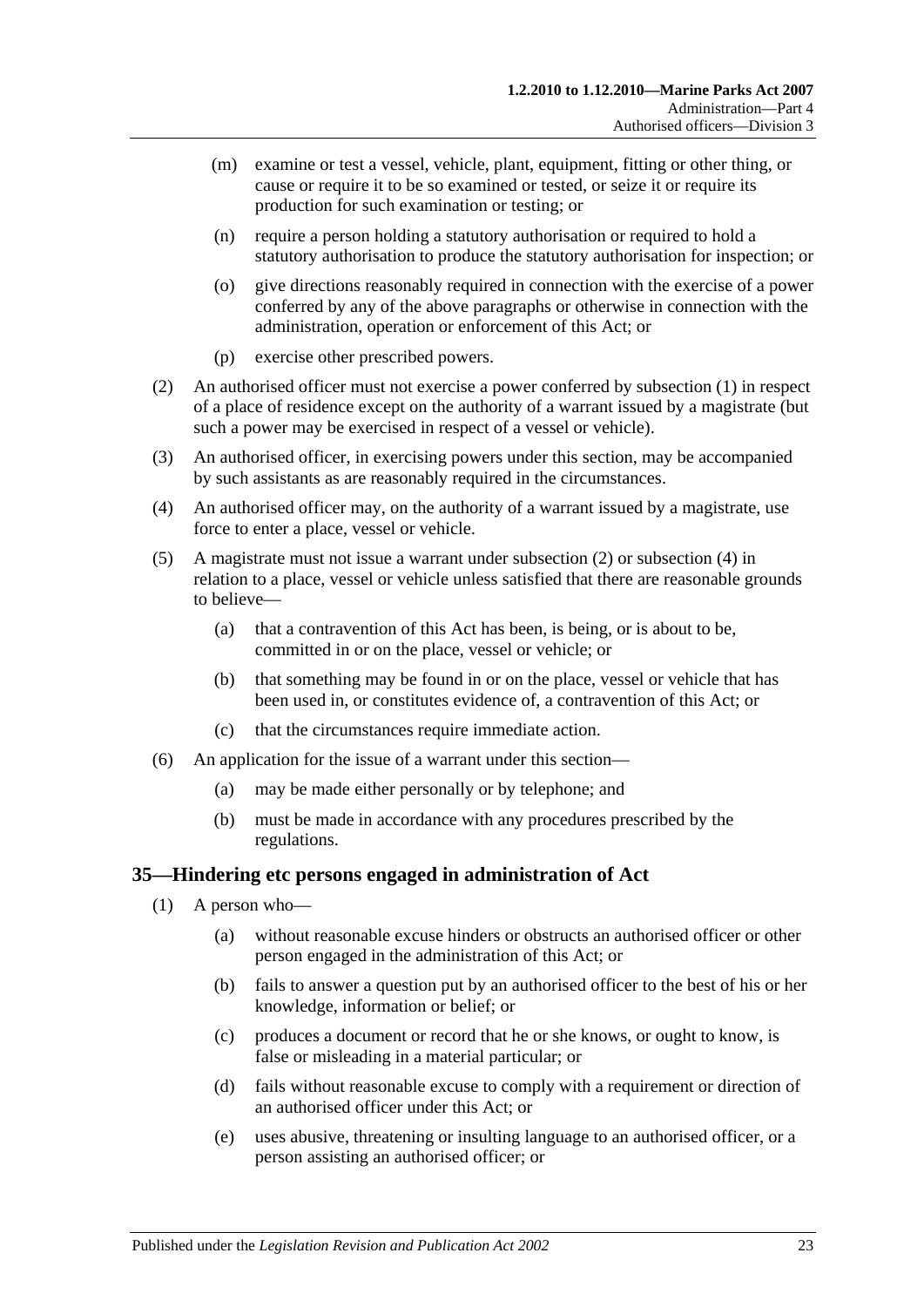(f) falsely represents, by words or conduct, that he or she is an authorised officer,

is guilty of an offence.

Maximum penalty: \$10 000.

(2) A person (other than an authorised officer) who, without the permission of the Minister, removes, destroys or interferes with any marker, peg or other item or equipment placed under section  $34(1)(g)$  is guilty of an offence.

Maximum penalty: \$10 000.

#### <span id="page-23-0"></span>**36—Protection from self-incrimination**

A person is not obliged to answer a question or to produce a document or record as required under this Part if to do so might tend to incriminate the person or make the person liable to a penalty.

## <span id="page-23-1"></span>**Part 5—General duty of care**

## <span id="page-23-3"></span><span id="page-23-2"></span>**37—General duty of care**

- (1) A person must take all reasonable measures to prevent or minimise harm to a marine park through his or her actions or activities.
- (2) In determining what measures are required to be taken, regard must be had, amongst other things, to—
	- (a) the nature of the harm; and
	- (b) the sensitivity of the environment that may be affected and the potential impact of the harm; and
	- (c) the practicality and financial implications of any alternative action, and the current state of technical and scientific knowledge; and
	- (d) any degrees of risk that may be involved; and
	- (e) the significance of the marine park to the State and to the environment and economy of the State; and
	- (f) the extent to which an act or activity may have a cumulative effect on a marine park; and
	- (g) if a statutory authorisation has been granted in respect of the action or activity, any assessment made in connection with the granting of the authorisation of potential harm to the marine park as a result of the action or activity and the extent to which any such harm was intended to be prevented or minimised through the attachment of conditions to the authorisation.
- (3) A person will be taken not to be in contravention of [subsection](#page-23-3) (1) if the person is acting in circumstances prescribed by the regulations.
- (4) A person who contravenes [subsection](#page-23-3) (1) is not, on account of the contravention alone, guilty of an offence but—
	- (a) compliance with the duty may be enforced by the issuing of a protection order under [Part 6;](#page-24-0) and
	- (b) a reparation order or reparation authorisation may be issued under that Part in respect of the contravention.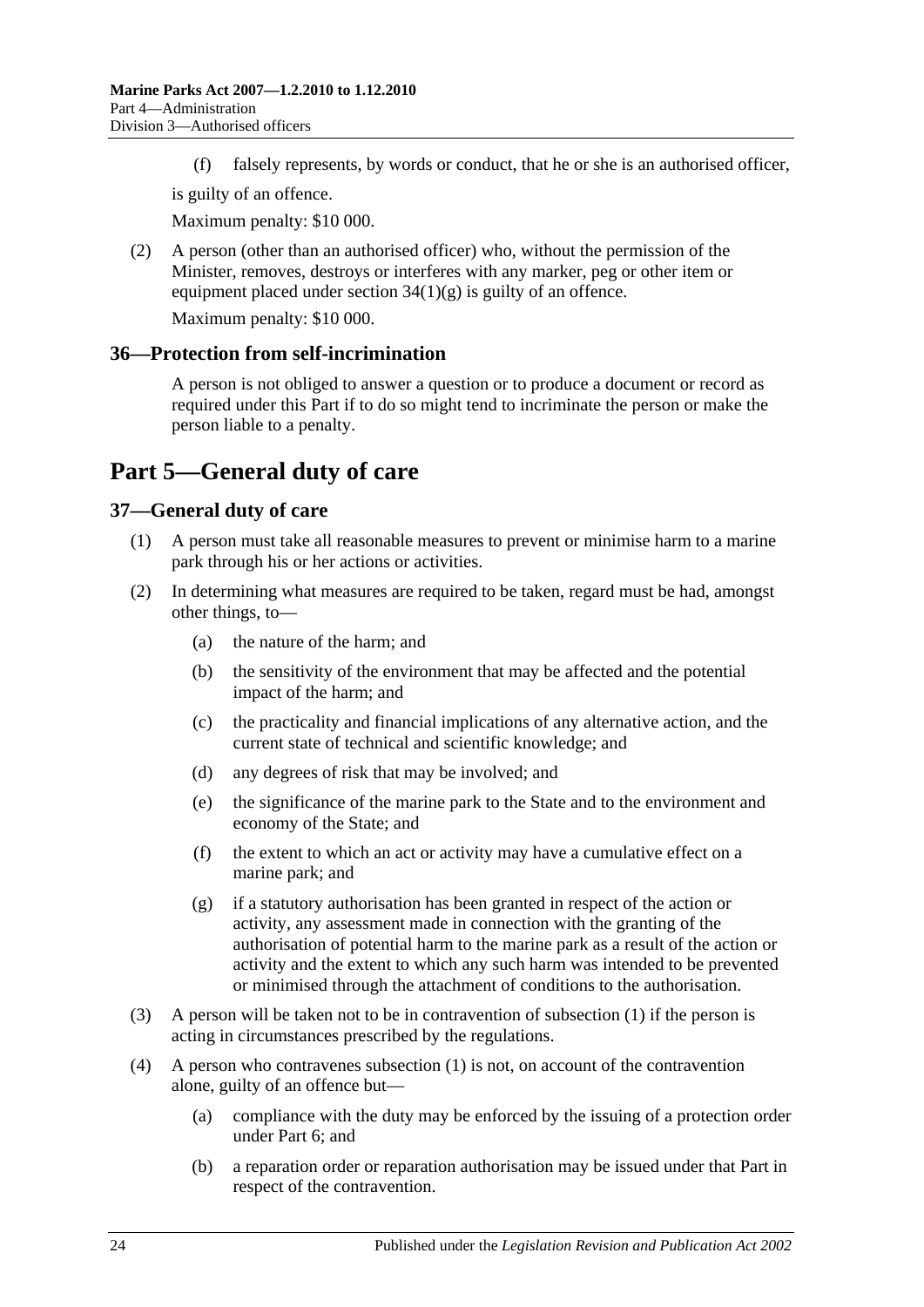## <span id="page-24-0"></span>**Part 6—Protection and other orders**

## <span id="page-24-1"></span>**Division 1—Orders**

#### <span id="page-24-2"></span>**38—Protection orders**

- (1) The Minister may issue a protection order under this Division for the purpose of securing compliance with this Act.
- <span id="page-24-3"></span>(2) A protection order—
	- (a) must be in the form of a written notice served on the person to whom the notice is issued; and
	- (b) must specify the person to whom it is issued (whether by name or a description sufficient to identify the person); and
	- (c) must state the grounds on which it is made with reasonable particularity; and
	- (d) may impose any requirement reasonably required for the purpose for which the order is issued including 1 or more of the following:
		- (i) a requirement that the person discontinue, or not commence, a specified activity indefinitely or for a specified period or until further notice from the Minister;
		- (ii) a requirement that the person not carry on a specified activity except at specified times or subject to specified conditions;
		- (iii) a requirement that the person take specified action in a specified way, and within a specified period; and
	- (e) must state that the person may, within 14 days, appeal to the ERD Court against the order.
- (3) An authorised officer may, if of the opinion that urgent action is required for the protection of a marine park, issue an emergency protection order imposing requirements of a kind referred to in [subsection](#page-24-3)  $(2)(d)$  as reasonably required for the protection of the marine park.
- (4) An emergency protection order may be issued orally but, in that event, the person to whom the order is issued must be advised immediately of the person's right to appeal to the ERD Court against the order.
- (5) If an emergency protection order is issued orally, the authorised officer who issued it must confirm it in writing at the earliest opportunity (and in any event within 2 business days) by written notice given to the person to whom it applies.
- (6) If an emergency protection order is issued, the order will cease to have effect on the expiration of 72 hours from the time of its issuing unless confirmed by a written protection order issued by the Minister and served on the relevant person.
- (7) The Minister may, by written notice served on a person to whom a protection order has been issued, vary or revoke the order.
- (8) A person to whom a protection order is issued must comply with the order. Maximum penalty: \$10 000.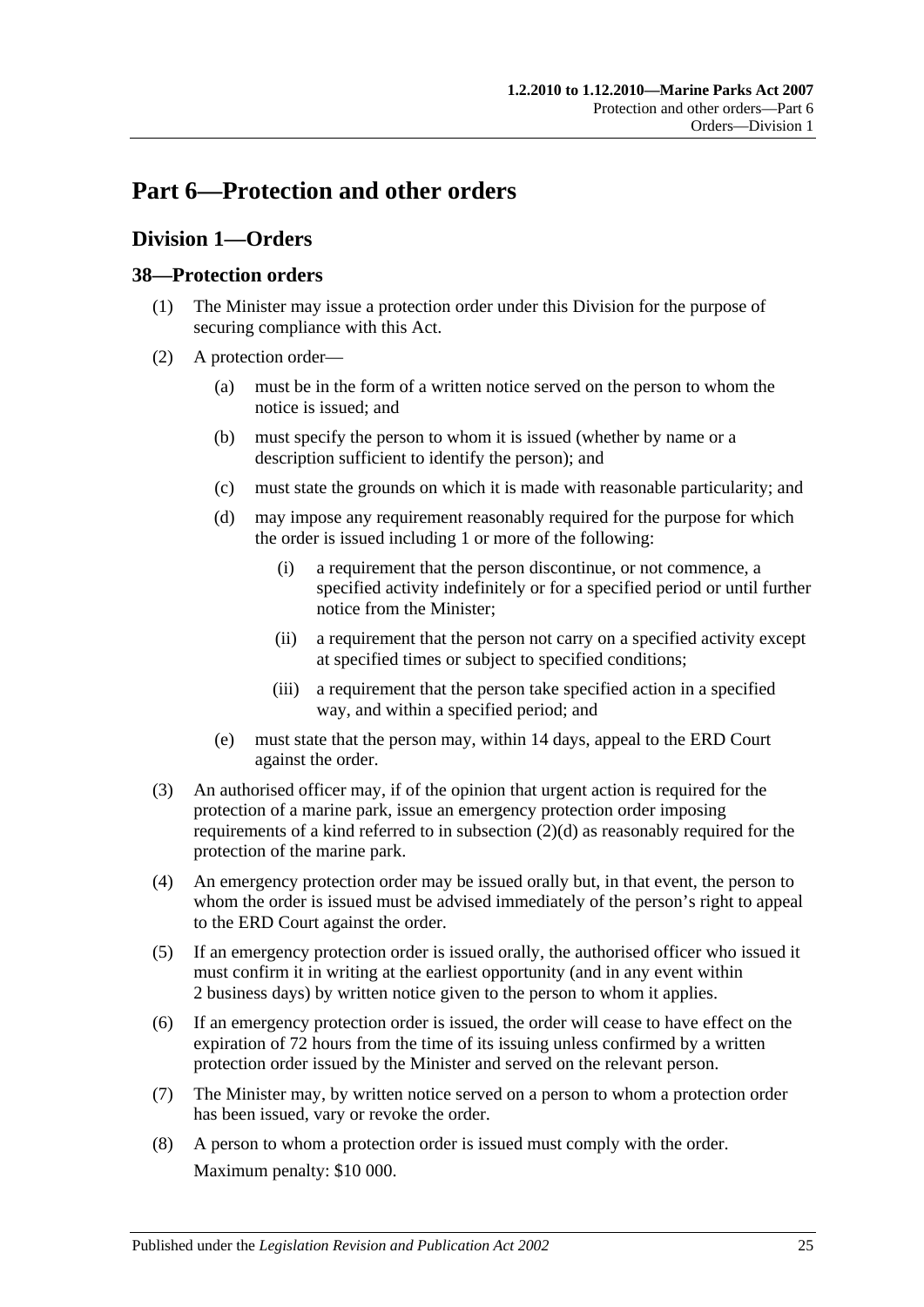(9) A person must not hinder or obstruct a person complying with a protection order. Maximum penalty: \$10 000.

#### <span id="page-25-2"></span><span id="page-25-0"></span>**39—Action on non-compliance with protection order**

- (1) If the requirements of a protection order are not complied with, the Minister may take any action required by the order.
- (2) Action to be taken by the Minister under [subsection](#page-25-2) (1) may be taken on the Minister's behalf by an authorised officer or another person authorised by the Minister for the purpose.
- (3) A person taking action under this section may enter any relevant place, vessel or vehicle at any reasonable time.
- (4) The reasonable costs incurred by the Minister in taking action under this section may be recovered by the Minister as a debt from the person who failed to comply with the requirements of the protection order.
- (5) If an amount is recoverable from a person by the Minister under this section—
	- (a) the Minister may, by notice in writing to the person, fix a period, being not less than 28 days from the date of the notice, within which the amount must be paid by the person, and, if the amount is not paid by the person within that period, the person is liable to pay interest charged at the prescribed rate per annum on the amount unpaid; and
	- (b) the amount together with any interest charge so payable is until paid a charge in favour of the Minister on any land owned by the person in relation to which the protection order is registered under [Division 2.](#page-28-1)

#### <span id="page-25-1"></span>**40—Reparation orders**

- (1) If the Minister is satisfied that a person has caused harm to a marine park by contravention of this Act, the Minister may issue a reparation order requiring the person—
	- (a) to take specified action within a specified period to make good any resulting harm to the marine park; or
	- (b) to make a payment or payments into an approved account for the reasonable costs incurred, or to be incurred, in taking action to make good any resulting harm to the marine park,

or both.

- <span id="page-25-3"></span>(2) A reparation order—
	- (a) must be in the form of a written notice served on the person to whom it is issued; and
	- (b) must specify the person to whom it is issued (whether by name or a description sufficient to identify the person); and
	- (c) must state the grounds on which it is made with reasonable particularity; and
	- (d) may include requirements for action to be taken to prevent or mitigate further harm to the marine park, or for a plan of action to be prepared to the satisfaction of the Minister; and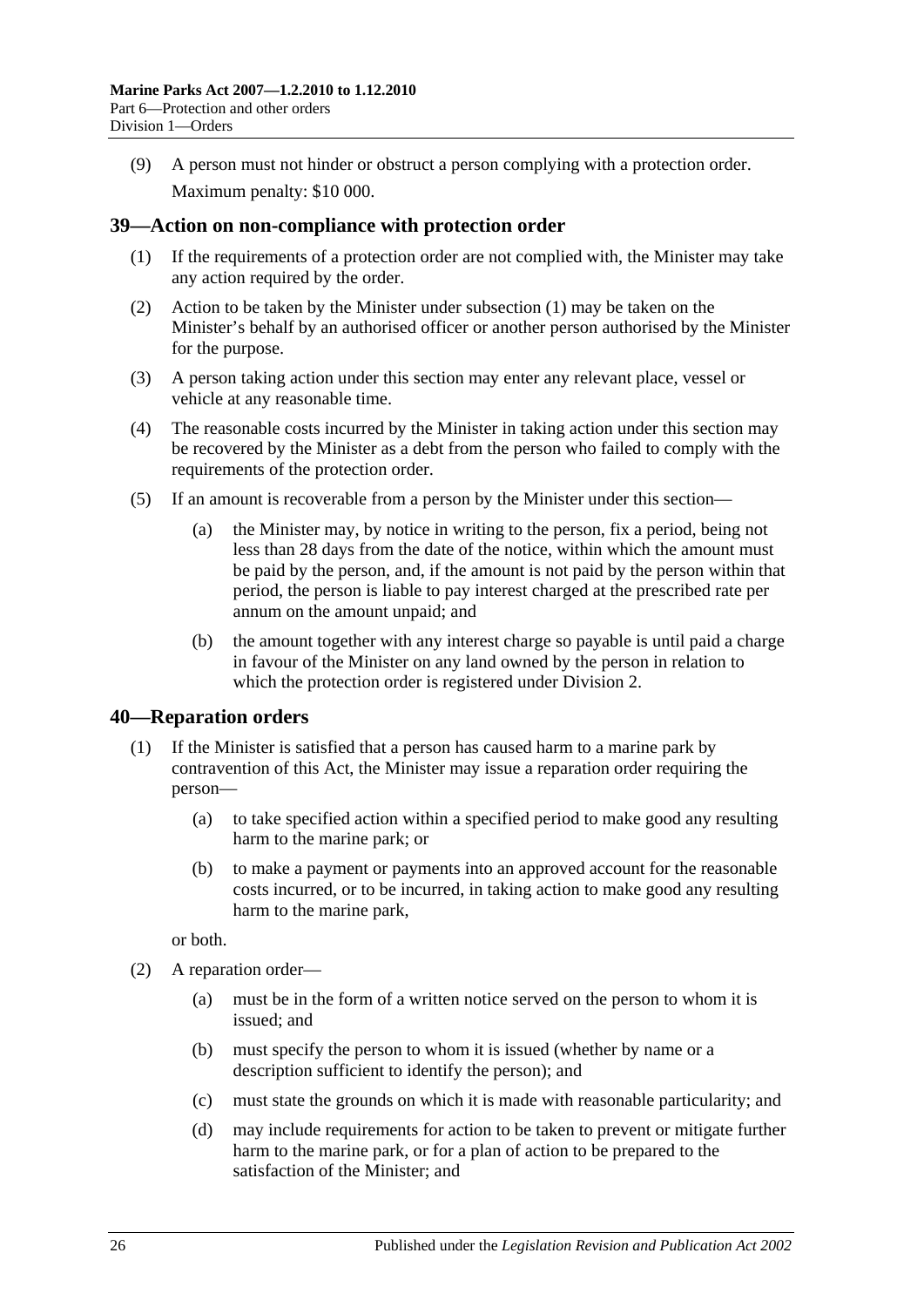- (e) may include requirements for specified tests or monitoring; and
- (f) may include requirements for furnishing to the Minister specified results or reports; and
- (g) may include requirements that the person to whom it is issued appoint or engage a person with specified qualifications to prepare a plan or report or to undertake tests or monitoring required by the order; and
- (h) in the case of an order requiring payment into an approved account, may provide that payments must occur in accordance with a scheme specified by the Minister (either at the time of the making of the order or at a later time when the extent or impact of any action has been assessed or finally determined); and
- (i) must state that the person may, within 14 days, appeal to the ERD Court against the order.
- (3) An authorised officer may, if of the opinion that urgent action is required to prevent or mitigate further harm, issue an emergency reparation order containing requirements of a kind referred to in [subsection](#page-25-3) (2), other than a requirement for payment into an approved account.
- (4) An emergency reparation order may be issued orally, but, in that event, the person to whom it is issued must be advised immediately of the person's right to appeal to the ERD Court against the order.
- (5) If an emergency reparation order is issued orally, the authorised officer who issued it must confirm it in writing at the earliest opportunity (and in any event within 2 business days) by written notice given to the person to whom it applies.
- (6) If an emergency reparation order is issued, the order will cease to have effect on the expiration of 72 hours from the time of its issuing unless confirmed by a written reparation order issued by the Minister and served on the relevant person.
- (7) The Minister or an authorised officer may, if of the opinion that it is reasonably necessary to do so in the circumstances, include in an emergency or other reparation order a requirement for an act or omission that might otherwise constitute a contravention of this Act and, in that event, a person incurs no criminal liability under this Act for compliance with the requirement.
- (8) The Minister may, by written notice served on a person to whom a reparation order has been issued, vary or revoke the order.
- (9) A person to whom a reparation order is issued must comply with the order. Maximum penalty: \$10 000.

#### <span id="page-26-1"></span><span id="page-26-0"></span>**41—Action on non-compliance with a reparation order**

- (1) If the requirements of a reparation order are not complied with, the Minister may take any action required by the order.
- (2) Action taken by the Minister under [subsection](#page-26-1) (1) may be taken on the Minister's behalf by an authorised officer or another person authorised by the Minister for the purpose.
- (3) A person taking action under this section may enter any relevant place, vessel or vehicle at any reasonable time.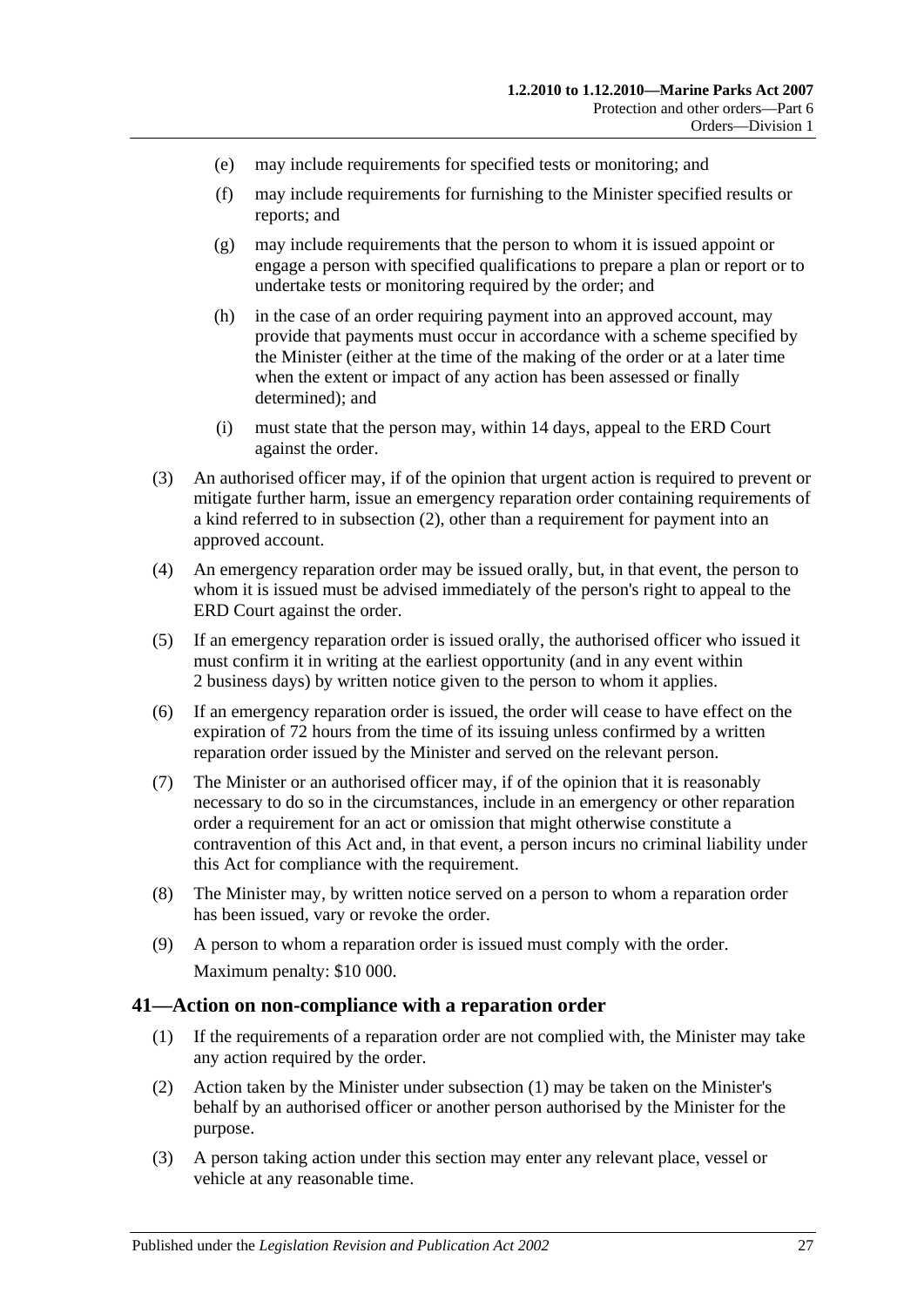- (4) The reasonable costs incurred by the Minister in taking action under this section to make good harm to the marine park may be recovered by the Minister as a debt from the person who failed to comply with the requirements of the reparation order.
- (5) If an amount is recoverable from a person by the Minister under this section
	- the Minister may, by notice in writing to the person, fix a period, being not less than 28 days from the date of the notice, within which the amount must be paid by the person, and, if the amount is not paid by the person within that period, the person is liable to pay interest charged at the prescribed rate per annum on the amount unpaid; and
	- (b) the amount together with any interest charge so payable is until paid a charge in favour of the Minister on any land owned by the person in relation to which the reparation order is registered under [Division 2.](#page-28-1)

#### <span id="page-27-1"></span><span id="page-27-0"></span>**42—Reparation authorisations**

- (1) If the Minister is satisfied that a person has caused harm to a marine park by a contravention of this Act, the Minister may (whether or not a reparation order has been issued to the person) issue a reparation authorisation under which authorised officers or other persons authorised by the Minister for the purpose may take specified action on the Minister's behalf to make good any resulting harm to the marine park.
- (2) A reparation authorisation—
	- (a) must be in the form of a written notice; and
	- (b) must specify the person alleged to have caused the harm (whether by name or a description sufficient to identify the person); and
	- (c) must state the grounds on which it is made with reasonable particularity; and
	- (d) may include authorisation for action to be taken to prevent or mitigate further harm to the marine park.
- (3) The Minister must, as soon as practicable after issuing a reparation authorisation, serve a copy of the authorisation on the person alleged to have caused the harm.
- (4) The Minister may, by notice in writing, vary or revoke a reparation authorisation and must, as soon as practicable after doing so, serve a copy of the notice on the person alleged to have caused the harm.
- (5) If a person other than an authorised officer is authorised to take action under [subsection](#page-27-1) (1), the following provisions apply:
	- (a) the Minister must issue the person with an instrument of authority;
	- (b) the person may exercise such powers of an authorised officer as are reasonably required for the purpose of taking action under that subsection;
	- (c) the provisions of this Act apply in relation to the exercise of such powers by the person in the same way as in relation to an authorised officer;
	- (d) the person must produce the instrument of authority for the inspection of any person in relation to whom the person intends to exercise powers of an authorised officer.
- (6) A person taking action under a reparation authorisation may enter any relevant place, vessel or vehicle at any reasonable time.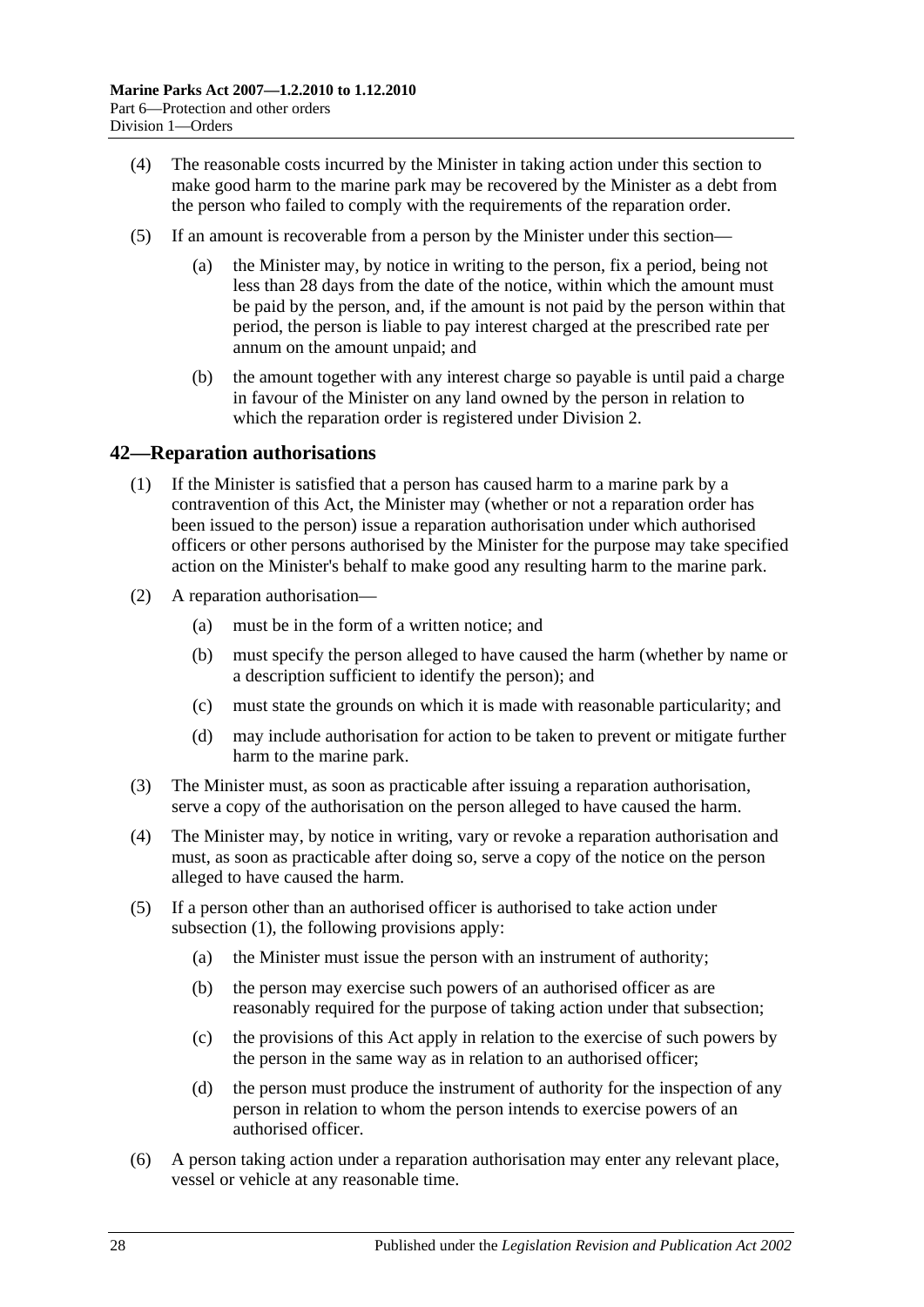- (7) The reasonable costs incurred by the Minister in taking action under a reparation authorisation to make good harm to the marine park may be recovered by the Minister as a debt from the person who caused the relevant harm.
- (8) If an amount is recoverable from a person by the Minister under this section—
	- (a) the Minister may, by notice in writing to the person, fix a period, being not less than 28 days from the date of the notice, within which the amount must be paid by the person, and, if the amount is not paid by the person within that period, the person is liable to pay interest charged at the prescribed rate per annum on the amount unpaid; and
	- (b) the amount together with any interest charge so payable is until paid a charge in favour of the Minister on any land owned by the person in relation to which the reparation authorisation is registered under [Division 2.](#page-28-1)

#### <span id="page-28-3"></span><span id="page-28-0"></span>**43—Related matters**

- (1) The Minister should, so far as is reasonably practicable, consult with any public authority that may also have power to act with respect to the particular matter before the Minister issues an order or authorisation under this Division.
- (2) [Subsection](#page-28-3) (1) does not apply—
	- (a) where action is being taken under this Act as a matter of urgency; or
	- (b) in any other circumstance of a prescribed kind.
- (3) A person cannot claim compensation from—
	- (a) the Minister or the Crown; or
	- (b) an authorised officer; or
	- (c) a person acting under the authority of the Minister or an authorised officer,

in respect of a requirement imposed under this Division, or on account of an act or omission done or made in the exercise (or purported exercise) of a power under this Division.

### <span id="page-28-1"></span>**Division 2—Registration of orders and effect of charges**

#### <span id="page-28-2"></span>**44—Registration**

- $(1)$  If—
	- (a) the Minister issues an order or authorisation under [Division 1;](#page-24-1) and
	- (b) the order or authorisation is issued in relation to an activity carried out on land, or requires a person to take action on or in relation to land,

the Minister may apply to the Registrar-General for the registration of the order or authorisation in relation to that land.

- <span id="page-28-4"></span>(2) An application under this section must—
	- (a) define the land to which it relates; and
	- (b) comply with any requirement imposed by the Registrar-General for the purposes of this section.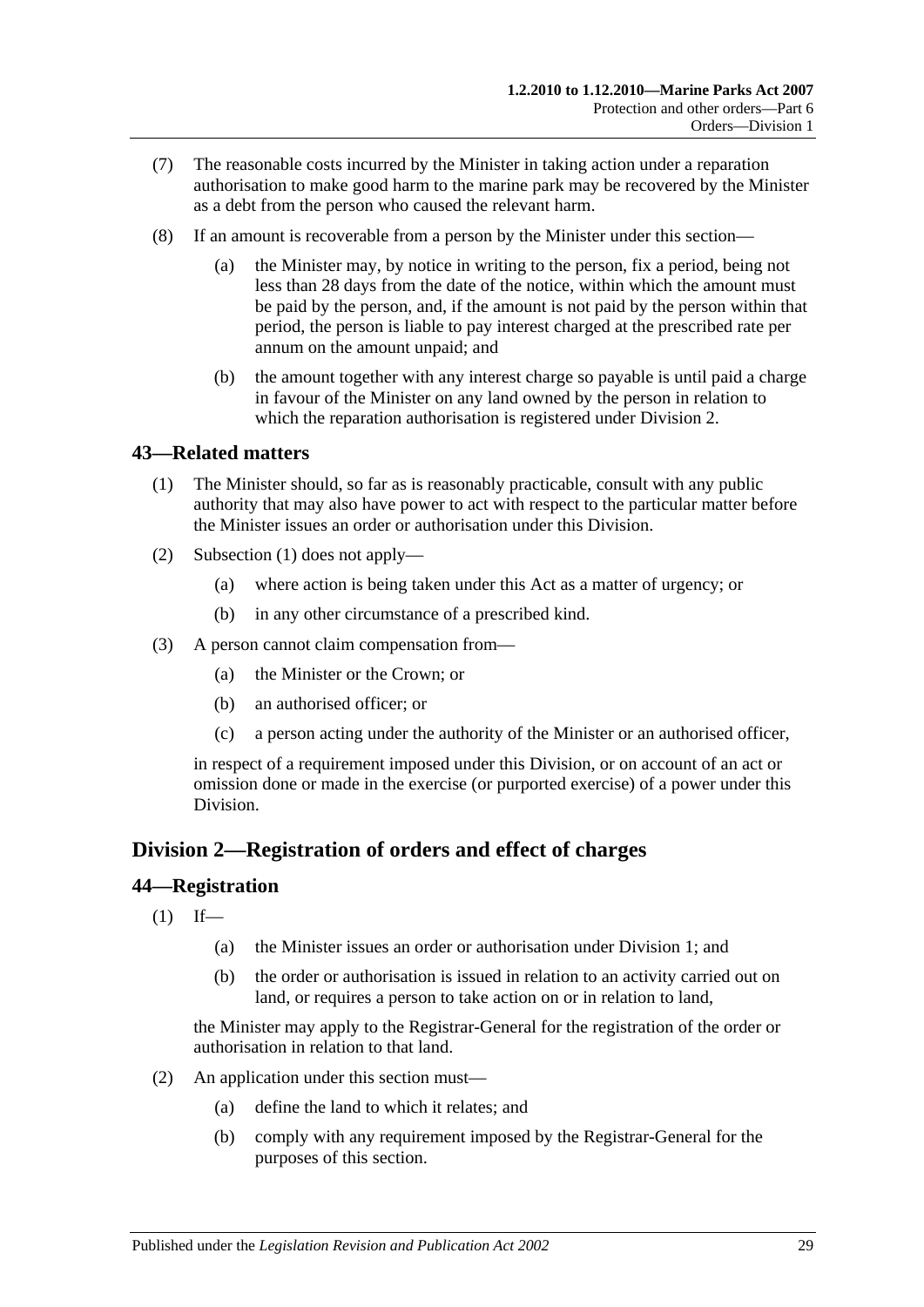- (3) The Registrar-General must on—
	- (a) due application under [subsection](#page-28-4) (2); and
	- (b) lodgement of a copy of the relevant order or authorisation,

register the order or authorisation in relation to the land by making such entries in any register book, memorial or other book or record in the Lands Titles Registration Office or in the General Registry Office as the Registrar-General thinks fit.

- (4) An order or authorisation registered under this section is binding on each owner and occupier from time to time of the land.
- (5) The Registrar-General must, on application by the Minister, cancel the registration of an order or authorisation in relation to land and make such endorsements to that effect in the appropriate register book, memorial or other book or record in respect of the land as the Registrar-General thinks fit.
- (6) The Minister may, if the Minister thinks fit, apply to the Registrar-General for cancellation of the registration of an order or authorisation under this section in relation to land, and must do so—
	- (a) on revocation of the order or authorisation; or
	- (b) in relation to—
		- (i) an order—
			- (A) on full compliance with the requirements of the order;
			- (B) if the Minister has taken action under [Division 1](#page-24-1) to carry out the requirements of the order—on payment to the Minister of any amount recoverable by the Minister under that Division in relation to the action so taken; or
		- (ii) an authorisation—on payment to the Minister of any amount recoverable by the Minister under [Division 1](#page-24-1) in relation to the action taken in pursuance of the authorisation.

#### <span id="page-29-0"></span>**45—Effect of charge**

A charge imposed on land under [Division 1](#page-24-1) has priority over—

- (a) any prior charge on the land (whether or not registered) that operates in favour of a person who is an associate of the owner of the land; and
- (b) any other charge on the land other than a charge registered prior to registration under this Division of the relevant order or authorisation in relation to the land.

## <span id="page-29-1"></span>**Part 7—Appeals to ERD Court**

#### <span id="page-29-2"></span>**46—Appeals to ERD Court**

- <span id="page-29-3"></span>(1) The following appeals may be made to the ERD Court:
	- (a) a person who is refused a permit may appeal to the Court against the decision of the Minister to refuse the permit;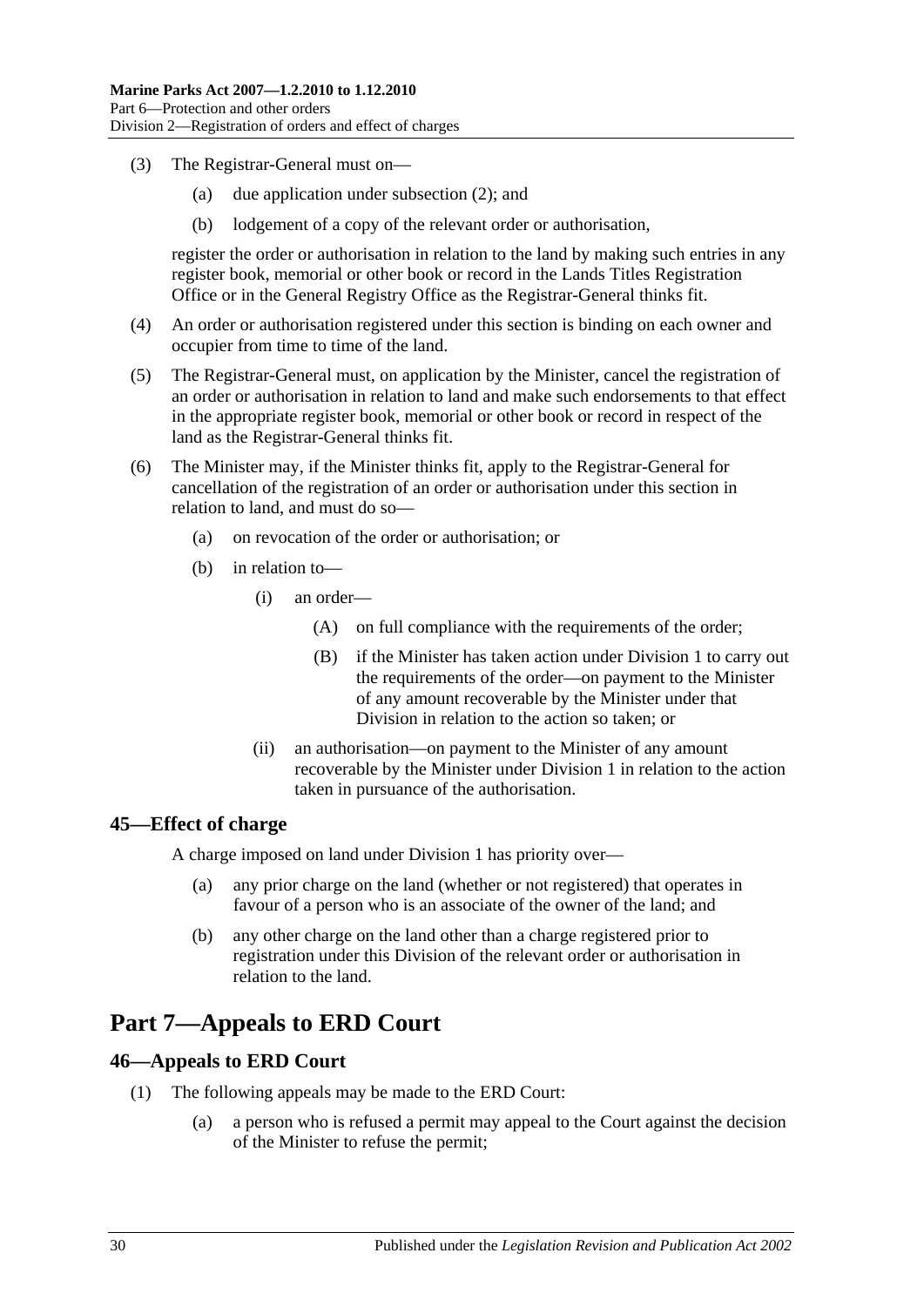- <span id="page-30-0"></span>(b) a person who has been granted a permit may appeal to the Court against a decision of the Minister revoking the permit or imposing or varying a condition of the permit;
- (c) a person to whom a protection order or reparation order has been issued may appeal to the ERD Court against the order or a variation of the order.
- <span id="page-30-1"></span>(2) An appeal must be made in a manner and form determined by the Court, setting out the grounds of the appeal.
- (3) Subject to this section, an appeal by a person against a decision referred to in [subsection](#page-29-3)  $(1)(a)$  or  $(b)$  must be made within 21 days after the person receives notice in writing of the decision.
- (4) Subject to this section, an appeal by a person against an order or a variation of an order referred to in [subsection](#page-30-1)  $(1)(c)$  must be made within 21 days after the person receives notice in writing of the order or variation.
- (5) The Court may, if it is satisfied that it is just and reasonable in the circumstances to do so, dispense with the requirement that an appeal be made within the period fixed by this section.
- (6) Unless otherwise determined by the Court, an appeal must be referred in the first instance to a conference under section 16 of the *[Environment, Resources and](http://www.legislation.sa.gov.au/index.aspx?action=legref&type=act&legtitle=Environment%20Resources%20and%20Development%20Court%20Act%201993)  [Development Court Act](http://www.legislation.sa.gov.au/index.aspx?action=legref&type=act&legtitle=Environment%20Resources%20and%20Development%20Court%20Act%201993) 1993* (and the provisions of that Act will then apply in relation to that appeal).
- (7) Subject to [subsection](#page-30-2) (8), the institution of an appeal does not affect the operation of the decision or order to which the appeal relates.
- <span id="page-30-2"></span>(8) The Court may, on application by a party to an appeal, make an order staying or otherwise affecting the operation or implementation of the whole or a part of a decision or order if the Court is satisfied that it is appropriate to do so having regard to—
	- (a) the possible consequences to the marine park and the interests of any persons who may be affected by the appeal; and
	- (b) the need to secure the effectiveness of the hearing and determination of the appeal.
- (9) An order under [subsection](#page-30-2) (8)—
	- (a) may be varied or revoked by the Court by further order; and
	- (b) is subject to such conditions as are specified in the order; and
	- (c) has effect until—
		- (i) the end of the period of operation (if any) specified in the order; or
		- (ii) the decision of the Court on the appeal comes into operation,

whichever is the earlier.

- (10) The Court must not make an order under [subsection](#page-30-2) (8) unless each party to the appeal has been given a reasonable opportunity to make submissions in relation to the matter.
- (11) The Court may, on hearing an appeal under this section—
	- (a) confirm, vary or revoke the decision or order appealed against;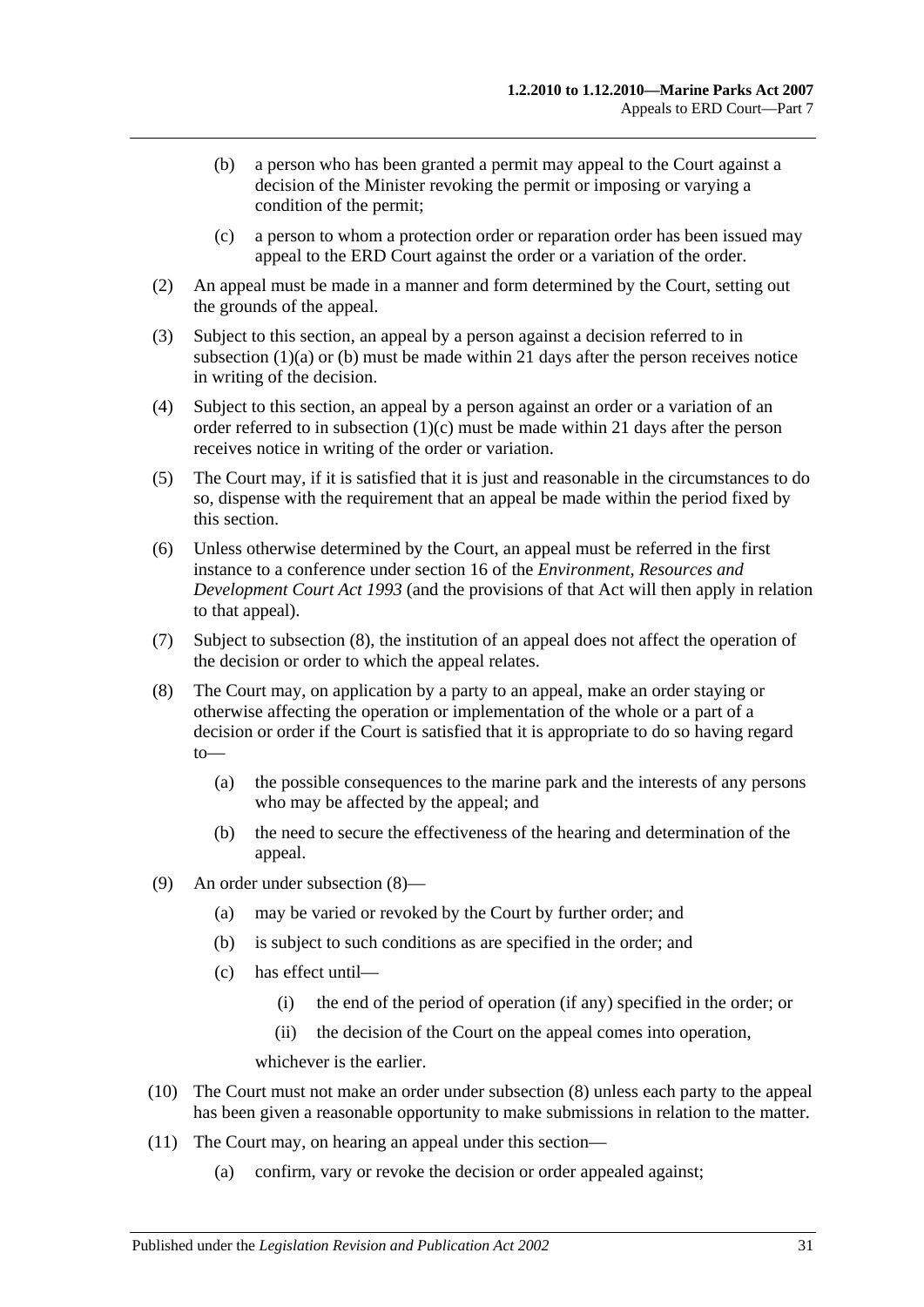- (b) order or direct a person or body to take such action as the Court thinks fit, or to refrain (either temporarily or permanently) from such action or activity as the Court thinks fit;
- (c) make any consequential or ancillary order or direction, or impose any condition, that it considers necessary or expedient.

## <span id="page-31-0"></span>**Part 8—Civil remedies**

#### <span id="page-31-1"></span>**47—Civil remedies**

- <span id="page-31-2"></span>(1) Applications may be made to the ERD Court for 1 or more of the following orders:
	- (a) if a person has engaged, is engaging or is proposing to engage in conduct in contravention of this Act—an order restraining the person from engaging in the conduct and, if the Court considers it appropriate to do so, requiring the person to take specified action;
	- (b) if a person has refused or failed, is refusing or failing or is proposing to refuse or fail to take action required by this Act—an order requiring the person to take that action;
	- (c) if a person has caused harm to a marine park by a contravention of this Act—an order requiring the person to take specified action to make good any resulting harm to the marine park and, if appropriate, to take specified action to prevent or mitigate further harm;
	- (d) if the Minister has incurred costs in taking action to prevent or make good harm to a marine park caused by a contravention of this Act—an order against the person who committed the contravention for payment of the reasonable costs and expenses incurred in taking that action;
	- (e) if the Court considers it appropriate to do so, an order against a person who has contravened this Act for payment (for the credit of the Consolidated Account) of an amount in the nature of exemplary damages determined by the Court;
	- (f) if the Court considers it appropriate to do so, an order against a person who has contravened this Act to take specified action to publicise—
		- (i) the contravention of this Act; and
		- (ii) the harm flowing from the contravention; and
		- (iii) the other requirements of the order made against the person.
- (2) The power of the Court to make an order restraining a person from engaging in conduct of a particular kind may be exercised—
	- (a) if the Court is satisfied that the person has engaged in conduct of that kind—whether or not it appears to the Court that the person intends to engage again, or to continue to engage, in conduct of that kind; or
	- (b) if it appears to the Court that, in the event that an order is not made, it is likely that the person will engage in conduct of that kind—whether or not the person has previously engaged in conduct of that kind and whether or not there is an imminent danger of substantial harm if the first-mentioned person engages in conduct of that kind.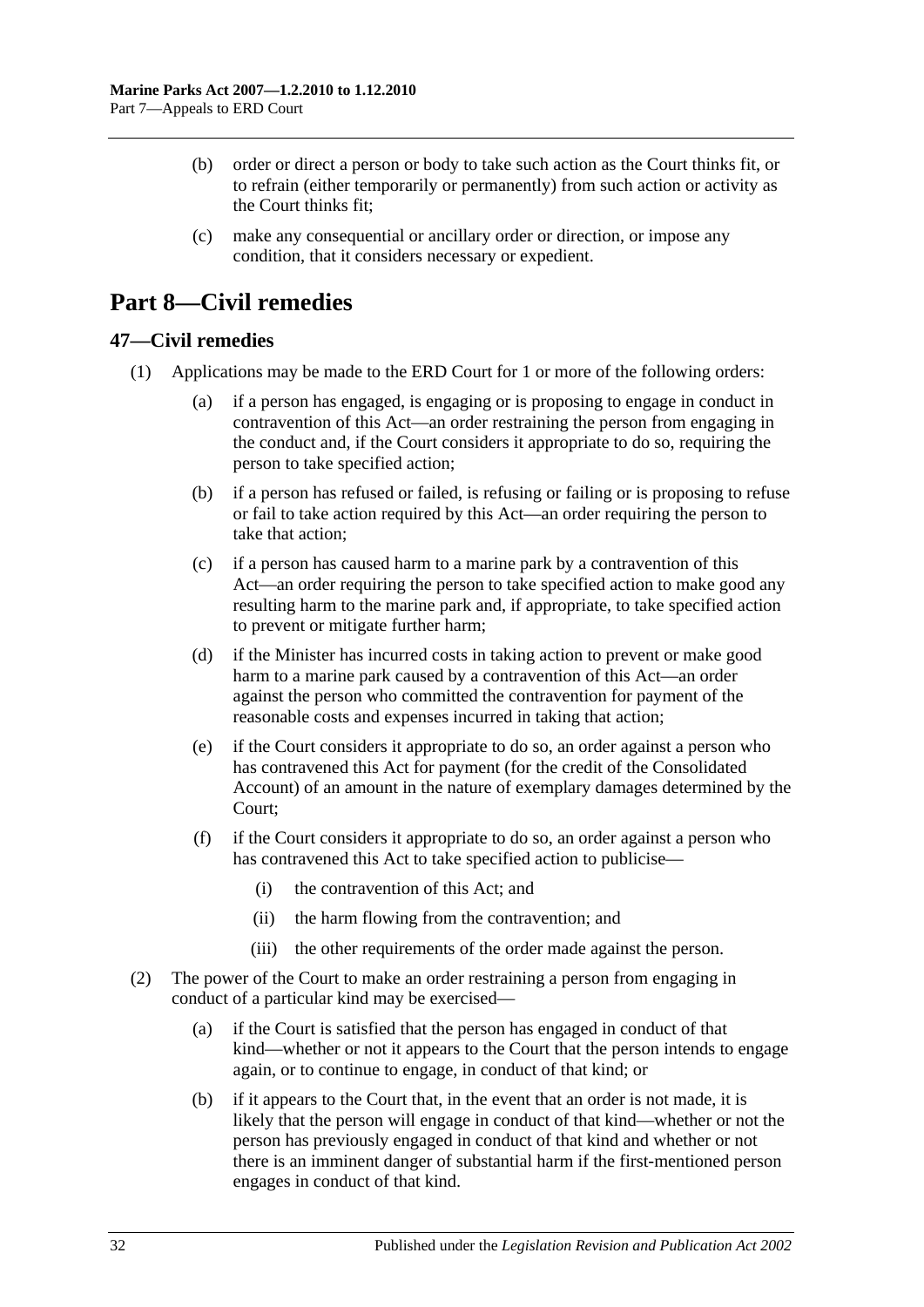- (3) The power of the Court to make an order requiring a person to take specified action may be exercised—
	- (a) if the Court is satisfied that the person has refused or failed to take that action—whether or not it appears to the Court that the person intends to refuse or fail again, or to continue to refuse or fail, to take that action; or
	- (b) if it appears to the Court that, in the event that an order is not made, it is likely that the person will refuse or fail to take that action—whether or not the person has previously refused or failed to take that action and whether or not there is an imminent danger of substantial harm if the first-mentioned person refuses or fails to take that action.
- (4) In assessing an amount to be ordered in the nature of exemplary damages, the Court must have regard to—
	- (a) any harm to a marine park or detriment to the public interest resulting from the contravention; and
	- (b) any financial saving or other benefit that the respondent stood to gain by committing the contravention; and
	- (c) any other matter it considers relevant.
- (5) The power to order payment of an amount in the nature of exemplary damages may only be exercised by a Judge of the Court.
- (6) An application under this section may be made—
	- (a) by the Minister; or
	- (b) by an authorised officer; or
	- (c) by any person whose interests are affected by the subject matter of the application; or
	- (d) by any other person with the leave of the Court.
- <span id="page-32-0"></span>(7) Before the Court may grant leave for the purposes of [subsection](#page-32-0)  $(6)(d)$ , the Court must be satisfied that—
	- (a) the proceedings on the application would not be an abuse of the process of the Court; and
	- (b) there is a real or significant likelihood that the requirements for the making of an order under [subsection](#page-31-2) (1) on the application would be satisfied; and
	- (c) it is in the public interest that the proceedings should be brought.
- (8) An application under this section may be made in a representative capacity (but, if so, the consent of all persons on whose behalf the application is made must be obtained).
- (9) An application may be made without notice to the other party and, if the Court is satisfied on the application that the respondent has a case to answer, it may grant leave to the applicant to serve a summons requiring the respondent to appear before the Court to show cause why an order should not be made under this section.
- (10) An application under this section must, in the first instance, be referred to a conference under section 16 of the *[Environment, Resources and Development Court](http://www.legislation.sa.gov.au/index.aspx?action=legref&type=act&legtitle=Environment%20Resources%20and%20Development%20Court%20Act%201993)  Act [1993](http://www.legislation.sa.gov.au/index.aspx?action=legref&type=act&legtitle=Environment%20Resources%20and%20Development%20Court%20Act%201993)* (and the provisions of that Act will then apply in relation to the application).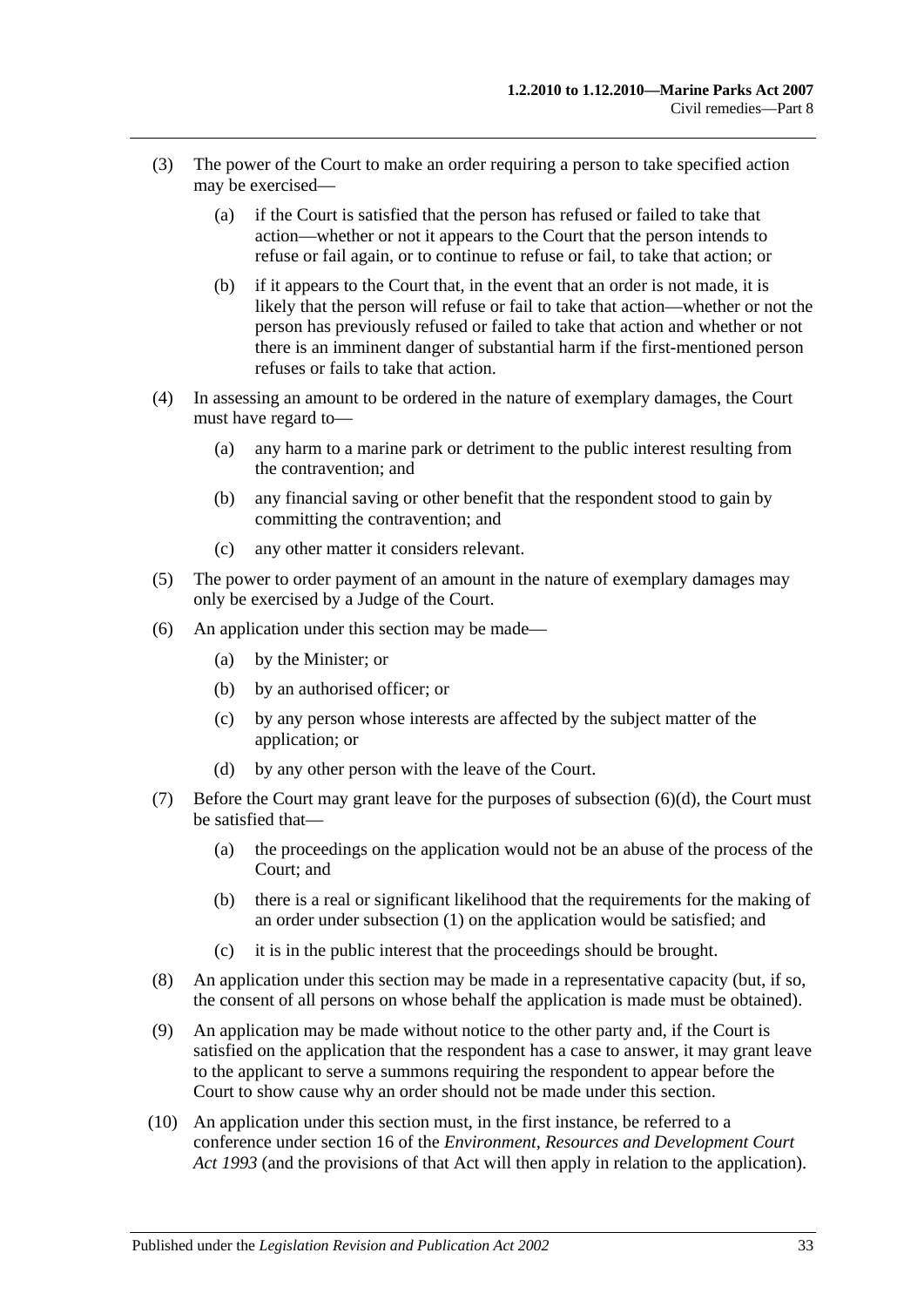- (11) If, on an application under this section or before the determination of the proceedings commenced by the application, the Court is satisfied that, in order to preserve the rights or interests of parties to the proceedings or for any other reason, it is desirable to make an interim order under this section, the Court may make such an order.
- (12) An interim order—
	- (a) may be made on an application made without notice to the other party; and
	- (b) may be made whether or not the proceedings have been referred to a conference; and
	- (c) will be made subject to such conditions as the Court thinks fit; and
	- (d) will not operate after the proceedings in which it is made are finally determined.
- (13) The Court may order an applicant in proceedings under this section—
	- (a) to provide security for the payment of costs that may be awarded against the applicant if the application is subsequently dismissed; and
	- (b) to give an undertaking as to the payment of any amount that may be awarded against the applicant under [subsection](#page-33-0) (14).
- <span id="page-33-0"></span>(14) If, on an application under this section alleging a contravention of this Act, the Court is satisfied—
	- (a) that the respondent has not contravened this Act; and
	- (b) that the respondent has suffered loss or damage as a result of the actions of the applicant; and
	- (c) that in the circumstances it is appropriate to make an order under this provision,

the Court may, on the application of the respondent (and in addition to any order as to costs), require the applicant to pay to the respondent an amount, determined by the Court, to compensate the respondent for the loss or damage suffered by the respondent.

- (15) The Court may, if it considers it appropriate to do so, either on its own initiative or on the application of a party, vary or revoke an order previously made under this section.
- (16) Proceedings under this section based on a contravention of this Act may be commenced at any time within 3 years after the date of the alleged contravention or, with the authorisation of the Attorney-General, at a later time.
- (17) An apparently genuine document purporting to be under the hand of the Attorney-General and to authorise the commencement of proceedings under this section will be accepted in any legal proceedings, in the absence of proof to the contrary, as proof of the authorisation.
- <span id="page-33-1"></span>(18) The Court may, in any proceedings under this section, make such orders in relation to the costs of the proceedings as it thinks just and reasonable.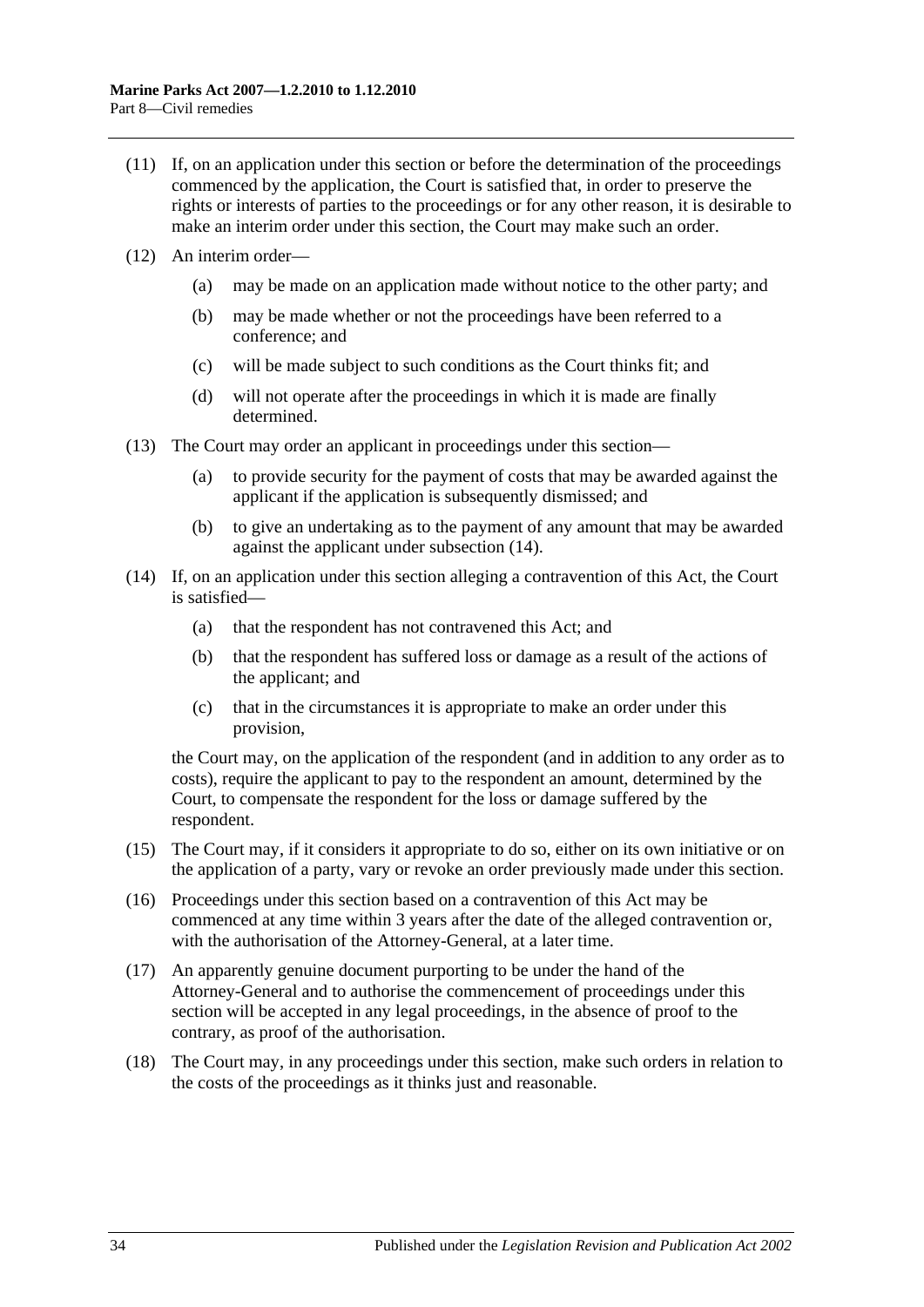- (19) Without limiting the generality of [subsection](#page-33-1) (18), in determining whether to make any order in relation to costs the Court may have regard to the following matters (so far as they are relevant):
	- (a) whether the applicant is pursuing a personal interest only in bringing the proceedings or is furthering a wider group interest or the public interest;
	- (b) whether or not the proceedings raise significant issues relating to the administration of this Act.

## <span id="page-34-0"></span>**Part 9—Provisions relating to official insignia**

#### <span id="page-34-1"></span>**48—Interpretation**

<span id="page-34-4"></span>(1) In this Part—

#### *official insignia* means—

- (a) a design declared by the Minister to be a logo for the purposes of this Part; or
- (b) the name of a marine park proclaimed under this Act, whether appearing or used in full or in an abbreviated form; or
- (c) a combination of a logo under [paragraph](#page-34-4) (a) and a name.
- (2) For the purposes of this Part, goods will be taken to be marked with official insignia if the insignia is affixed or annexed to, marked on, or incorporated in or with—
	- (a) the goods; or
	- (b) any covering or container in which the goods are wholly or partly enclosed; or
	- (c) anything placed in or attached to any such covering or container; or
	- (d) anything that is attached to the goods or around which the goods are wrapped or wound.

#### <span id="page-34-5"></span><span id="page-34-2"></span>**49—Declaration of logo**

The Minister may, by notice in the Gazette—

- (a) declare a design to be a logo for the purposes of this Part; or
- (b) vary or revoke a declaration under [paragraph](#page-34-5) (a).

#### <span id="page-34-3"></span>**50—Protection of official insignia**

- (1) The Crown has a proprietary interest in all official insignia.
- <span id="page-34-6"></span>(2) A person must not, without the consent of the Minister, in the course of a trade or business—
	- (a) sell goods marked with official insignia; or
	- (b) use official insignia for the purpose of promoting the sale of goods or services or the provision of any benefits.

Maximum penalty: \$10 000.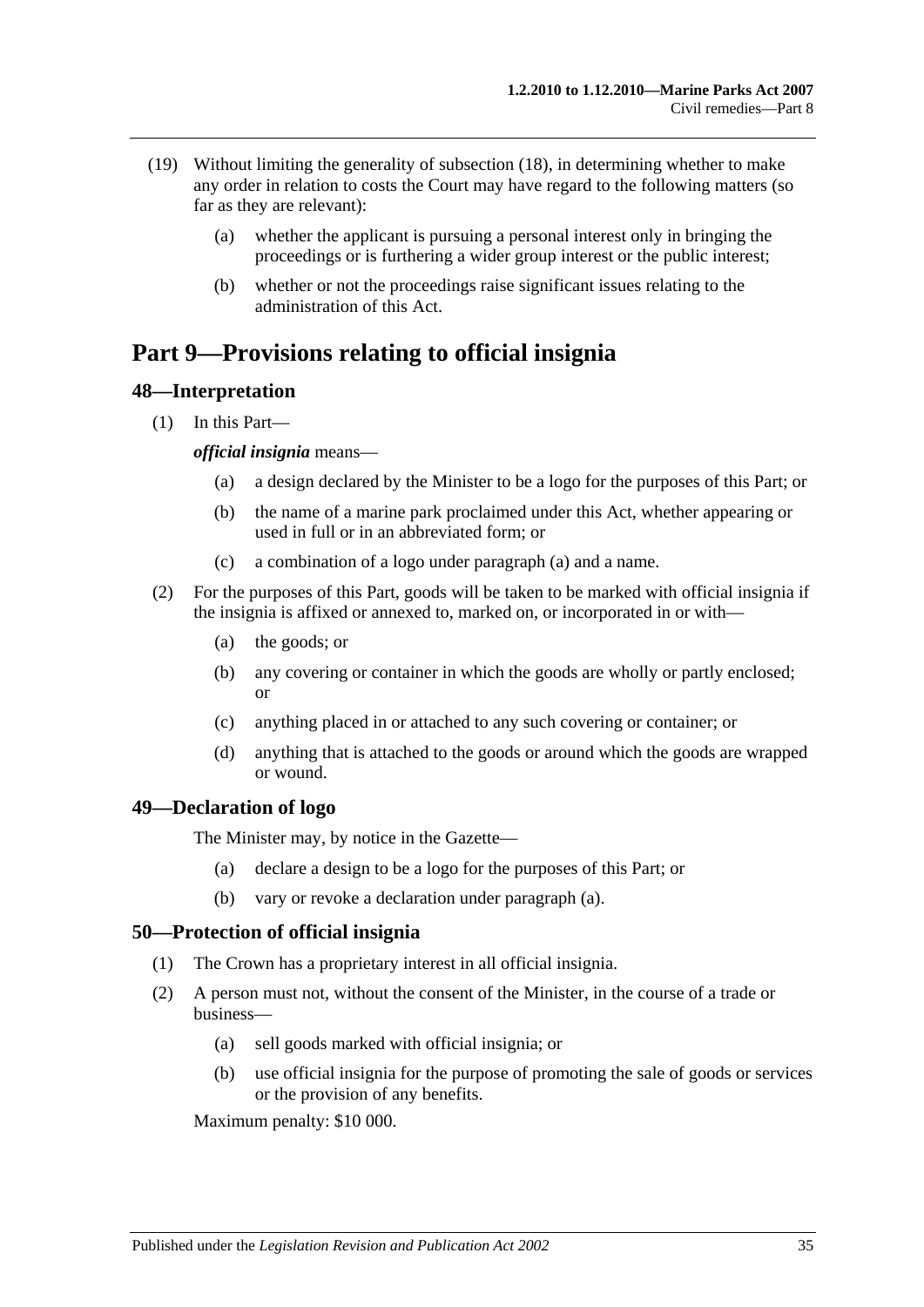(3) A person must not, without the consent of the Minister, assume a name or description that consists of, or includes, official insignia.

Maximum penalty: \$10 000.

- (4) A consent under this section—
	- (a) may be given with or without conditions (including conditions requiring payment to the Minister); and
	- (b) may be given generally by notice in the Gazette or by notice in writing addressed to an applicant for the consent; and
	- (c) may be revoked by the Minister for contravention of a condition by notice in writing given personally or by post to a person who has the benefit of the consent.
- <span id="page-35-1"></span>(5) The Supreme Court may, on the application of the Minister, grant an injunction to restrain a breach of this section.
- <span id="page-35-2"></span>(6) The court by which a person is convicted of an offence against this section may, on the application of the Minister, order the convicted person to pay compensation of an amount fixed by the court to the Minister.
- (7) [Subsections](#page-35-1) (5) and [\(6\)](#page-35-2) do not derogate from any civil remedy that may be available to the Minister apart from those subsections.

#### <span id="page-35-0"></span>**51—Seizure and forfeiture of goods**

- $(1)$  If—
	- (a) goods apparently intended for a commercial purpose are marked with official insignia; and
	- (b) an authorised officer suspects on reasonable grounds that the use of the insignia has not been authorised by the Minister,

the authorised officer may seize those goods.

- <span id="page-35-3"></span>(2) If goods have been seized under this section and—
	- (a) proceedings are not instituted for an offence against [section](#page-34-6) 50(2) in relation to the goods within 3 months of their seizure; or
	- (b) after proceedings have been instituted and completed, the defendant is not convicted,

the person from whom they were seized is entitled to recover—

- (c) the goods or, if they have been destroyed, compensation equal to the market value of the goods at the time of their seizure; and
- (d) compensation for any loss suffered by reason of the seizure of the goods.
- (3) An action for the payment of compensation under [subsection](#page-35-3) (2) may be brought against the Minister in any court of competent jurisdiction.
- (4) The court by which a person is convicted of an offence against [section](#page-34-6) 50(2) may order that goods to which the offence relates be forfeited to the Crown.
- (5) Any goods forfeited to the Crown may be sold or disposed of as the Minister thinks fit.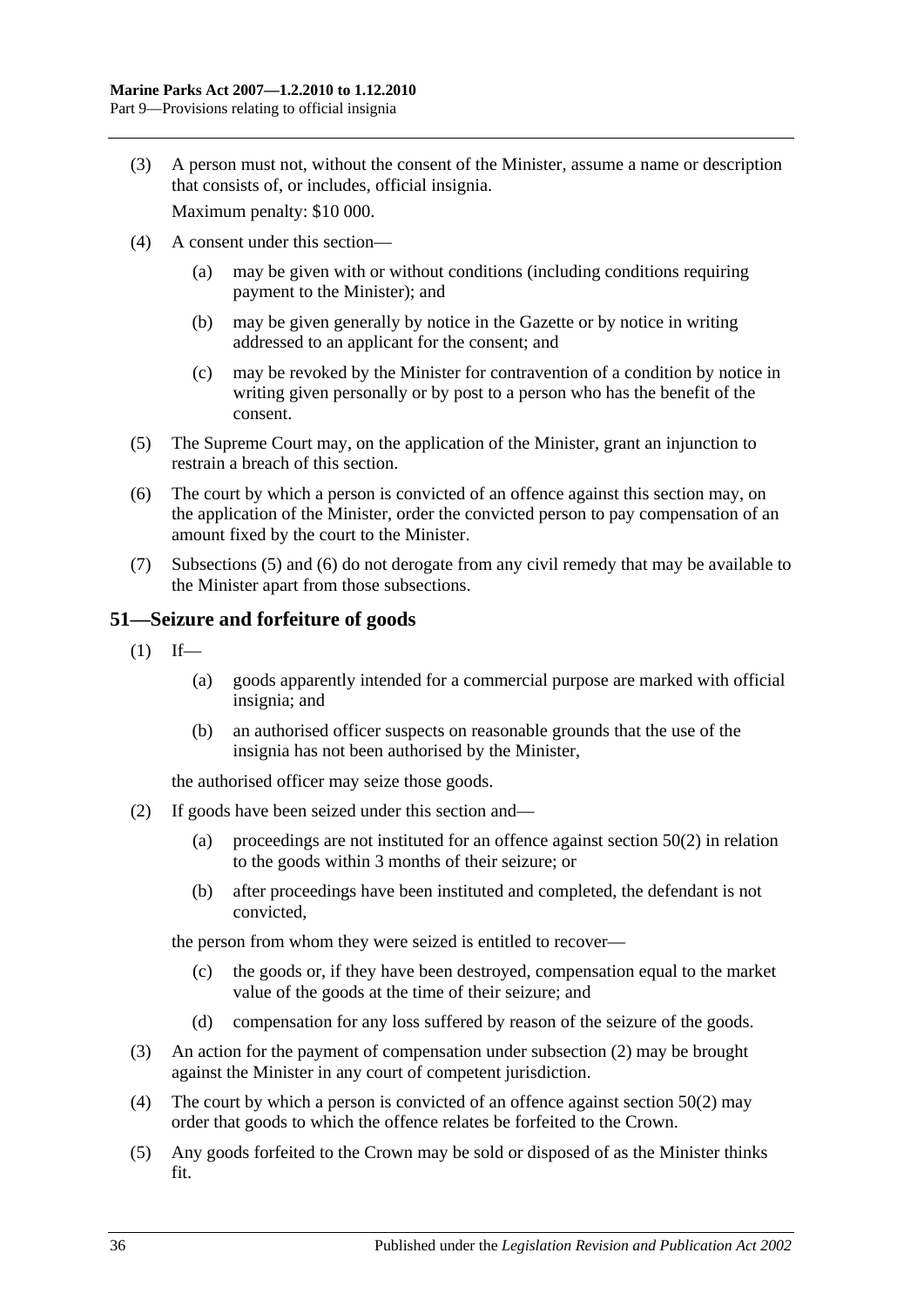## <span id="page-36-0"></span>**Part 10—Miscellaneous**

#### <span id="page-36-1"></span>**52—Native title**

Any prohibitions or restrictions (including the general duty of care) applying within a marine park under this Act have effect subject to native title and native title rights and interests.

#### <span id="page-36-2"></span>**54—False or misleading information**

A person must not make a statement that is false or misleading in a material particular (whether by reason of the inclusion or omission of any particular) in any information provided under this Act.

Maximum penalty:

- (a) if the person made the statement knowing that it was false or misleading—\$20 000 or imprisonment for 2 years;
- (b) in any other case—\$10 000.

### <span id="page-36-3"></span>**55—Continuing offence**

- (1) A person convicted of an offence against a provision of this Act in respect of a continuing act or omission—
	- (a) is liable, in addition to the penalty otherwise applicable to the offence, to a penalty for each day during which the act or omission continued of not more than one-tenth of the maximum penalty prescribed for that offence; and
	- (b) is, if the act or omission continues after the conviction, guilty of a further offence against the provision and liable, in addition to the penalty otherwise applicable to the further offence, to a penalty for each day during which the act or omission continued after the conviction of not more than one-tenth of the maximum penalty prescribed for the offence.
- (2) If an offence consists of an omission to do something that is required to be done, the omission will be taken to continue for as long as the thing required to be done remains undone after the end of the period for compliance with the requirement.

#### <span id="page-36-4"></span>**56—Offences by bodies corporate**

- (1) If a body corporate commits an offence against this Act, each member of the governing body, and the manager of the body corporate, are guilty of an offence and liable to the same penalty as is prescribed for the principal offence where the offender is a natural person.
- (2) A person may be prosecuted and convicted of an offence under this section whether or not the body corporate has been prosecuted or convicted of the offence committed by the body corporate.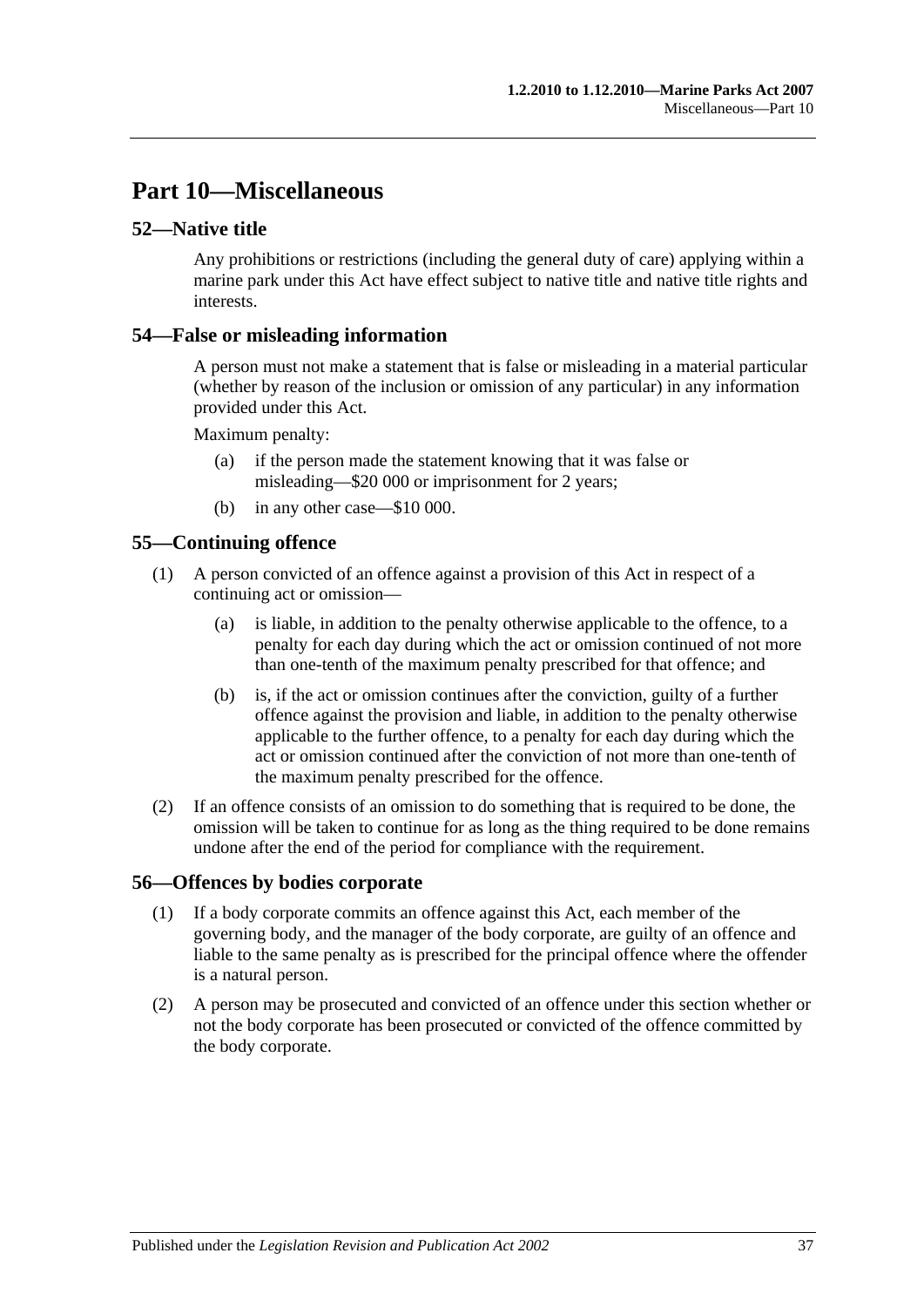#### <span id="page-37-0"></span>**57—Additional orders on conviction**

If a person is convicted of an offence against this Act, the court by which the conviction is recorded may, in addition to any penalty that it may impose, make 1 or more of the following orders:

- (a) an order requiring the person to take any specified action (including an order to take action to make good harm to a marine park or to rectify any other consequences of a contravention of this Act, or to ensure that a further contravention does not occur);
- (b) an order that the person pay to the Crown an amount determined by the court to be equal to the costs of taking action to make good harm to a marine park or rectifying any other consequences of a contravention of this Act;
- (c) an order that the person pay to the Crown an amount determined by the court to be equal to a fair assessment or estimate of the financial benefit that the person, or an associate of the person, has gained, or can reasonably be expected to gain, as a result of the commission of an offence against this Act.

### <span id="page-37-1"></span>**58—General defence**

It is a defence to a charge of an offence against this Act if the defendant proves that the alleged offence was not committed intentionally and did not result from a failure on the part of the defendant to take reasonable care to avoid the commission of the offence.

#### <span id="page-37-2"></span>**59—Criminal jurisdiction of ERD Court**

Offences constituted by this Act lie within the criminal jurisdiction of the ERD Court.

#### <span id="page-37-4"></span><span id="page-37-3"></span>**60—Confidentiality**

- (1) A person engaged or formerly engaged in the administration of this Act must not divulge or communicate personal information obtained (whether by that person or otherwise) in the course of official duties except—
	- (a) as required or authorised by or under this Act or any other Act or law; or
	- (b) with the consent of the person to whom the information relates; or
	- (c) in connection with the administration of this Act; or
	- (d) to an agency or instrumentality of this State, the Commonwealth or another State or Territory of the Commonwealth for the purposes of the proper performance of its functions.

Maximum penalty: \$10 000.

- (2) [Subsection](#page-37-4) (1) does not prevent disclosure of statistical or other data that could not reasonably be expected to lead to the identification of any person to whom it relates.
- (3) Information that has been disclosed under [subsection](#page-37-4) (1) for a particular purpose must not be used for any other purpose by—
	- (a) the person to whom the information was disclosed; or
	- (b) any other person who gains access to the information (whether properly or improperly and whether directly or indirectly) as a result of that disclosure.

Maximum penalty: \$10 000.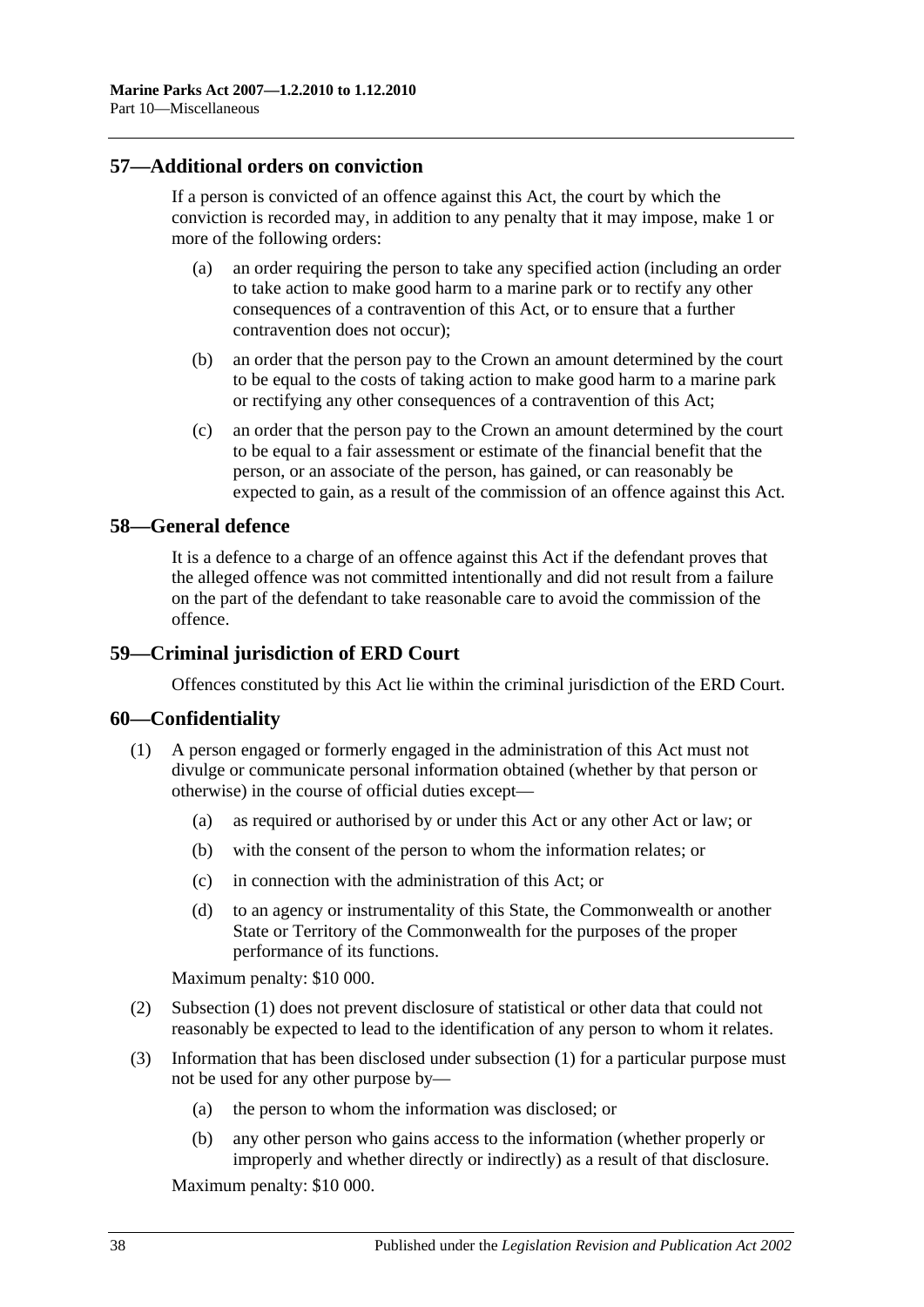#### <span id="page-38-2"></span><span id="page-38-0"></span>**61—Service**

- (1) A notice, order or other document required to be given or sent to, or served on, a person for the purposes of this Act may—
	- (a) be given to the person personally; or
	- (b) be posted in an envelope addressed to the person at the person's last known residential or (in the case of a corporation) registered address; or
	- (c) be left for the person at the person's last known residential or (in the case of a corporation) registered address with someone apparently over the age of 16 years; or
	- (d) be transmitted by fax or email to a fax number or email address (in which case the notice or document will be taken to have been given or served at the time of transmission).
- (2) Without limiting the effect of [subsection](#page-38-2) (1), a notice, order or other document required to be given or sent to, or served on, a person for the purposes of this Act may, if the person is a company or registered body within the meaning of the *Corporations Act 2001* of the Commonwealth, be served on the person in accordance with that Act.

#### <span id="page-38-1"></span>**62—Evidentiary provisions**

- (1) In any proceedings, a certificate executed by the Minister certifying as to a matter relating to—
	- (a) a permit or whether a person held a permit; or
	- (b) the appointment or non-appointment of a person as an authorised officer; or
	- (c) a delegation or authority under this Act; or
	- (d) a notice, order or authorisation of the Minister under this Act; or
	- (e) any other decision of the Minister,

constitutes proof of the matters so certified in the absence of proof to the contrary.

- (2) An apparently genuine document purporting to be an authorisation, notice, order, certificate or other document, or a copy of an authorisation, notice, order, certificate or other document, issued or executed by the Minister or an authorised officer will be accepted as such in the absence of proof to the contrary.
- (3) In proceedings for an offence against this Act, evidence of a distance, height, depth or position as determined by the use of an electronic, sonic, optical, mechanical or other device by an authorised officer will be accepted as proof of the distance, height, depth or position in the absence of proof to the contrary.
- (4) In proceedings for an offence against this Act, a statement made in evidence by an authorised officer that a place or area described or indicated by him or her was or was not within a specified marine park or zone or other area within a marine park will be accepted as proof of the matter so stated in the absence of proof to the contrary.
- (5) In any proceedings for the recovery of reasonable costs incurred by the Minister under this Act, a certificate executed by the Minister detailing the costs and the purpose for which they were incurred constitutes proof of the matters so certified in the absence of proof to the contrary.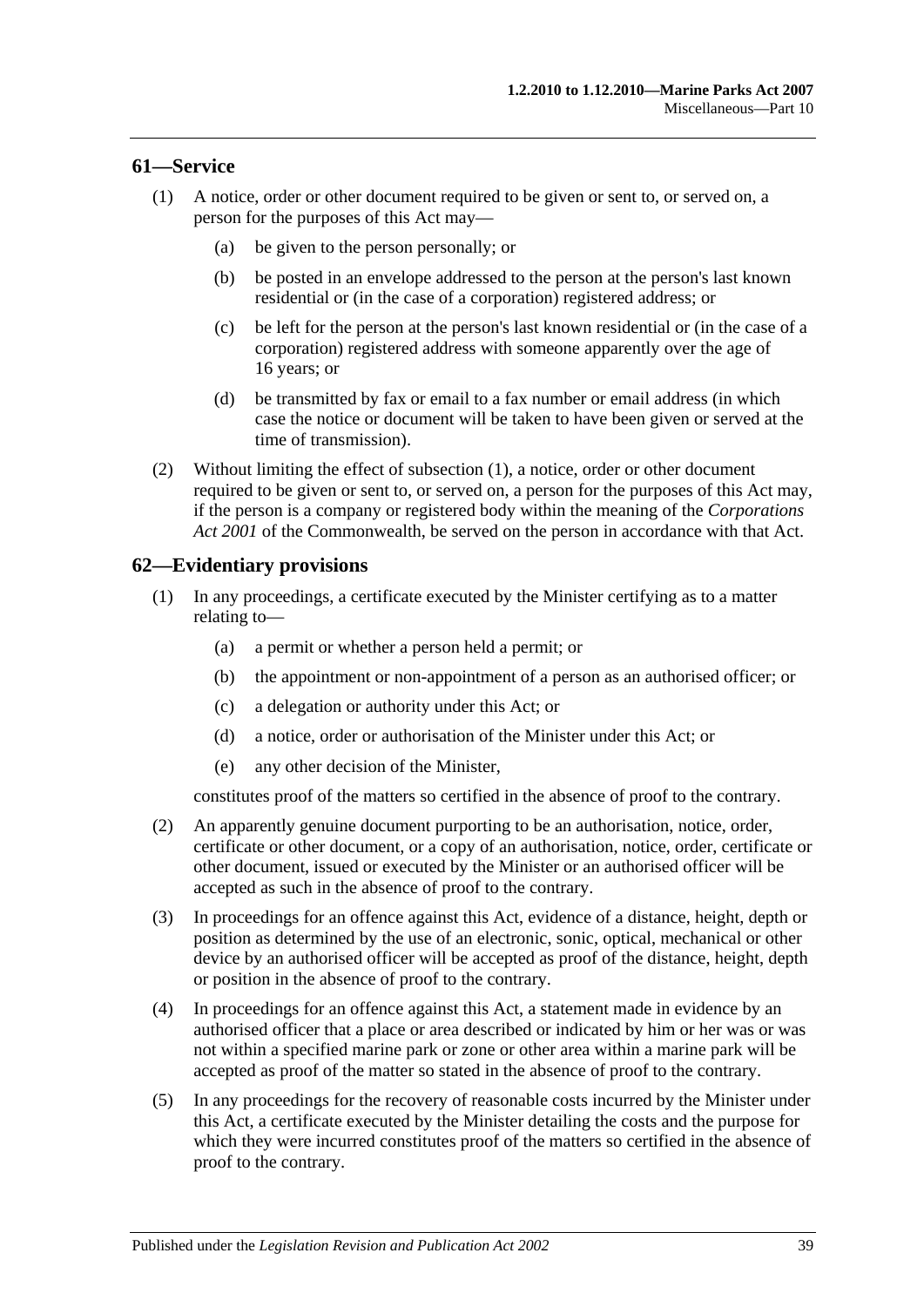#### <span id="page-39-1"></span><span id="page-39-0"></span>**63—Regulations**

- (1) The Governor may make such regulations as are contemplated by, or necessary or expedient for the purposes of, this Act.
- (2) Without limiting the generality of [subsection](#page-39-1) (1), the regulations may—
	- (a) exempt classes of persons or activities from the application of this Act or specified provisions of this Act, either unconditionally or subject to specified conditions; or
	- (b) prescribe fees to be paid in respect of any matter under this Act and provide for the payment of fees by instalments and for the recovery or waiver of fees or instalments of fees; or
	- (c) create offences punishable by a fine not exceeding \$5 000; or
	- (d) fix expiation fees for alleged offences against this Act or the regulations (being a fee not exceeding \$750); or
	- (e) make provision facilitating proof of the commission of offences against the regulations.
- (3) Regulations under this Act may—
	- (a) be of general application or limited application; or
	- (b) make different provision according to the matters or circumstances to which they are expressed to apply; or
	- (c) provide that a matter or thing in respect of which regulations may be made is to be determined according to the discretion of the Minister.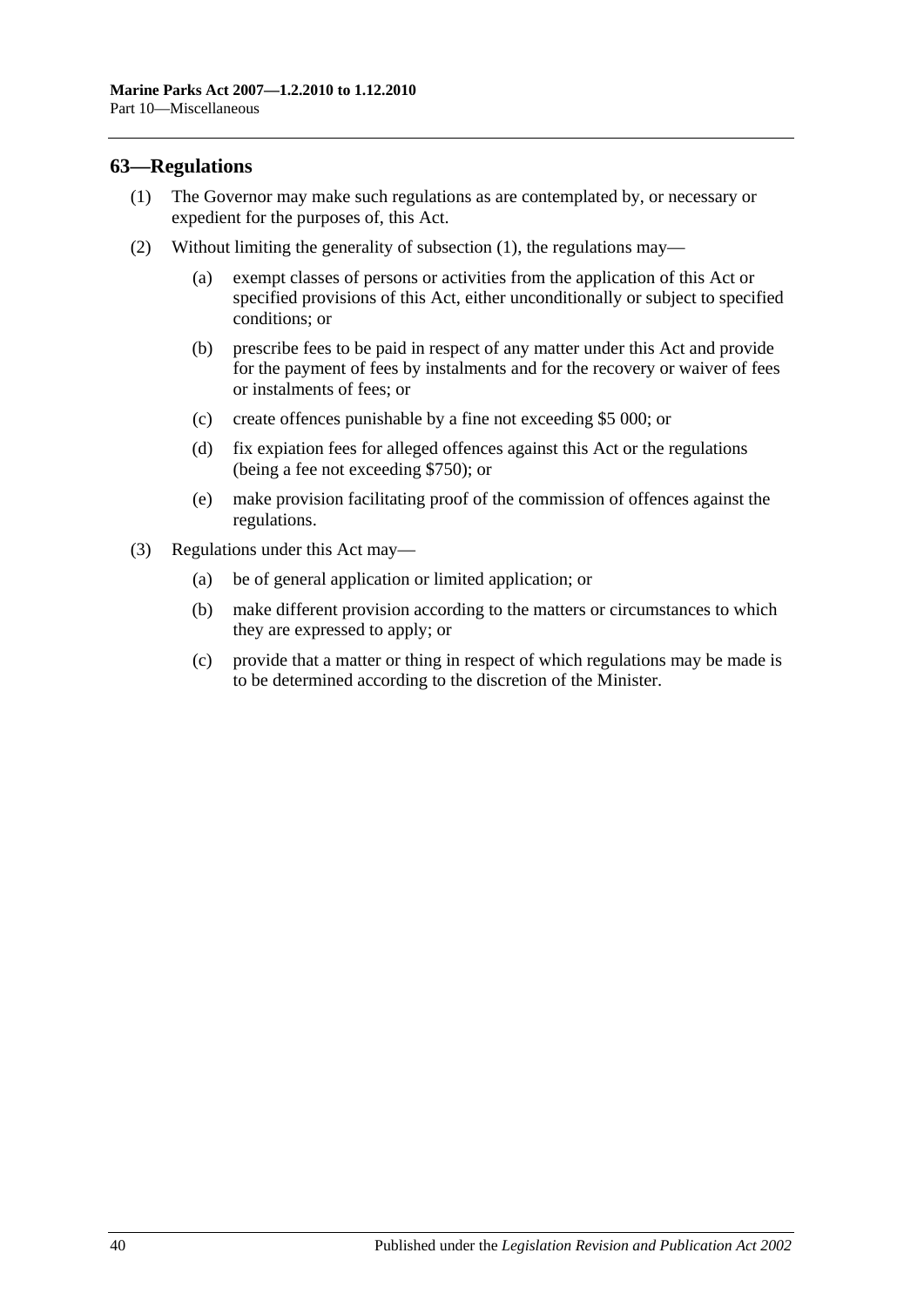## <span id="page-40-0"></span>**Legislative history**

## **Notes**

• For further information relating to the Act and subordinate legislation made under the Act see the Index of South Australian Statutes or www.legislation.sa.gov.au.

## **Legislation amended by principal Act**

The *Marine Parks Act 2007* amended the following:

*Aquaculture Act 2001 Coast Protection Act 1972 Development Act 1993 Environment Protection Act 1993 Fisheries Management Act 2007 Harbors and Navigation Act 1993 Historic Shipwrecks Act 1981 Mining Act 1971 Natural Resources Management Act 2004 Offshore Minerals Act 2000 Petroleum and Geothermal Energy Act 2000 Petroleum (Submerged Lands) Act 1982*

## **Principal Act and amendments**

New entries appear in bold.

| Year | N <sub>0</sub> | Title                                                                                    | Assent     | Commencement                                                                                                         |
|------|----------------|------------------------------------------------------------------------------------------|------------|----------------------------------------------------------------------------------------------------------------------|
| 2007 | 60             | Marine Parks Act 2007                                                                    | 29.11.2007 | 22.5.2008 (Gazette 22.5.2008 p1718)<br>except ss $10-21$ , $32-63$ &<br>Sch 1-6.11.2008 (Gazette 6.11.2008)<br>p5055 |
| 2009 | 84             | <b>Statutes Amendment (Public Sector</b><br><b>Consequential Amendments) Act</b><br>2009 | 10.12.2009 | Pt 89 (ss 207 & 208)-1.2.2010 (Gazette<br>28.1.2010 p320)                                                            |

## **Provisions amended**

New entries appear in bold.

Entries that relate to provisions that have been deleted appear in italics.

| Provision  | How varied                                                            | Commencement |
|------------|-----------------------------------------------------------------------|--------------|
| Long title | amended under <i>Legislation Revision and</i><br>Publication Act 2002 | 1.2.2010     |
| Pt         |                                                                       |              |